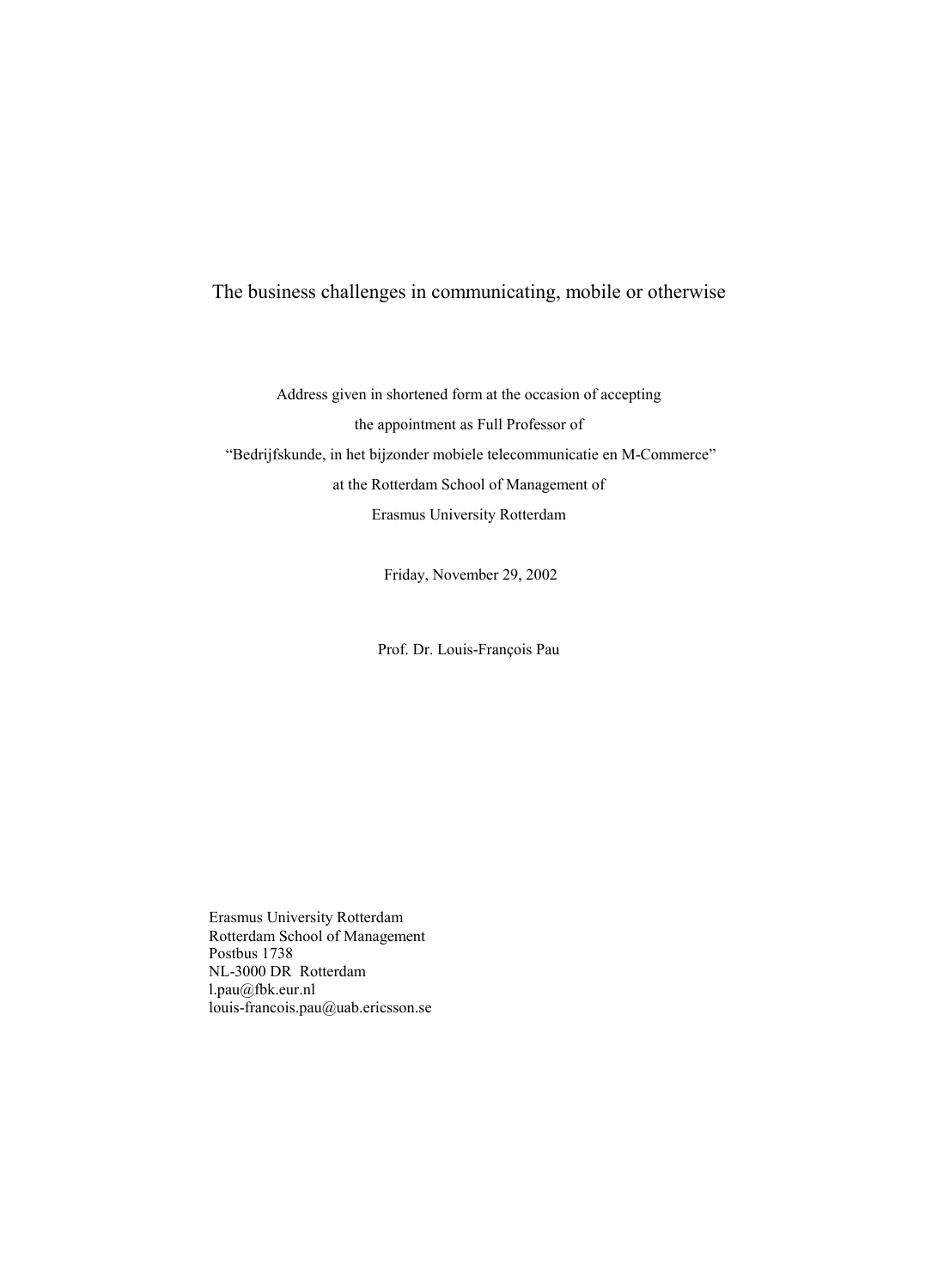#### **Bibliographical Data**

| Library of Congress<br>Classification          | 5001-6182 : Business                                |  |  |  |
|------------------------------------------------|-----------------------------------------------------|--|--|--|
|                                                | 5201-5982 : Business Science                        |  |  |  |
| (ICC)                                          | HE 9713+: Wireless telephone                        |  |  |  |
|                                                |                                                     |  |  |  |
| Journal of Economic                            | M: Business Administration and Business Economics   |  |  |  |
| Literature<br>(JEL)                            | $L 63$ : Communications equipment                   |  |  |  |
| <b>European Business</b>                       | 85 A : Business General                             |  |  |  |
| Schools Library Group                          | 55 D : Communication techniques                     |  |  |  |
| (EBSLG)                                        |                                                     |  |  |  |
| Gemeenschappelijke Onderwerpsontsluiting (GOO) |                                                     |  |  |  |
| Classification GOO                             | 85.00 : Bedrijfskunde, Organisatiekunde: algemeen   |  |  |  |
|                                                | 05.42: Telecommunicatie                             |  |  |  |
|                                                |                                                     |  |  |  |
|                                                | Bedrijfskunde / Bedrijfseconomie                    |  |  |  |
|                                                | Draadloze communicatie, Tarieven, Redes (vorm)      |  |  |  |
|                                                |                                                     |  |  |  |
| Free keywords                                  | Telecommunications, Mobile communications, Tariffs, |  |  |  |
|                                                | Knowledge bases, Public access, Content             |  |  |  |
|                                                |                                                     |  |  |  |

Erasmus Research Institute of Management (ERIM) Erasmus University Rotterdam Internet: http://www.erim.eur.nl

ERIM Inaugural Addresses Research in Management Series Reference number ERIM: EIA--14--LIS ISBN 90-5892-034-8

© 2002, Louis-François Pau

All rights reserved. No part of this publication may be reproduced or transmitted in any form or by any means electronic or mechanical, including photocopying, recording, or by any information storage and retrieval system, without permission in writing from the author(s).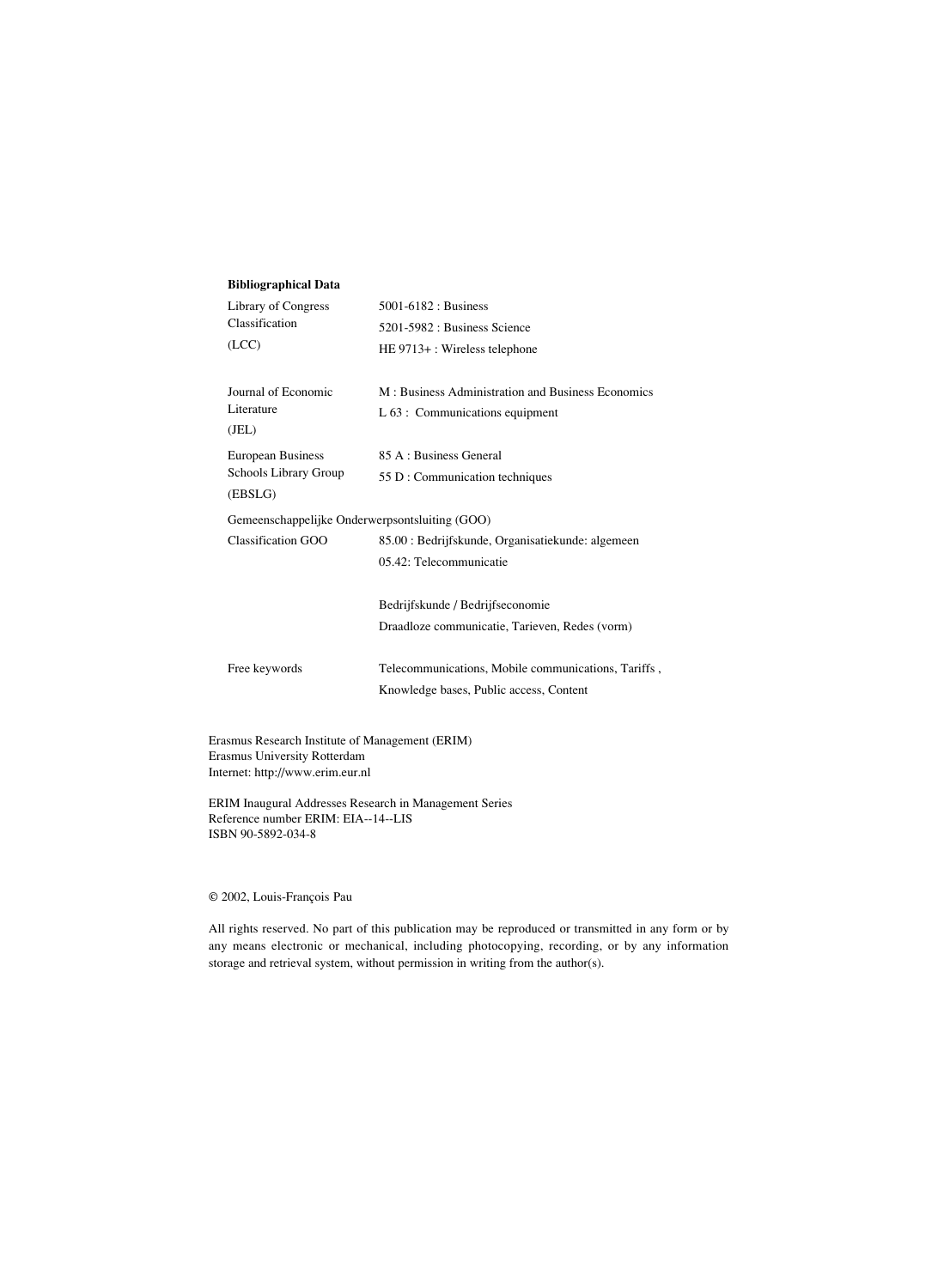# Table of contents

| $\mathbf{1}$ .                   |                                                                           |
|----------------------------------|---------------------------------------------------------------------------|
| 2.                               | Management and economic research so far in communications and media5      |
| 3 <sub>1</sub>                   |                                                                           |
| 4.                               | Specific economic concepts for modelling communication and media sector26 |
| 5.                               |                                                                           |
| 6.                               |                                                                           |
| $7_{\scriptscriptstyle{\ddots}}$ |                                                                           |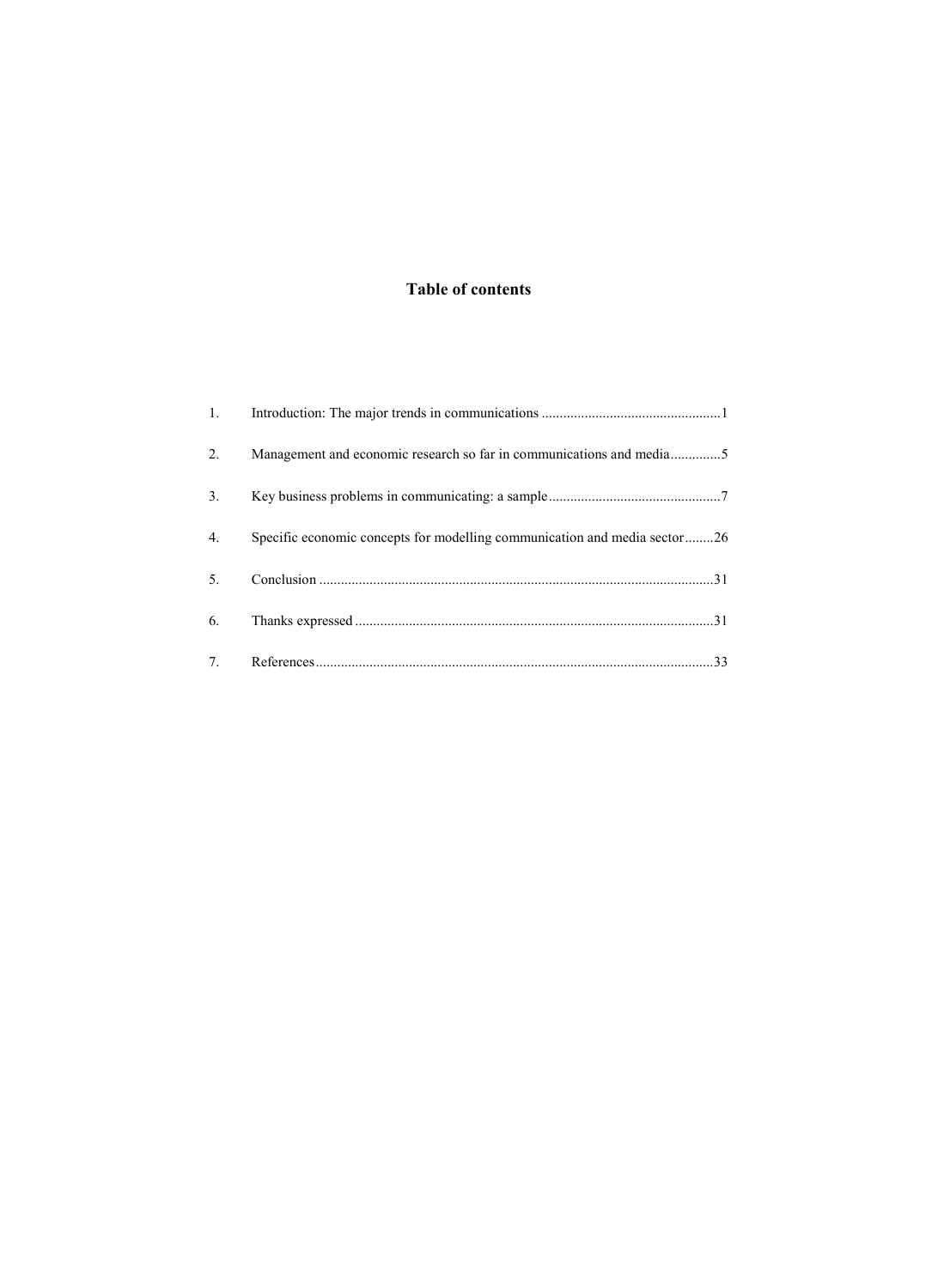#### Abstract

This survey paper analyses some of the fundamental economic and management science issues concerning the communications and information economy ,with special emphasis on mobile communications. Are first highlighted major trends such as the balkanisation of the communications networks , and the advent of competitive tariffs. This leads to a move away from time and distance based charges to tariffs covering bandwidth, service , and contents use. It is noted that very few resources have gone into the analysis of that sector and its inter-relations with others. The paper advocates for more visibility and research into the unique aspects of the communications and information sector. It does so by making an inventory of key economics ,management, and computational economics research issues in need of contributions, selected from the following areas: public communications infrastructure and tariffing principles, sales of communications services, public access and equal access policies, competitive access pricing, communications industry finance, engineering-economic studies, information contents and macroeconomic issues. Finally , the specific aspects of models of the communications and media sector are addressed in view of modelling work. This includes variables, pricing and production models for both communications and information contents . The most unique contribution is here a formal model for quantifying and pricing knowledge , both for consumption and for assets building .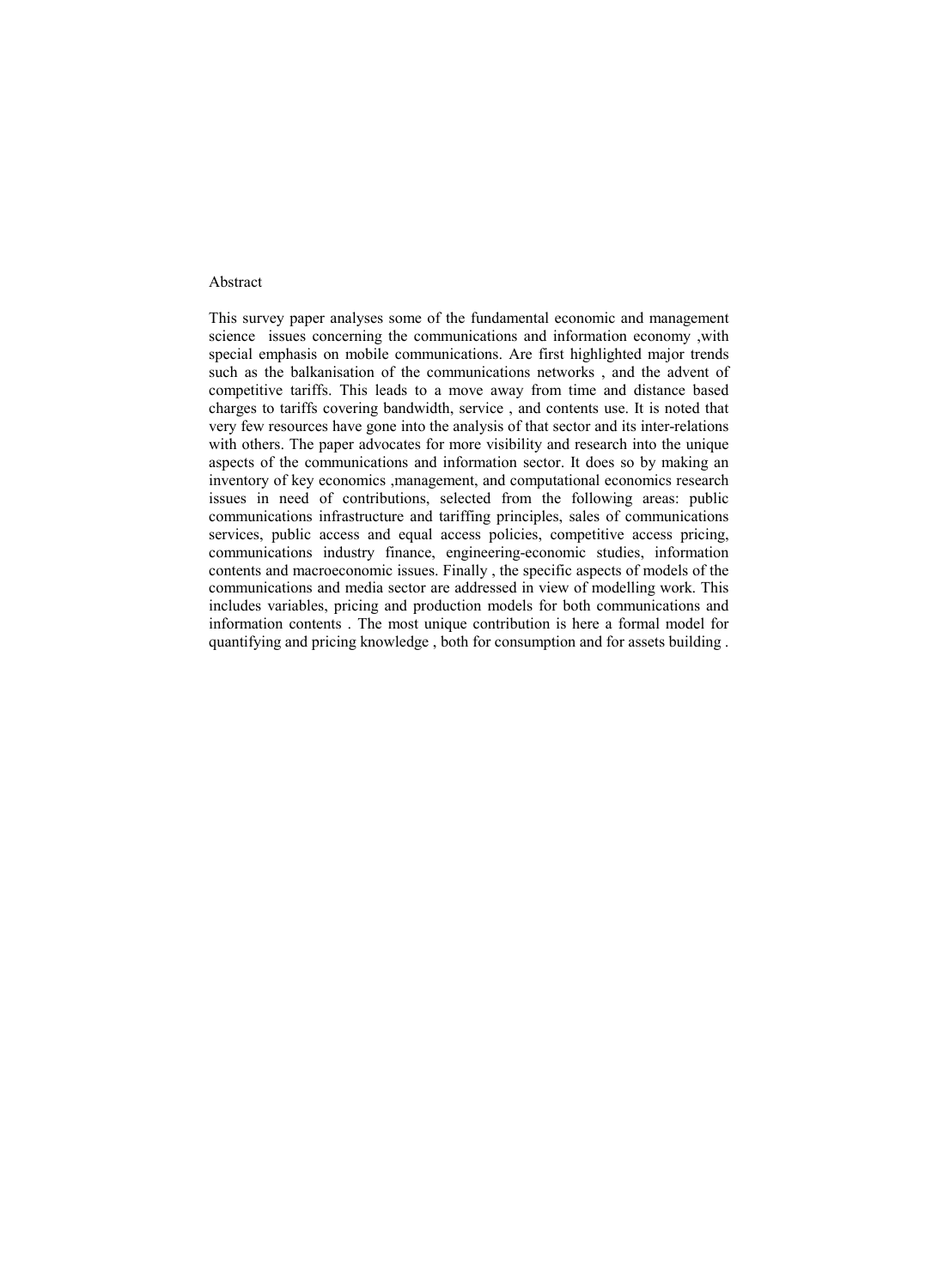# 1. Introduction: The major trends in communications

Dear Rector Magnificus, dear colleagues, ladies and gentlemen!

# 1.1 Trends

One can wonder why there should be attention given to such a sector as communications and media, in relation to management and economics research.

After all it is just a branch like others, smaller than say insurance within services, but larger than consumer electronics within manufacturing. However, in an age where information, including it's creation and distribution, is by some considered as the dominant factor for economic development, it isn't even identified in national or U.N. accounts! Thus the first claim here: telecommunications and media is the fourth sector, besides the primary, secondary (manufacturing) and tertiary (services) sectors. According to some estimates (WTO and Financial Times), the communication services alone represent worldwide about 900 Billion Euros (2001), of which only about 30 % is open to real competition worldwide, and where the aftermaths of wild liberalization are now leading to phase of partial reconsolidation. Media and contents represent in turn 820 Billion Euro (2001). In 1995 the average spend by communication user worldwide was 905 USD (Source: ITU), but this is estimated to be only 810 USD in 2001 due to a faster growth in the number of users worldwide than revenues.

Next, as it deals ultimately with immaterial communication and information contents, it is, in an open world economy, the driving factor for globalization. Information and communication resources are as important to overall welfare and competitiveness as natural resources.

But what are exactly these communication and information resources is still an open issue, although fundamental trends emerge. Whereas the previous remarks mentioned communication and information resources as a driving factor for globalization, it really was not due to regulatory, national, and monopoly constraints. And it is not yet free from such constraints today! The trend is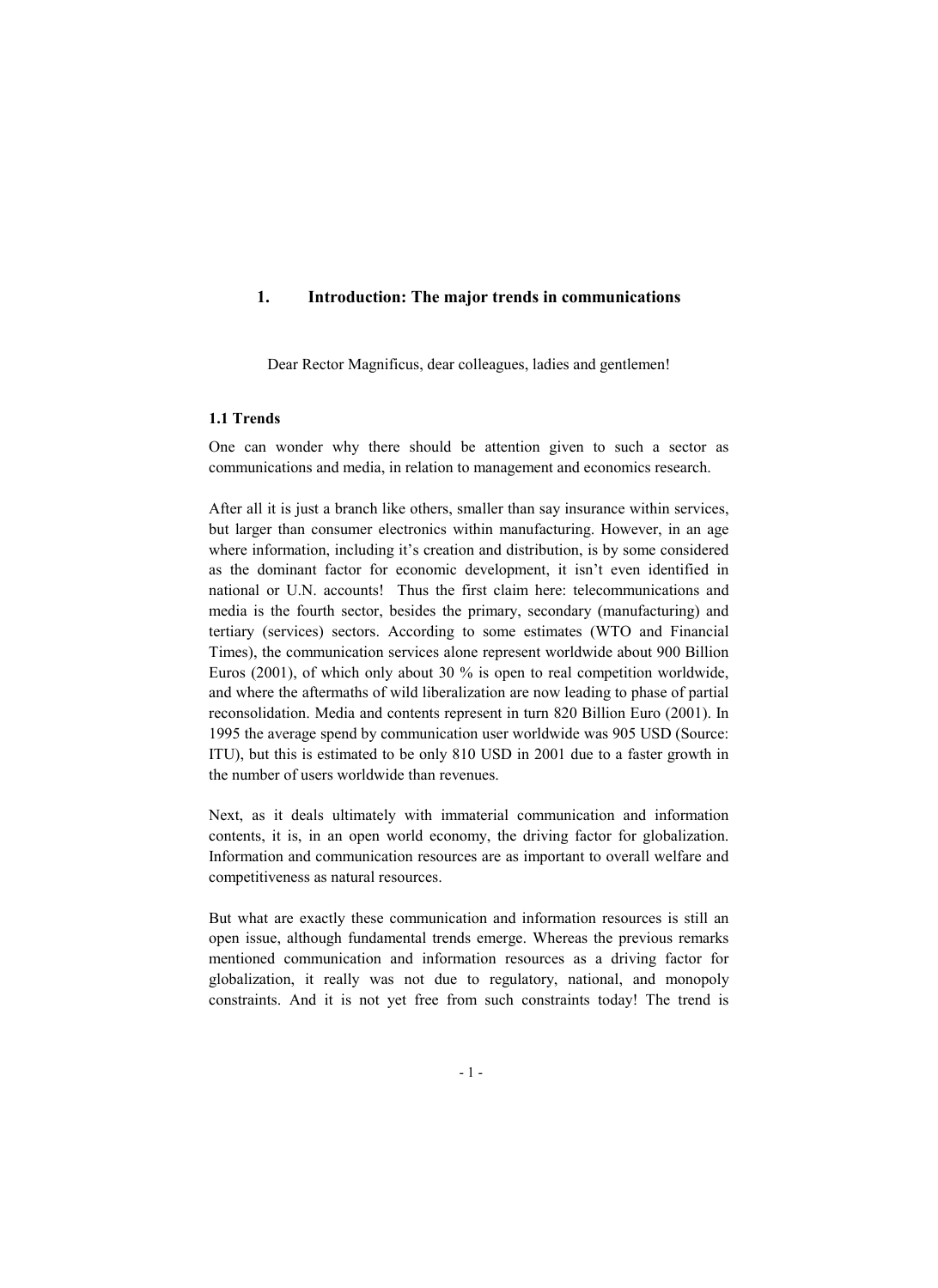nevertheless away from closed (geographically or service defined) monopolies, to quality and equal access control.

For communications, there is a fundamental shift away from distance and duration (72,89), to bandwidth and services. For information resources there is a shift away from physical media (and the rights attached to them), to knowledge and contents access charges, although not much has been achieved in terms of measuring these knowledge resources.

Finally, few branches have seen such a technological revolution, under the combined assaults of microelectronics, of software engineering, of optical & radio engineering, of intelligent agents, of storage technology, of communication protocols, and of multimedia techniques. The net economic effects have been on one hand to offer alternative communications and media access/storage technologies, but also to displace or allow to create totally new services for consumers and businesses alike. Whereas the intelligence in the networks is growing too, there is a trend away from dumb terminals, towards distributing and customization of these services, turning each consumer into a producer of information and a configuration agent in networks.

Mobile services, networks and content epitomize the above factors to their fullest (82,83). While barely emerging in Scandinavia in the early 1980's with analog NMT systems and heavy expensive terminals for voice only, today worldwide number of users of mobile networks is beyond 1.1 Billion worldwide, over 420 Million new terminals are sold annually (2002), and over 400 new operators plus 2000 new value added service companies have emerged. Although technology has played a crucial role in this emergence, it has not really fuelled the growth which is more attributable to social and business factors driving a growth faster than the Internet:

- Personal ubiquity, even reaching a stage where a mobile terminal is an essential addition to a human body, like a watch or spectacles
- Mobility, enabling new or better usages
- Location, as a value enhancement to mobile services (87,88)
- Personalization of services, contents and ultimately letting the user define his usage profile (87,88)
- Some time replacement for fixe infrastructure
- Much higher levels of security than the internet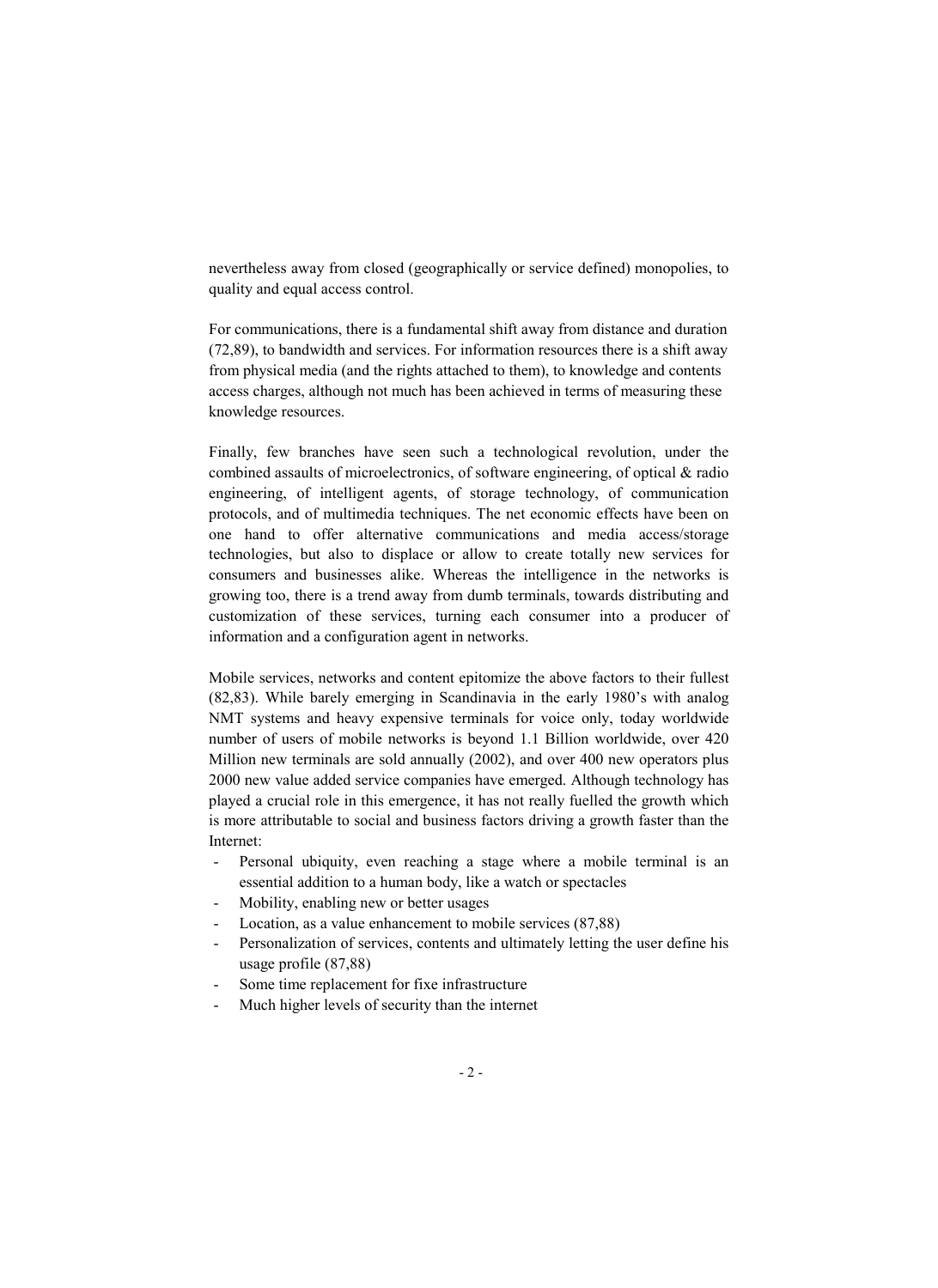## 1.2 Actors

No economic issue can be discussed without stating who the actors are. The seven basic categories are the following (89).

# *Customer*

Private households, corporations (small and large), government bodies, multi-site institutions, and migrant/mobile users.

#### *Operators*

All own some network infrastructure or access infrastructure, and charge subscription based fees and consumption based tariffs for use of these facilities, which they invest in, besides acquiring customers and maintaining operations (see 83).

#### *Equipment providers*

They provide the equipment, terminals and the software technologies required by the operators and often by the service providers.

#### *Content owners* (sometimes called: media owners)

These entities own intellectual property rights (including: labels, trademarks, franchises, etc....) about the creative material (eventually stored on suitable media) which can be sent through the networks at the request of customers.

### *(Value added) Service providers*

They deliver the standard or some customized services using the networks, and sometimes facilitate the access to contents provided by the contents owners; they may even operate networks they legally do not own, but license the access to (e.g. Mobile virtual network operators MVNO's); they may also carry out the billing or customer support for a diversity of access media

## *Regulatory bodies:*

They dictate the policies, the rules and watch tariffs and charges.

#### *Governments*

As actors balancing the interests of the other actors, or being an actor by themselves different from regulators with self-interests like spectrum taxation.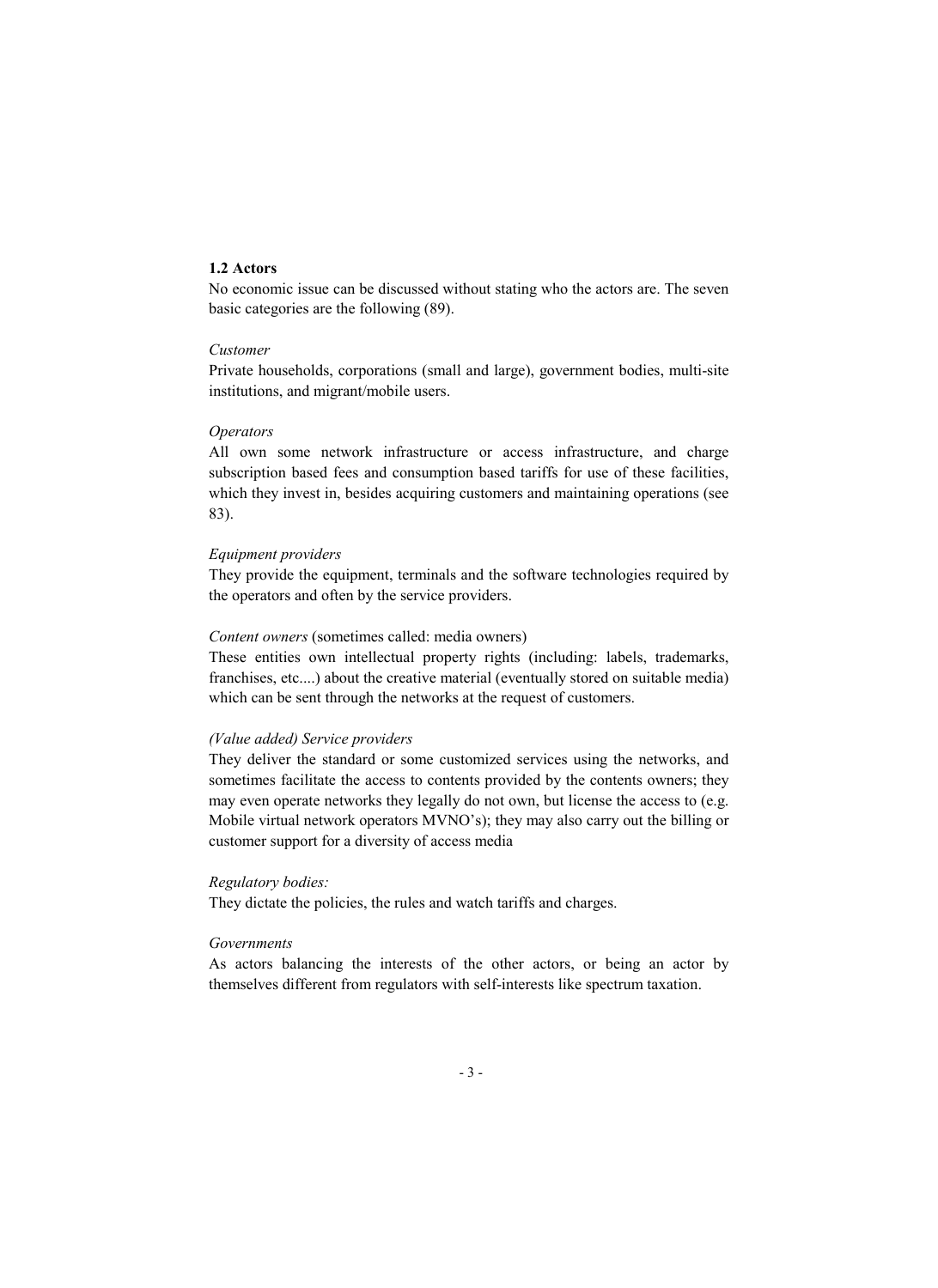Recent history has shown the hidden importance of the finance industry as an eight actor often acting for its own account, besides for the account of any of the parties above.

Of course, there are endless discussions as to how and why those seven (eight?) basic categories can mix, and should mix. For example, are operators and value added service providers really two separate categories? Another example relevant to especially mobile business is when banks and operators will converge for payment fulfilment and other operations. How "pure" can an operator be in terms of providing infrastructure? This lecture will not discuss the issues involved in mixed roles.

This lecture will rather show how the rules whereby these actors interact are radically changed under the combined effects mentioned in Section 1.1. The changes propagate amongst actors in two opposite directions:

*Top-down* from all actors (except customers): deregulation in public services means uncertainty as to which economic, social and policy rules still to keep, which all have business implications, such as e-or M-commerce (90), and effects on tariffs; the migration due to change also means discrepancies and reverse forces.

*Bottom-up* (from customers): the Internet based services, as well as the facilities offered by consumer electronics (mobile phones, TV's, portable or network computers) are based on a combination of a technology-push enhanced by individual role playing in social terms, bottom-up, with trial-and-error, so that economics or business issues either only surface when there is a crisis, or only late in the process.

The role of management research is to help all these actors assess issues and devise approaches to them.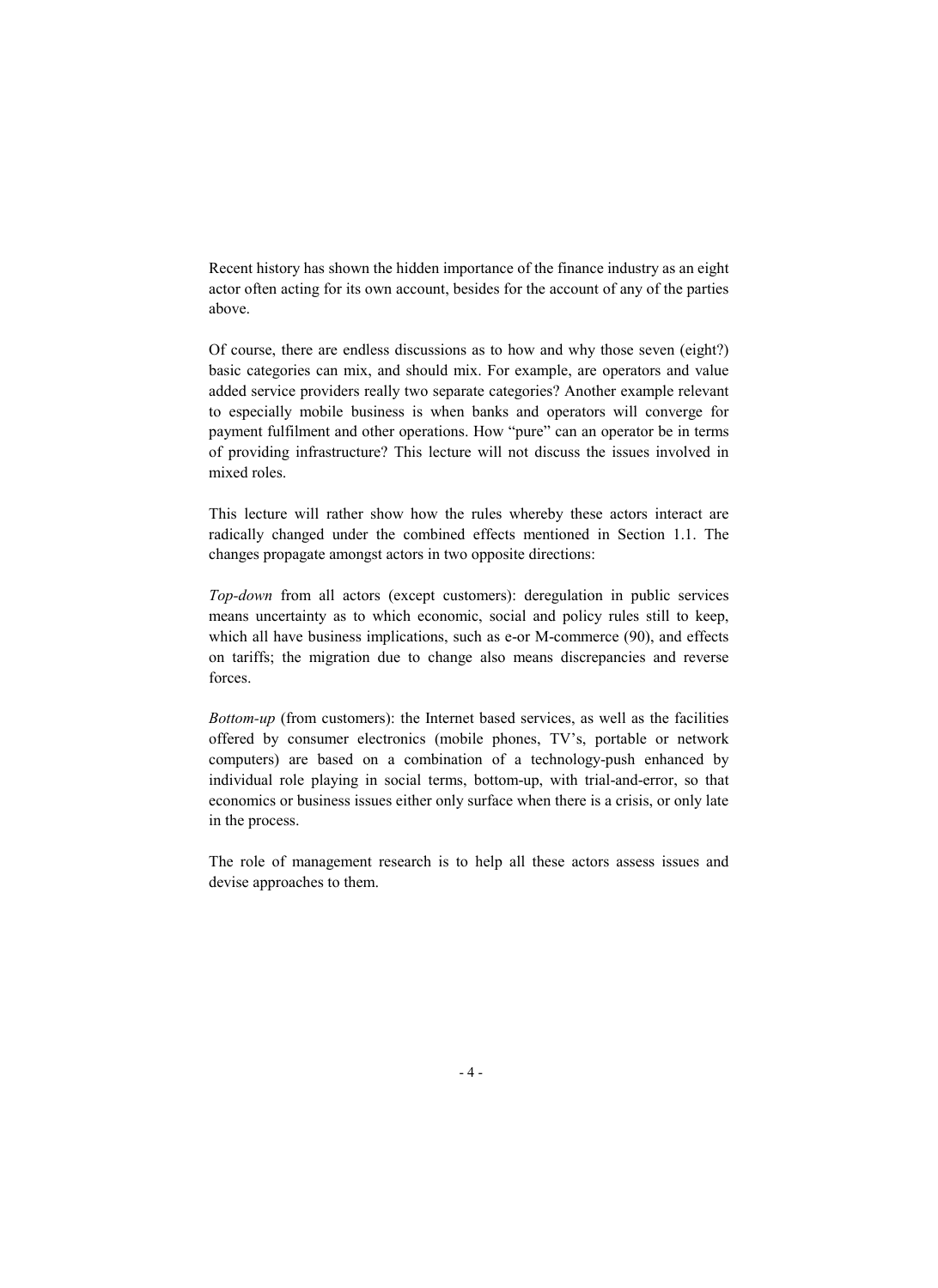# 1.3 Scope

This lecture will not address fulfilment aspects of transactions carried out using communication networks, nor electronic payment systems, auctions, etc.., aspects all widely researched at the Rotterdam School of management. Likewise it will not dwell into policies for intellectual property rights.

The lecture apologizes for the sometimes quite complex interactions, the detailed chains of which cannot always be stated in detail here, but for which influence diagrams could serve as graphical visualizations when dealt with.

# 2. Management and economic research so far in communications and media

So far, telecommunications and media was looked upon, as mentioned, as an isolated branch, for which one would engage in such studies as:

- Relations between demographics and income level to predict penetration of communication services, or of TV sets
- Forecasting of fixed, multimedia and mobile subscribers (35,44,47,55)
- Effective pricing strategies to retain customers (49) (national and weekend rates, prepaid rates, abolition of peak rates, simplified charge bands, per second pricing, Sunday specials, friends and families, surprise savers, rewards for volume, flat capped national mobile access package, free-phone tariffs, distance-capped rates)
- Identification of the factors that affect price elasticity in order to optimize tariffs for each market segment; data are sometimes hard to find, but some exist (13,67)
- Tariffs compatible with public interest for operators, while allowing for amortization and capacity increases through investments (53)
- Wireless access pricing versus fixed telephony pricing, with wireless tariffs coming down to the same or lower rates than fixed narrowband connections; worldwide, the wireless premiums over fixed public access are no more in average than 19 %, and even lower when wireless penetration is high (69)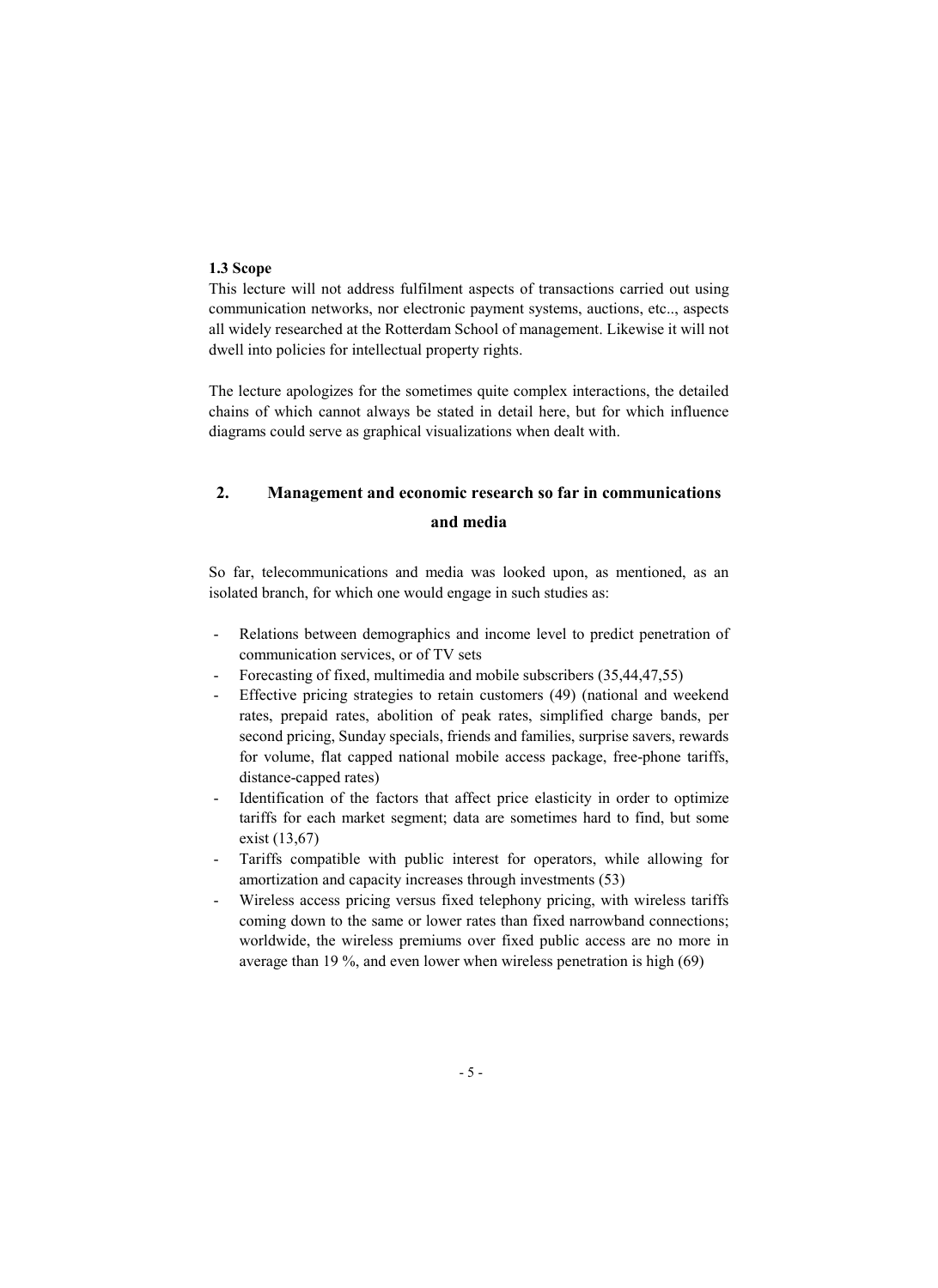- Tariff rebalancing between local/long distance rates as well as established/new/call-back operators or between mobile/mobile/ fixed access operators due to roaming, and currencies (65)
- Pricing and bundling with a subscription and/or service, covering wireless handset subsidies (66); the link with options pricing models has been made for this problem area
- The price of mobile fraud, and counter-measures
- Measuring and analyzing the profitability of service customers through the use of cost allocation, market segmentation, and competitive analysis (38)
- Internet and Mobile Internet pricing structures, with trade-offs between access charges and shared used of otherwise end-to-end private connections (see also Section 3.4.C)
- Auctioning of frequency bands according to the usual principles of auctioning non-replaceable resources (32); worldwide spectrum auctions have already earned governments enormous sums, but with some bad side effects!
- Shadow pricing of spectrum based on spectrum scarcity (as implemented in Canada); thus is based on the decomposition of spectrum consumption by coverage, bandwidth, and exclusivity
- User segmentation by service use (46)
- Economic effects of different intellectual property and royalty schemes
- Innovation in services and networks (28)
- Telecommunication market structure (42)
- Labour productivity amongst telecommunications operators

However, many of the very big issues have not been researched in a consistent and persistent way. In the mobile area, too much has been tied to variants or features (business and technical) to some specific standards or products. Many pieces of research were mostly advocating for some concept or theory, and just testing it out on communications and media, or were just implicitly focusing on a specific technology or product (for example: WAP).

The ambition of this lecture is to show directions beyond that, and to:

Post of number of key problems, point at some possible approaches, to trigger work in these areas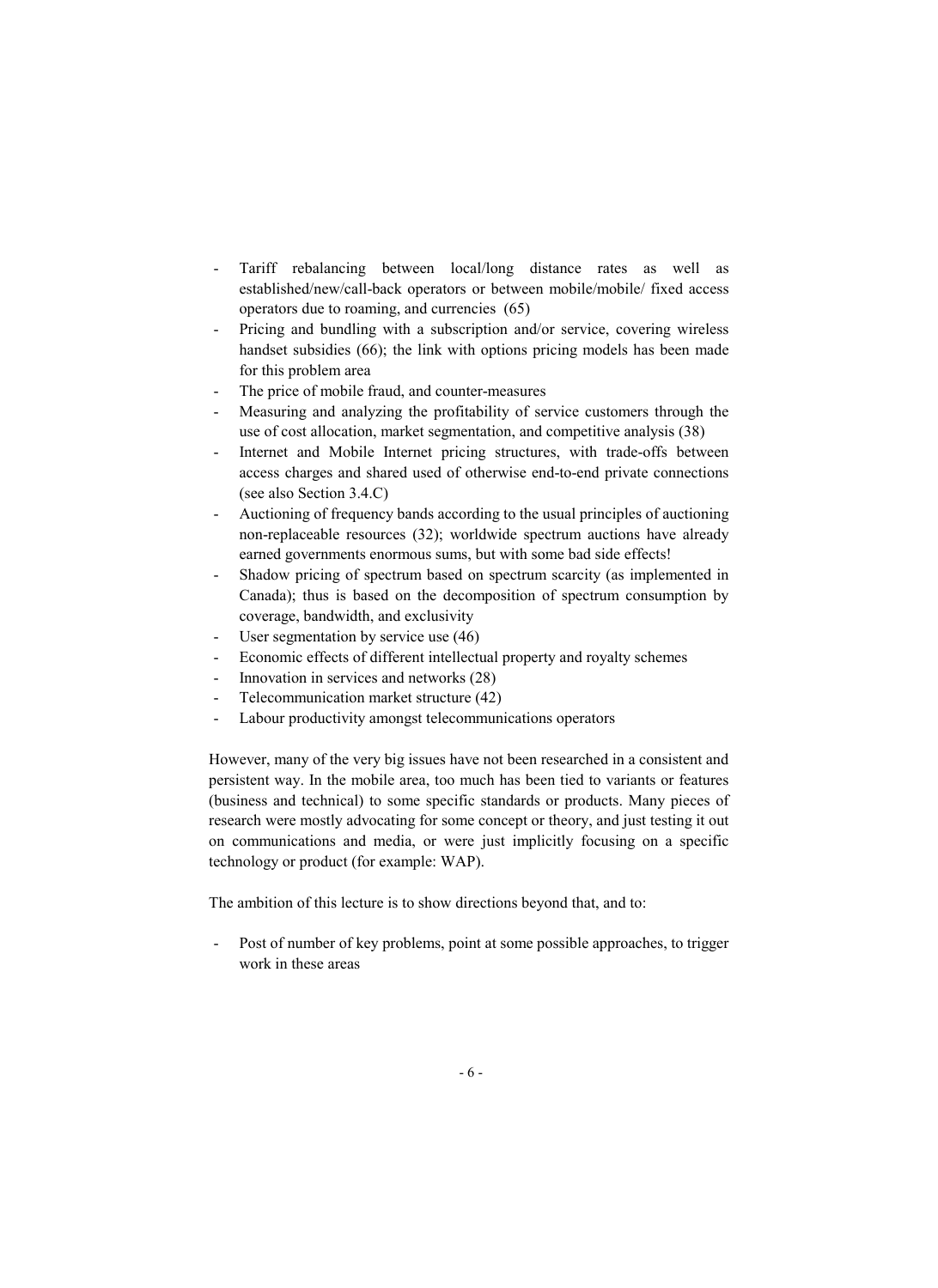Summarise some key new concepts, illustrated by the above, which may serve in specific theories for management or economics research dealing with the sector of communications and media, and of mobile business in particular

# 3. Key business problems in communicating: a sample

# 3.1 The balkanization of public communications infrastructure and tariffing principles

In general the term of "balkanization" refers to structural fragmentation.

Under the combined effects of deregulation, new licensing policies, technology and service differentiation, the former backbone or mobile national and international networks, with their corporate network adjuncts, are being balkanized into many interconnected network families, each with a distinct user community and differentiated capabilities. This means that the flat price regimes that have encouraged wasteful use and discouraged responsible network engineering, will soon be gone. Gone too will be the painfully slow response times, or luxuriously prompt connection times from communication networks. Users will get what they pay for, even if they have to pay a lot. This means:

- for generic services, pricing based on service quality levels (so-called "QoS: quality of service " levels<sup>1</sup>)
- for customized or personalized services, pricing based on enterprise value or personal value (87,88)

Balkanization however not only happens from technical reasons, as highlighted above (29). The emergence of multiple networks can be considered to happen as the result of a combination of the following processes (numbered 1-9):

l

<sup>&</sup>lt;sup>1</sup> The notion of quality of service has different dimensions, such as response time, delay, resolution, integrity/security and subjective quality (voice, video, etc..). One example is e.g. graphics resolution, where 256 x 256 could be a low quality, while 1024 x 1024 could be a higher one. Likewise unprotected communications would be a low security QoS level, while full encryption and authentication would be a high QoS level. The notion of quality of service is different from bandwidth, and it should indeed be considered so in the context of this paper.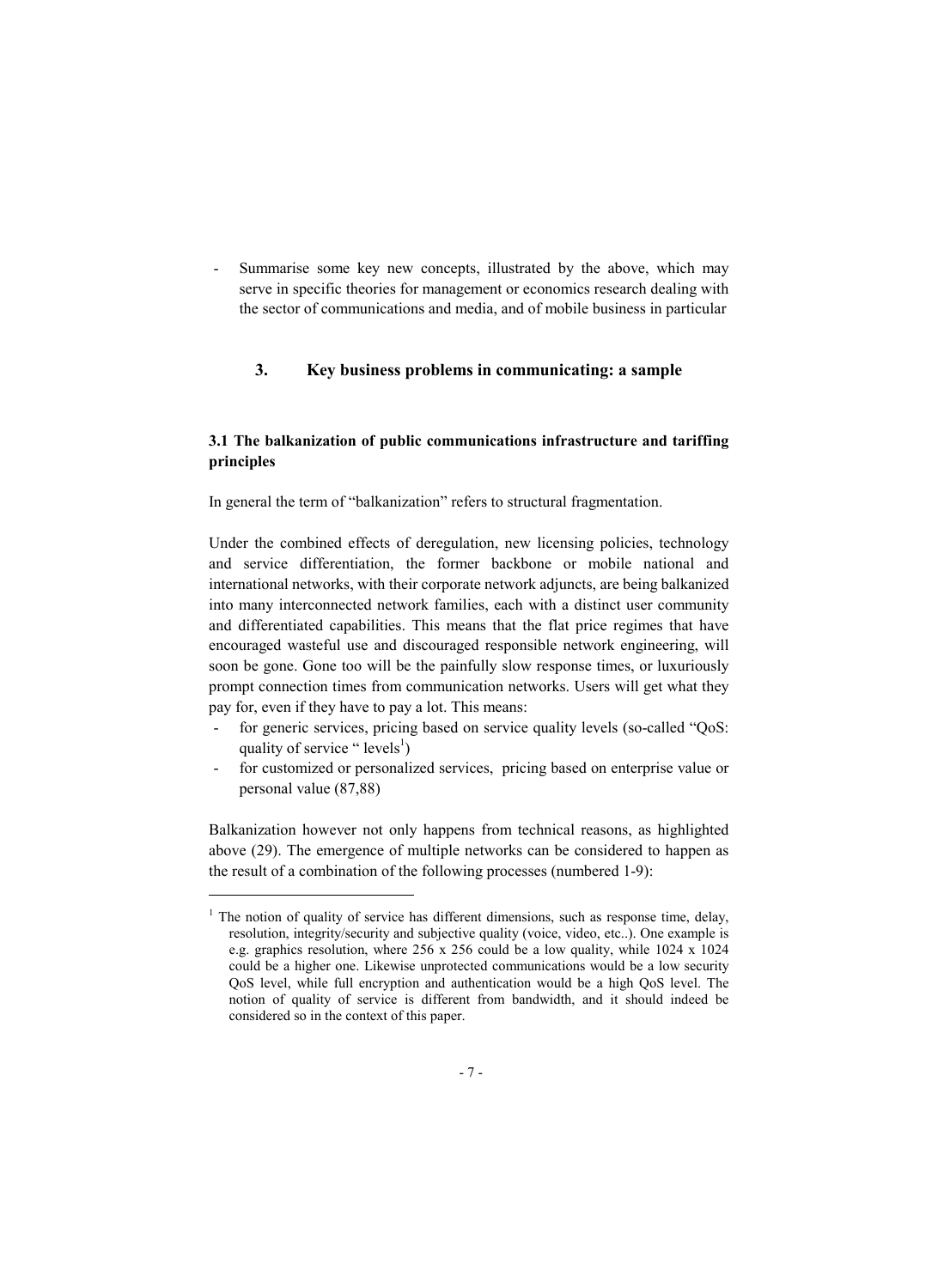*Process 1*: more powerful technology leads to new transmission options and thereby to competition and the breakdown of monopoly.

*Process 2*: the merging of telecommunications and computer technologies breaks down traditional barriers separating different industries and undermines monopoly power.

*Process 3*: in the information age, a communications or media monopoly becomes too powerful and its scope needs to be limited.

*Process 4*: government regulation proves incapable of controlling a monopoly, and is therefore replaced by policies encouraging a competitive industry structure.

*Process 5:* large businesses fight restrictions, service differentiation and standard tariff structures, based on natural monopoly.

*Process 6*: the diversification of communications media and services makes it difficult for any one provider to serve all sub-markets without competitive entries

*Process 7:* incumbent or dominant supplier's efficiency (or lack thereof) eventually leads to the emergence of competition.

*Process 8:* competition is a policy chosen to enhance efficiency, personalization/ customization and technological development.

*Process 9:* the breakdown of a dominant player is due to the very success of the traditional system in advancing services and in making them universal and essential .As the system expands, political group dynamics take place, which lead to redistribution and over-expansion. This provides increasing incentives to exit from a sharing coalition, and to an eventual tipping off the network from a stable single coalition to a system of separate sub-coalitions (in the game theoretical sense)(39).

Another conceptual formulation is to look at the balkanized networks as a collection of many heterogeneous rule-of-thumb agents who are loosely coupled, leading to industry pricing by parallel and genetic strategies (40).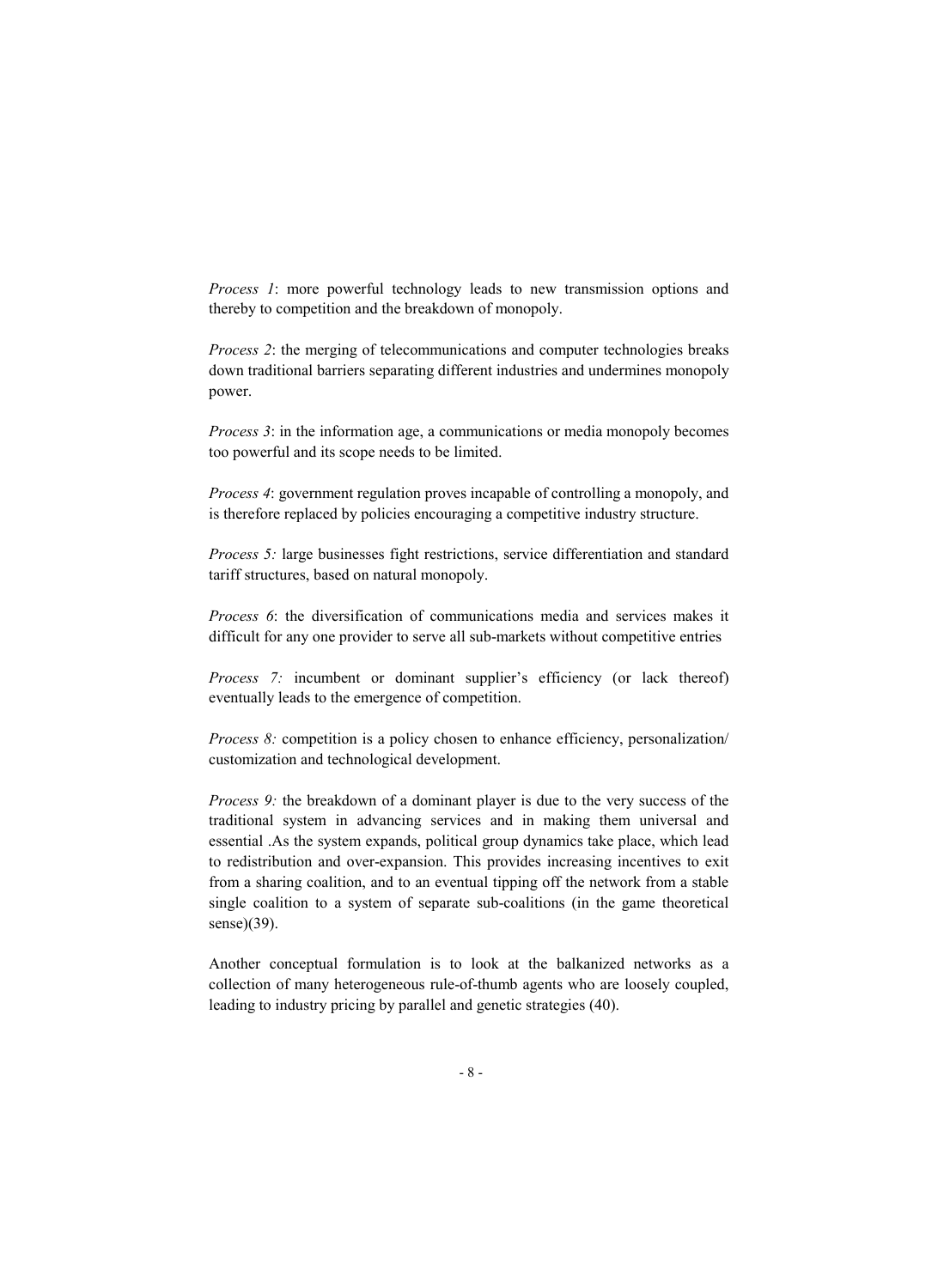Research issues include:

# Define, standardise quality of service (QoS) quality levels so as to allow for their pricing and possible regulation

This is a totally new field of economics research, where, around a service access protocol described as a state transition graph between service connection and selection nodes, one would have to model quantitative features (called Quality of service "QoS" measures) to be collected from network management systems, while also pricing differently each transition in the previously defined graph.

## Is statistical pricing possible, and what are the costs and benefits?

Today, each single connection or packet, and it's passage through a network, is duly registered (individually, or through aggregates). This makes call data recording systems and billing systems extremely complicated and expensive. It also leads to growing litigation between operators as to how to price transit traffic. The issue is furthermore complicated by the fact that most communications media link to any given piece of information some header/wrapping information, the transmission of which represents overhead (often reconfigured dynamically within the networks). A radical departure from this past and present would be to justify, in economics terms, pricing schemes relying on statistical properties of the traffic (89, 91): this first step would involve service level agreements (SLA) between operators dealing with statistical moments or aggregates of the traffic distribution instead of call data records (CDR or IPDR) In a next step quality of service features could be added still using the same traffic distribution parameters (78,79) This last dependence on service levels makes the research different from work done e.g. in electrical energy pricing from peak or other statistical features of the energy flow. One approach would derive from the notion of a temporary lease of a stochastic number of connections from source to destination, with equalisation around the worst sustained QoS service quality. Revenue to an operator would in this way ultimately depend on available bandwidth at any time, and on fluctuations in overall external demand.

## Can individual tariffs be defined?

As the number of dynamically changing service requests and service levels will be changing rapidly and will also be very high, a radical approach is to consider individual pricing and individual tariffs (86). In the area of mobile access, a key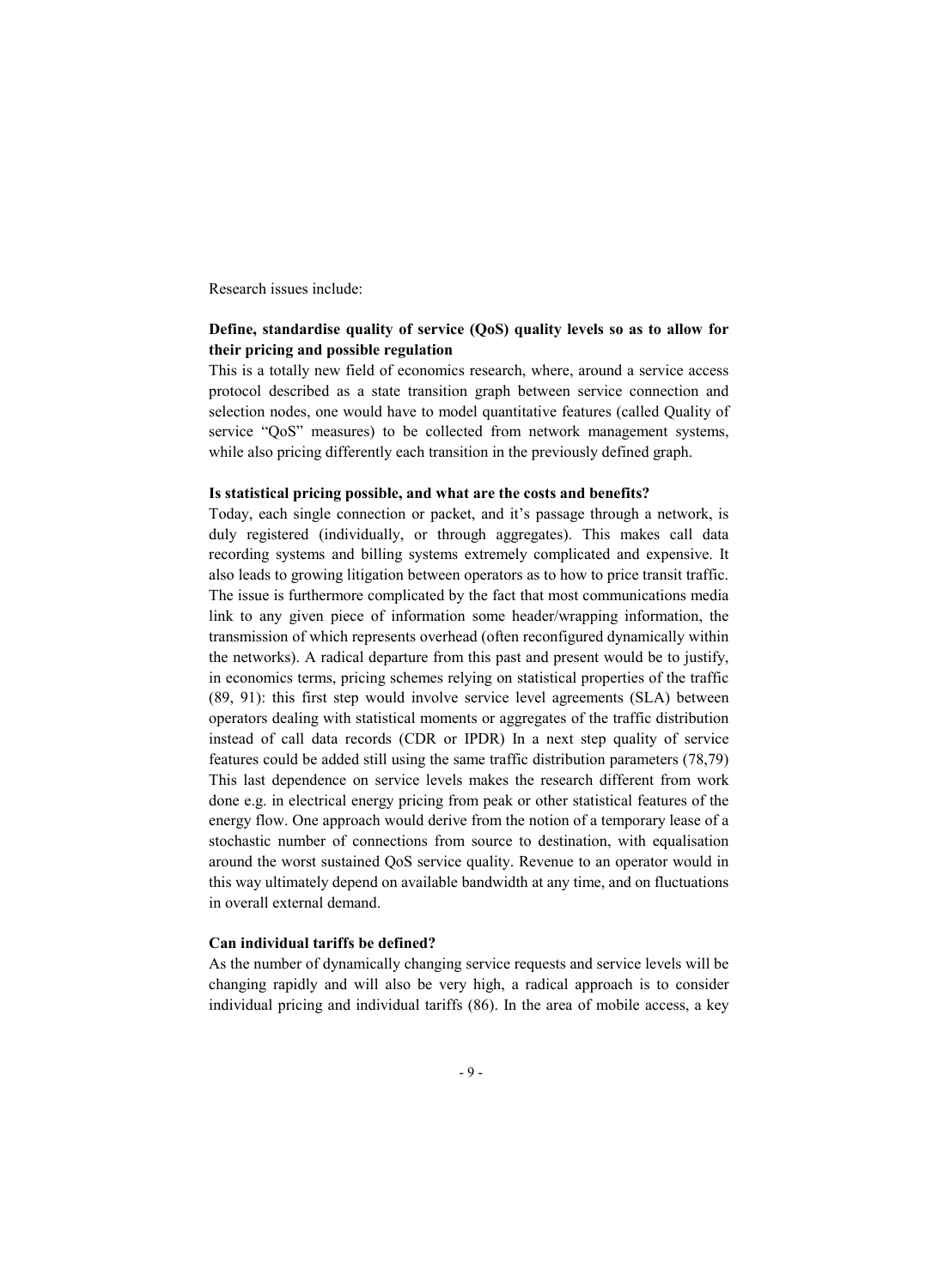driver for this are personalized social behaviours and needs to access content (87,88). This would rely on a real time dynamic "tatonnement" (heuristic adjustment) processes implemented at a combination of the terminal an of the service server. This pricing principle is of course subject to intermediate stages, such as having one such individual tariff per user community, or by user category. This revolutionary concept, open for economics research, is technically feasible in that the cascade of routing tables and dynamic routing algorithms can be enlarged to include the dynamic rate "tatonnement" process via a simple distributed auctioning algorithm.

## Positive externalities in network connection

When stating the economic case for pricing / tariff, a central issue is the question of negative externalities of usage explained as non internalized costs (28). There are also non internalized benefits in users connecting to e.g. the Internet (56) and thus to mobile Internet. Each user's benefit or utility of being connected increases with the amount of other users already connected (e.g. in the case of SMS's, MMS', of mobile imaging, e-mail, communities) .The same force was at work in the infancy days of telephone. The economic argument for internalising negative externalities in terms of costs should by the same token apply to the need of internalising the positive externalities of connection. Research is needed on the trade-off between the two, and on the impact of usage tariffs on both sides.

#### Traffic aggregation and regional exchange points

While the networks get fragmented, some specific types of traffic get routed via remote locations to achieve basic end-to-end connectivity, and this leads to overhead transit costs which may become very large .In the mobile field, the EU has authorized several competing 3G mobile operators to share infrastructure, which is a variant of the same model when ownership aspects are filtered out. For example, a huge portion of intra-Asia Internet traffic is still routed over the USA; another example is that of operators having integrated or owning a share in mobile networks where transit traffic from base stations is routed via the fixed network of another operator. This leads to initiatives aiming at traffic aggregation between regional operators, between clusters of mobile access sub networks, and also at collective bargaining. In economic terms this means that transactions and tariffs get exposed to possible unfair overheads negotiated by collective bargaining, and vice-versa that some agents may deny a transaction while enjoying extraterritoriality. Research into principles for resolving such situations is timely.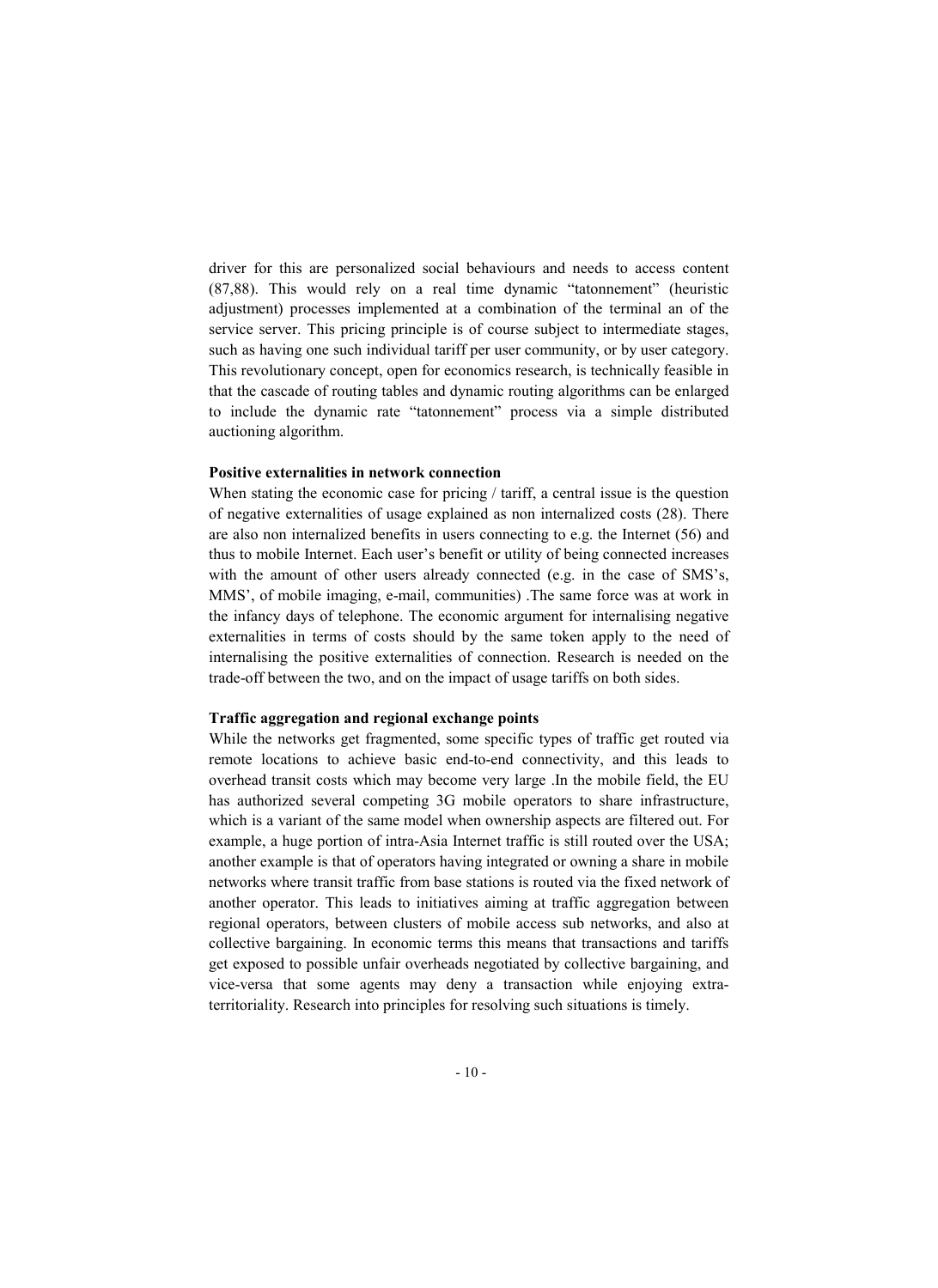## 3.2 Communication services sales

## Service and access bundling for subscription packages

Today each user may have physical access to different access networks (telephone, mobile, Internet, broadband, cable, satellite, TV), owned or not by the same or different operators, and which he relies on for diverse services and QoS qualities of service. For all such combinations, different rates would apply, some regulated, some not, and anyway complex billing and payment would be necessary. One way around this is to have operators offer service and access packages, bundling together, say x number of local telephone calls, with y minutes of long distance calls, with z minutes of mobile connections, with t Internet packets sent or received. Research is needed, linking user behaviors, with costing and profit margin issues, to define innovative subscription packages.

Key issues are:

- Deciding how many services to bundle, and which ones, for which user groups
- Pinpointing the customer segments where bundling strategies will generate incremental income
- Impact on brand differentiation
- Maximising demand while minimising the impact on revenue from constituent services

The above use of the term "bundling" is the usual one in telecommunications, i.e related to service bundling as defined. There is no claim here as this being more general or to applicability to more general bundling schemes as researched in (80,81)

### Behavioural learning and customer categorisation

Whereas by and large fixed networks, corporate networks, and television networks do not allow for, and do not exploit customer usage information, mobile networks do and the data in the HLR's (home location register) allow for very interesting customer categorisation. Also it turns out that some user groups do not mind revealing personal or behavioural parameters (87,88). The techniques used are either statistical profiling, neural networks, machine learning or other "data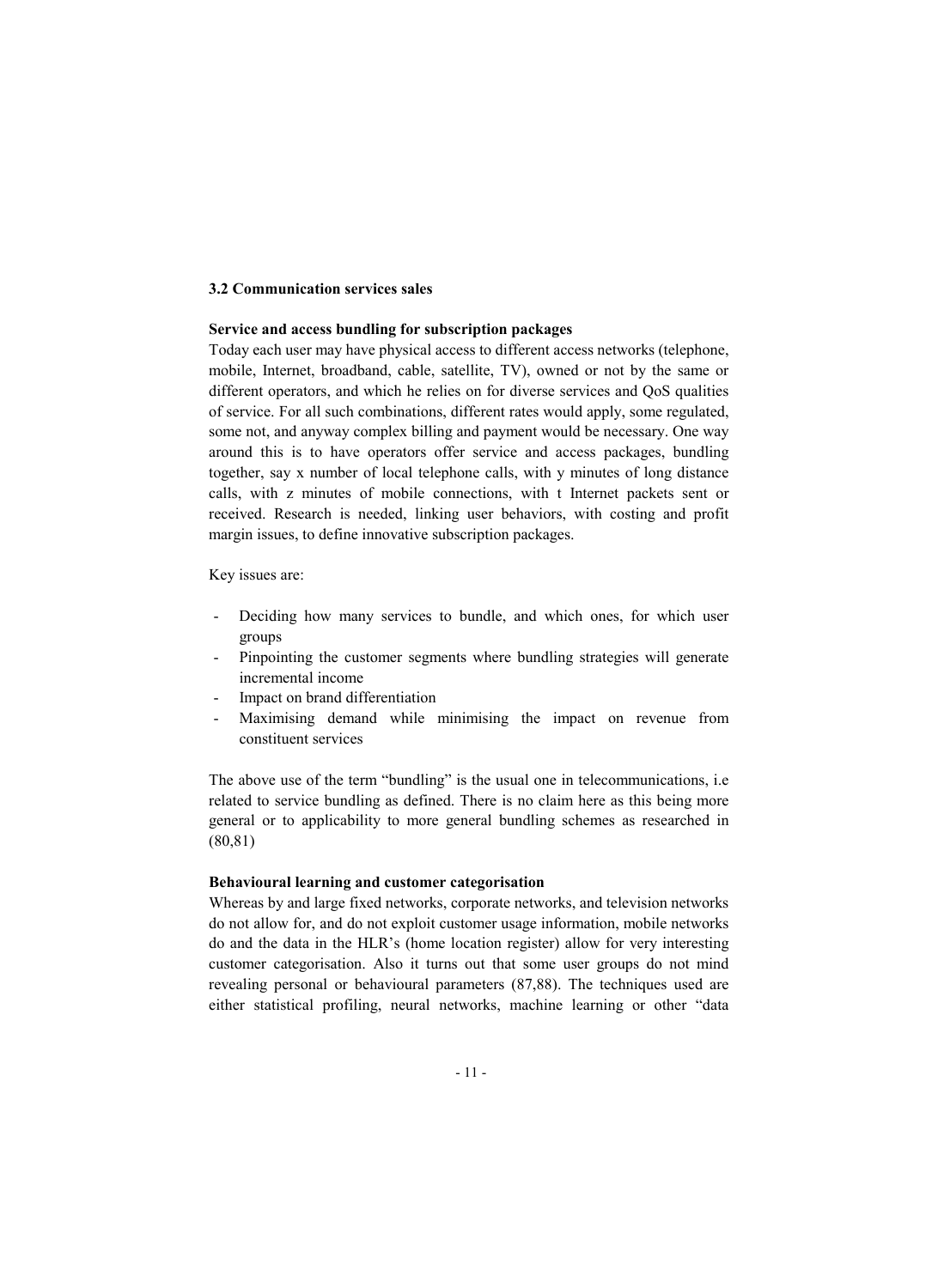mining" techniques (cluster analysis, linkage analysis, categorisation analysis). This is useful for network capacity allocation etc ... What they fail to do however is to incorporate economic household data in order altogether to reduce the risk for churn or for the non-payment of bills, and to offer proactively new services. In general, most operators do not like to carry to costs, information disclosure risks, and customer care costs of too fine segmentations, although some competitors are bound to exploit this adversity.

#### Transient users

This is an example of a new category of users demanding possibly just the opposite of A), i.e. non-discriminatory subscription unbundling (76)! Amongst such transient groups are to be considered low-income urban non-subscribers with frequent relocations, many of which have wholeheartedly endorsed mobile services with pre-paid usage. The cause of disconnection for this group of nonsubscribers is associated not with connection charges but with toll usage. Once off a network, transience in addition to administrative and regulatory hurdles, acts to keep non-subscribers disconnected for prolonged periods of time. Research could map out economic incentives and regulatory safeguards to meet the demands of this group, especially for wireless services. The issue is not easy as those who would be considered low-income by most standards spend a significant share of their income on communications.

#### 3.3 Public access and equal access policies

One political or regulatory concern is, in today's model, to mandate equal and universal access to some key services. The term "universal" is linked to location and economic resources According to Article 2 (g) of the EU interconnection directive, universal service means a defined minimum set of services of specified quality which is available to all users, independent of their geographical location, and, in the light of specific national conditions, at an affordable price. In the days of monopoly operators, this was achieved by letting other subscribers carry the incremental investments and costs. In a deregulated framework, competing operators have a hard time supporting the subsidies to specific locations or user groups, while new operators emerge catering to those groups, but at higher costs or lower service levels. The issue if furthermore complicated by historical emphasis on telephone universal access, while demands are most pressing now for mobile services and Internet access. Anyway, the issue is just at its beginnings as the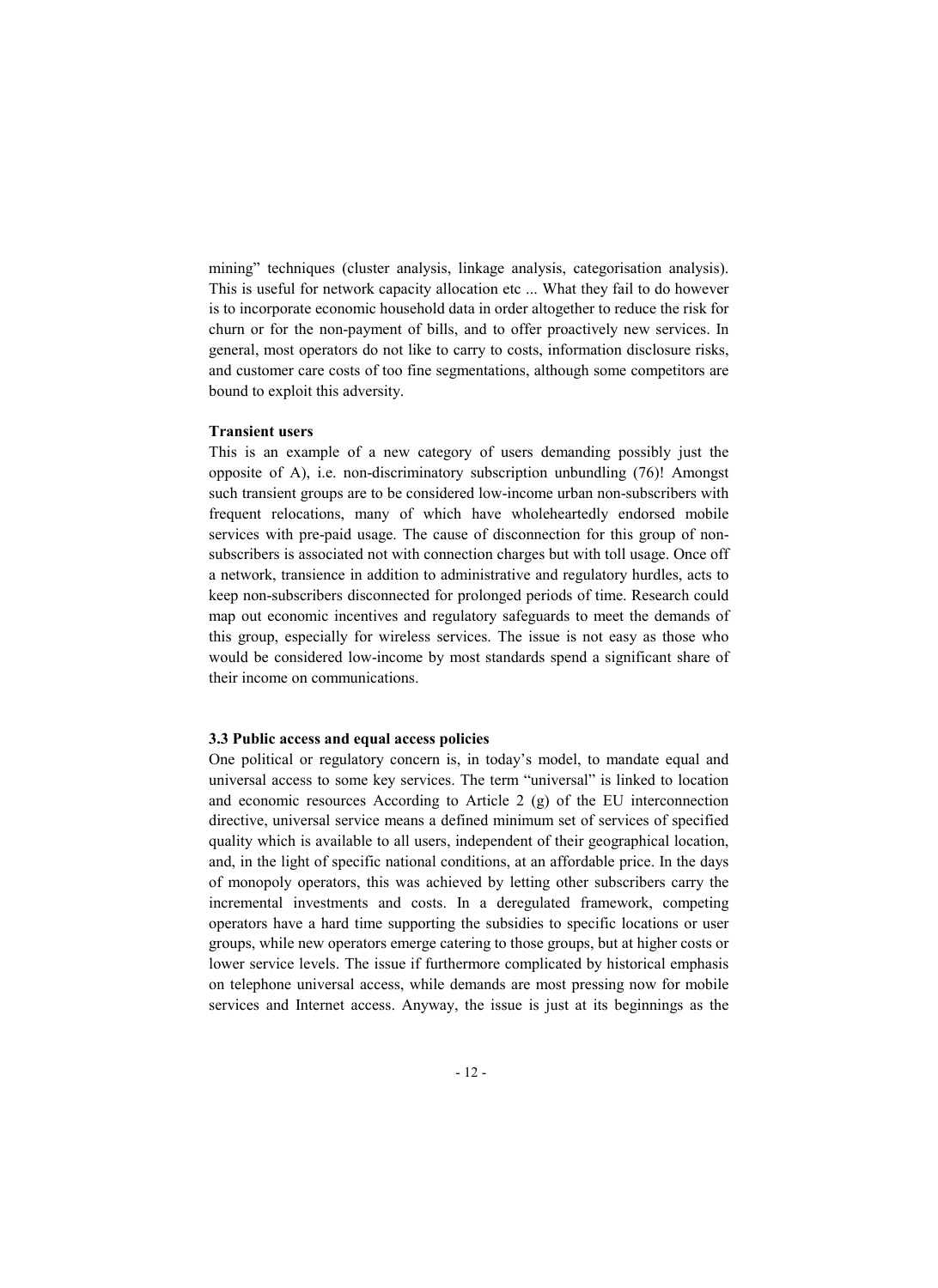policy is still enforced at the operator level, and not attacked from the user-driven perspective, i.e. allow for access to at least one of the networks irrespective of the technology used. For example, WLL (wireless in the local loop) is a brilliant access technology for sparsely populated or poor areas.

Research issues include:

# Redefining universal access policies and their costs/benefits

Research is needed in terms of redefining the whole concept of universal access within the context of balkanised multiple competition networks (and especially access types such as mobile and Internet). The main results should be cost/benefit analyses and verifiable policies. The options are many: special tariffs, bandwidth reservation, taxes, social benefits.

# Access for public benefits: e.g. access to high bandwidth Internet traffic, or to distance learning

For the educational and research communities, and possibly for some other cultural and religious needs, three options exist:

- either select their communication 's providers by a competitive selection, accepting tariffs and quality of service set for other communities
- or: obtain an extension to the universal access regulations to cover that access, as it can be considered key for their operations in view of their public interest
- or: set up their own network operations, meaning e.g. that high speed Internet services for universities and research could be provided by an operator owned co-operatively by the users

As furthermore most of these services would have specific technical characteristics, besides their "public interest" dimension, research is needed to shape up the regulatory, tariff, and amortisation schemes best serving those special needs.

# 3.4 Competitive access pricing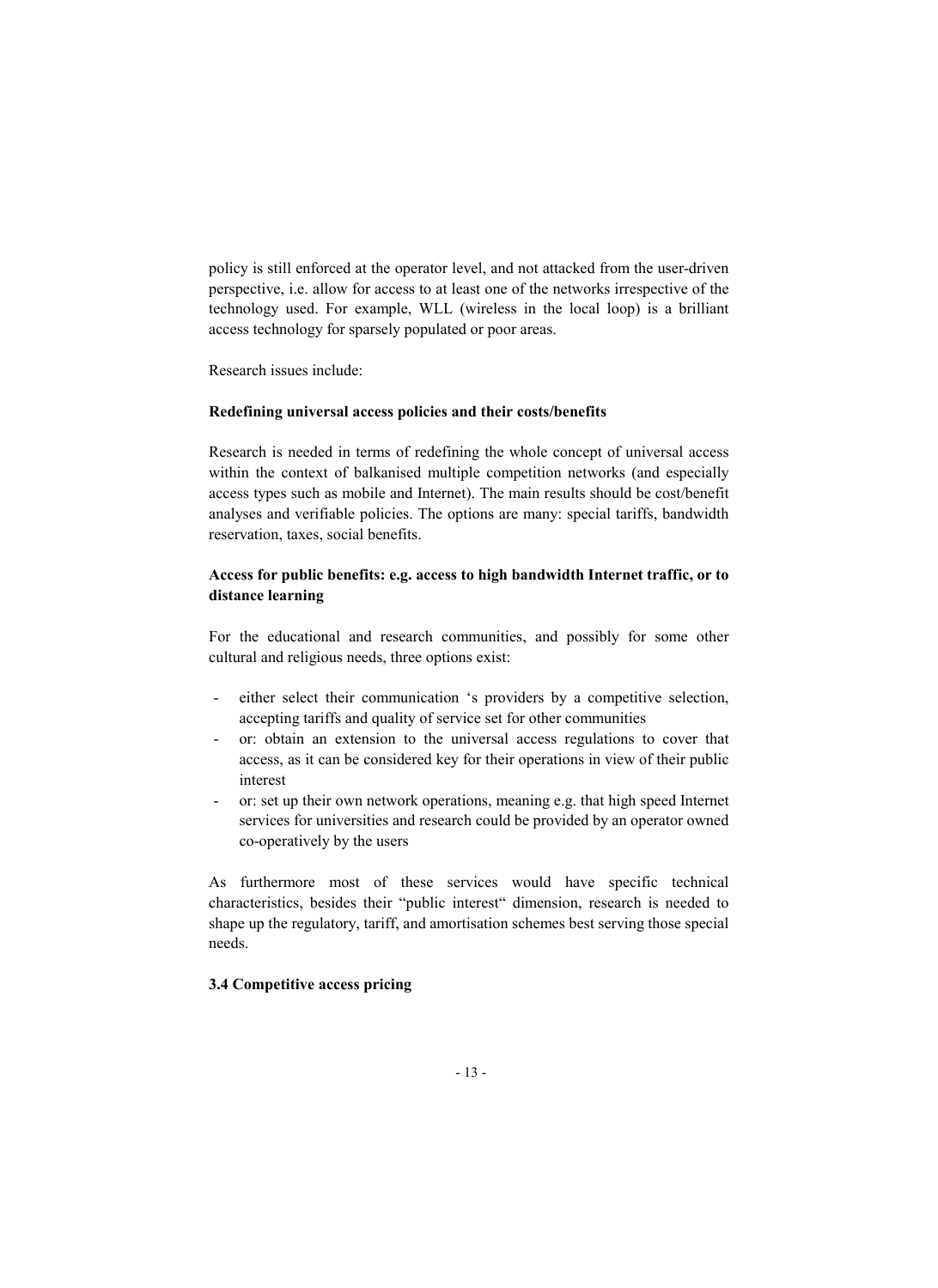The field of competitive access covers in economic research, all studies of access from competitive suppliers. As communications is moving to a deregulated multisupplier context, most of traditional economic analysis applies for the first time. Nevertheless, entirely new research areas emerge, irrespective from technology evolution. It should also be pointed at the fact that sectoral economic analysis, as it models the usage side of communication services, is paramount to pricing analysis (90).

### Bandwidth or service brokers

Whereas transmission capacity is today in oversupply ("the fiber optic glut"), this is not bound to remain so as wasteful exploitation is to be reduced very soon, company cultures permitting ...This will inevitably lead to switch-less brokering opportunities either for bandwidth, esp. "high bandwidth on demand", for spectrum, or for services such as bulk messaging, on the paramount technical condition that each such can indeed technically be treated as a well defined quality-consistent commodity (84). The voice roaming clearing houses of mobile operators are already an established set of such brokers, as are some "pure" backbone international transmission capacity suppliers, some callback resellers, and some brokering enterprises (73). Roaming costs oscillate now in the range 45- 100 cents/minute in North America. The research should here allow not only to estimate auctioning or brokering margins, but also hedging and other trading mechanisms, and the overall impact of such a function in the communications and media sector. Getting more detailed, the research might point at arbitraging aggregation on the interconnection rates through intelligent switching. Nevertheless, resale of capacity or bulk commodity services (such as SMS) without added-value appears to be a business whose "raison d'être" is directly related to how far established providers are from cost-based pricing.

In the field of broadband, it is conjectured (25) that the brokers must operate on wholesale prices. It is the most balanced approach offering increased profit potential to incumbents, new entrants and service providers at the same time as fuelling growth in broadband applications. Wholesale led pricing via brokers also needs very little regulatory intervention.

## Open markets for communications capacities

In a not distant future, this author predicts that there shall emerge established "open" markets for spot as well as time-limited communication capacities, replacing bilateral or consortium agreements. This may be surprising to those who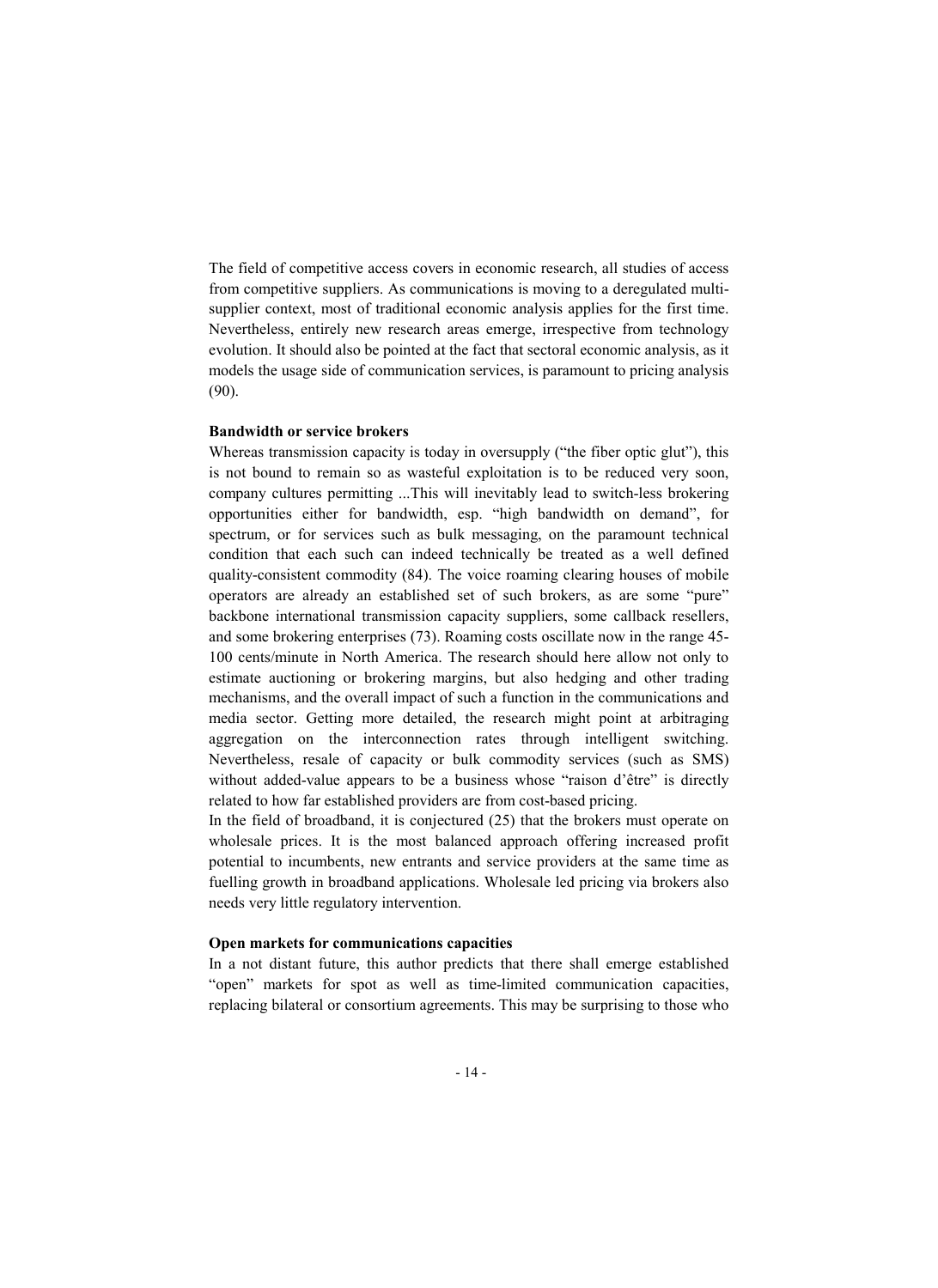believe that the communal "free" market of early Internet access days will prevail: it is just not sustainable, and service differentiation anyway will demolish that model. The television and broadcast industries have already for some years operated via clearinghouses closer to market conditions than to brokers. To research the nature of financial products offered on this communications market, traffic data are needed, but hard to get (13, 48,50). Network management technologies become a pre-requisite, especially so-called "distributed network of networks" management software. It is likely that an options market could flourish very fast covering bulk transmission capacities (84), and that enterprises will push for auctioning of bulk mobile services such as MMS, location updates, etc…

## Flat fee Internet pricing

In a large measure, the initial success of the Internet is due to regulatory anomalies, meaning that the tariffs for local calls (as used for access to an Internet service provider "ISP") have been low, simultaneously with the fact that the IP traffic as such has been usually priced for free, or with a flat fee (64) The profit to the local operators from ISP's for access costs is now basically zero, but if a fee as low as 1-4 UScents /minute could be enforced, the operators would enjoy an immediate but not-lasting profit surge adding to increased tariffs revenues from local calls by end-subscribers. This access charge is bound to decrease when cheaper higher bandwidth access mechanisms will emerge (cable, DAB, satellite).

The poor performance and quality levels are driven in large part by the lack of pricing feedback. Paying a flat fee for access, users have no incentive to conserve bandwidth. Internet telephony will exacerbate the problem, tying up bandwidth as users arbitrage the current artificial spread between international tariffs for voice and data.

One by-product of flat fee pricing is a lack of incentive for ISPs and National service providers to relieve congestion by adding capacity. Growing Internet traffic is also now taxing local switches (and sometimes routers), as no mechanism exists to recover the costs of adding needed switch capacity.

Finally, the IP message decomposition into packets, the packet handling and routing, all take fundamentally advantage of the marginal costs of sending messages; also, Internet is asynchronous so, for low quality of service measured in delays, current Internet pricing is efficient due to its simplicity.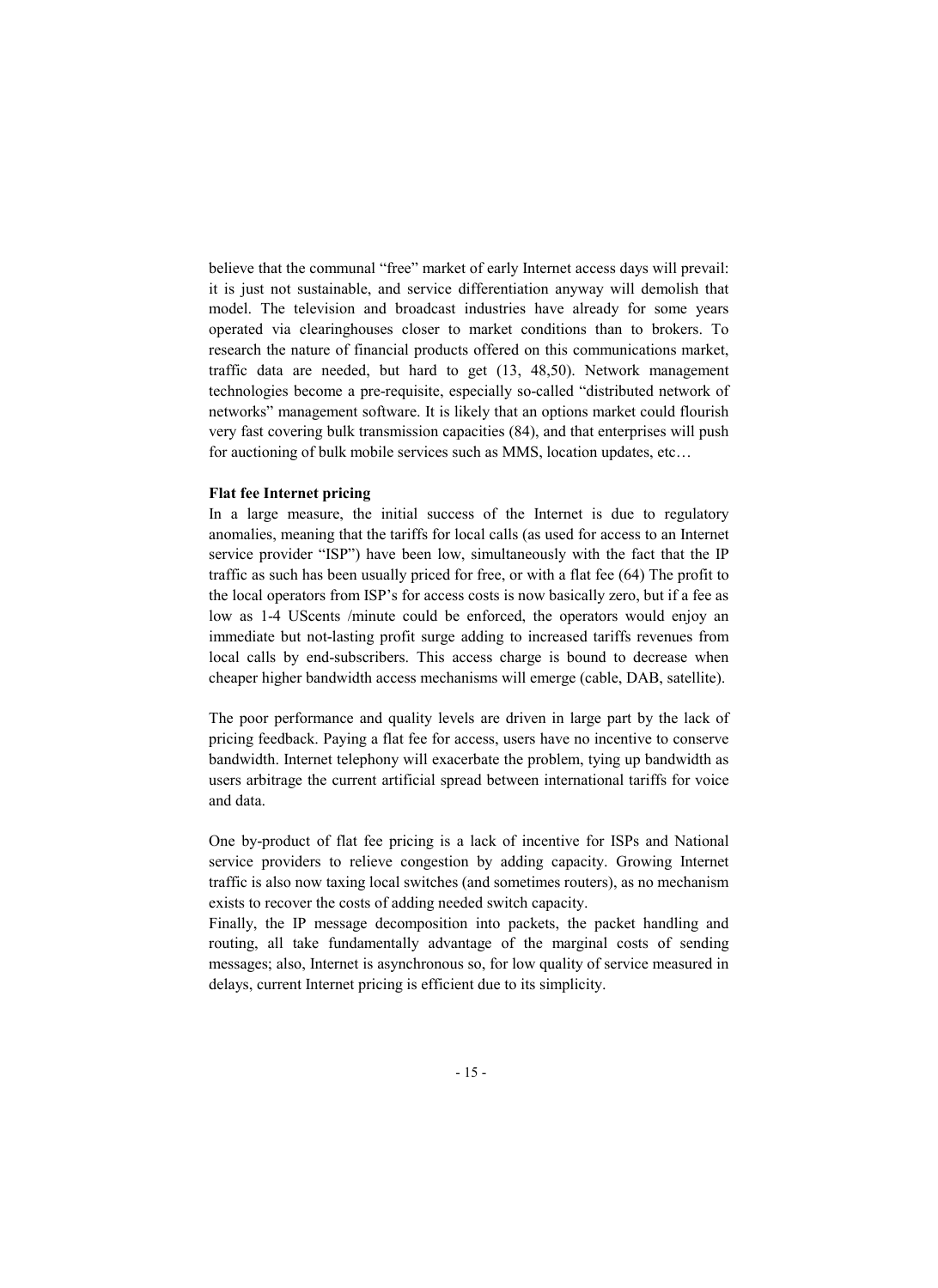An alternative reasoning path, in favour of flat Internet pricing, goes as follows. An Internet pricing which is not based on the product of access time and access bandwidth, perhaps modified by a simple QoS factor, will be too complicated to implement, and therefore will not happen. An Internet pricing which levies a timebased very low rate (0.03 UScents or less/minute) would, seen by the general public, appear to be an overcharge, and for the Internet service providers, seen as putting them into bankruptcy.

While all kind of "fixes" can be and are being considered, key research issues remain as how to globally enhance quality of service across networks which have no common control, but usage-sensitive settlements.

It should be added that anyway emerging technologies like Resource reservation protocol (RSVP or equivalents), traffic prioritisation and "tag switching" will also put an end to flat Internet pricing, offering instead of QoS quality of service guarantees. And here again, mobile Internet, especially from GPRS and 3G will pave the way (82).

## Network interconnection pricing

The TELRIC (Total element long run incremental cost) model is used in the USA by the FCC to price interconnections between networks. This model bases interconnection prices on the cost of efficiently constructing comparable facilities today. The issue is of course that such a model does not account for existing infrastructure or it's provisioning, in which case prices would be very high and not allow competition. Other models or principles exist, like no fees are charged, or auctions. Research is needed on the incentives for operators to upgrade or not their infrastructures at current market prices to achieve a higher independence or dependence from other operators. The introduction of EU directives goes in this direction, but is far from solved e.g. in the mobile roaming case.

## Bandwidth pricing (static and dynamic)

As the operators are moving to a bandwidth and service based charging structure, a research issue is the pricing of bandwidth. While at one end of very high fixed broadband, this is not an issue really as long as bandwidth capacity glut exists, it is still crucial in mobile services when one will realize that not all mobile services need the maximum bandwidth offered by the mobile access network. In (20) is proposed a detailed model which includes: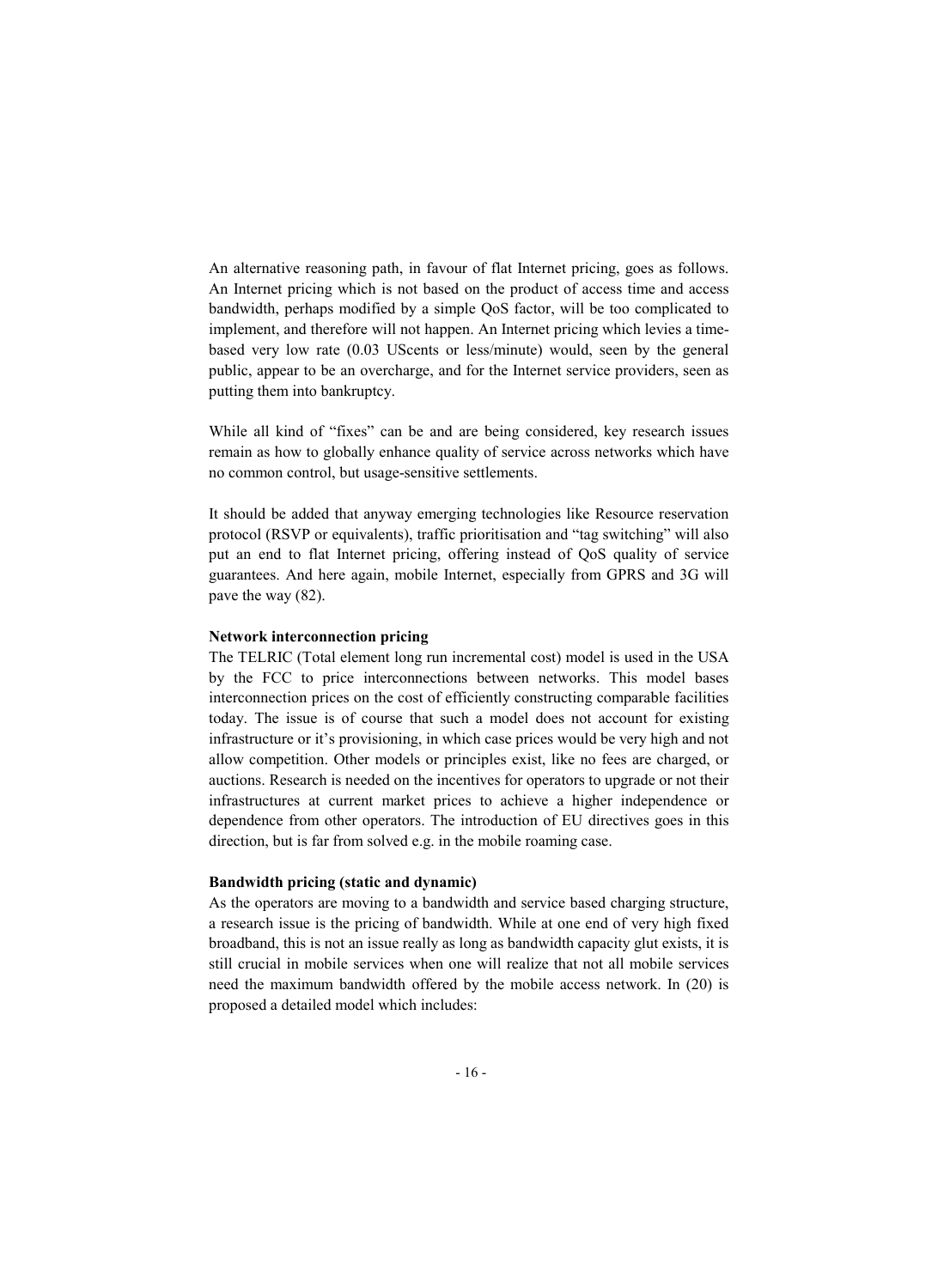- 1. A static pricing sub model with one bandwidth product (raw bandwidth), N producers, and 5 input components (transmission equipment, switching/routing equipment, interconnection transmission cables, access, and licenses); the gross production of traffic is a Cobb Douglas function in terms of all 5 input components, besides labour ; the returns on scale are constant ; the log(price) is the sum of the log(marginal cost) and of a log(mark-up), but this mark-up in turn has a multiplicative elasticity parameter.
- 2. A marginal cost pricing sub model, where:
	- the cost of transmission bandwidth is a negatively exponential function of the cumulated bandwidth capacity
	- the cost of licenses is proportional to the population and the bandwidth capacity in the geographical area
	- the cost of the switching capacity is proportional to the population density and to total traffic (in Erlangs)
	- the cost of interconnection transmission is proportional to the square root of the km-circuits available in the area
- 3. A dynamic tariff adjustment sub model, where the actual tariff is displaced from a nominal static price due to errors in estimating the current cost and demand elasticities; there is an incremental cost incurred in adjusting the tariff from the nominal static level; the adjustment dynamics is by a parallel Jacobi equation minimising the discounted sum of the deviation between the nominal price and the cost of changes in the tariff (60). See also (83) for 3G mobile tariffs modelling.

# Refilling

Refill is the process whereby carriers, which have a bilateral agreement, route calls through a third operator (or country) with a lower rate than their own. This is breaching e.g. the international accounting rate system where the two operators would just balance their bilateral traffic measured in minutes depending on the location of the originating calls. Because the receiving carrier ultimately receiving the minutes does not see where the traffic call originated, the call routing is regulatory illegal but economically efficient. Research is needed on the effects of refill and of new rules for e.g. international simple resale, and also on the use of private networks in bringing refill traffic outside settlement systems. It should be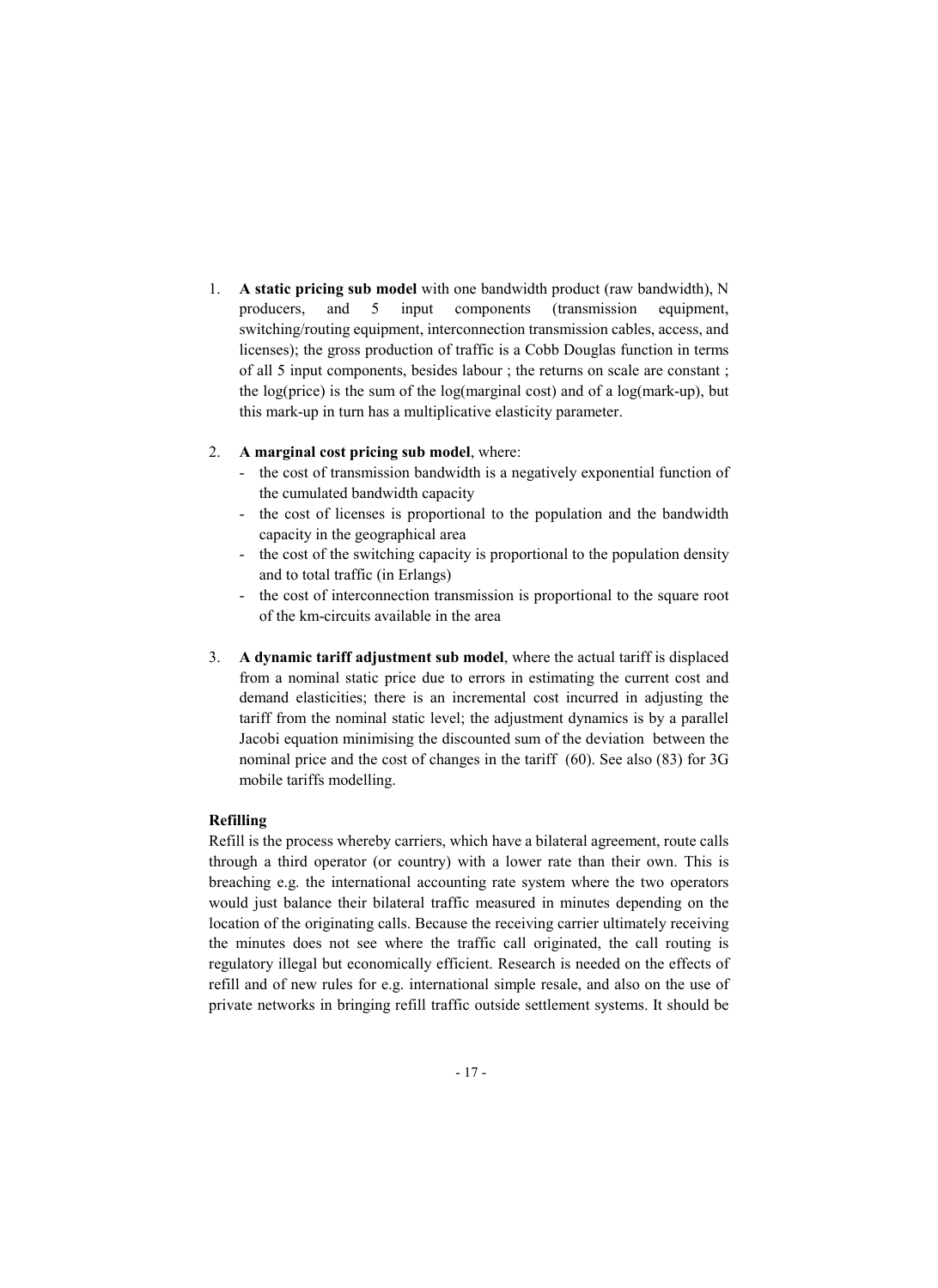noted also that by depriving some operators /countries from settlement payments, these operators can invest less in network upgrades.

#### 3.5 Communications and information industry finance

Research issues include:

## Analysis of operator assets

In finance, communications and media pose thorny problems of valuation of fixed assets, brand assets, knowledge assets, and customer base assets. The first line of thought is the traditional discounted cash-flow based valuation; these valuations are less and less accepted because of rosy forecasts. The alternatives are the value based evaluation with cash flow multiples and the per-POP/per-line /per-cable /per-subscriber access valuations. The unit POP means the millions of people in an area covered by a licence. However, these indicators too have flaws when over time the average revenue per such POP/line/subscriber falls. Research can now be conducted on valuations of already privatised operators, to provide for guidelines and sanity checks for future IPO/ market flotations/mergers and acquisitions.

#### Micropayments

In electronic payment systems (a part of "electronic commerce") (62,63), appear the interesting problem arising from large number of very small payments, each subject to a transaction and communication charge. These charges distort the accounting, although one could argue that the sheer volume of such transactions over networks with low tariffs make it preferable to recoup the transaction costs in other ways. One solution approach is via brokers selling script to end users and paying the information publishers, and another uses stored and refillable value (ecash). This research issue is key to the development, or not, of electronic money.

## 3.6 Engineering-economic studies

As many alternative technologies get developed, the operators, as well as the equipment manufacturers are faced with major technology choice decisions. While highly technical, the specific studies will normally not be carried out as research. Nevertheless, some general issues remain.

#### Software reutilization for service creation

Most communications systems today involve development costs with a 20/80 % hardware/software breakdown. For each selected system, a number of standards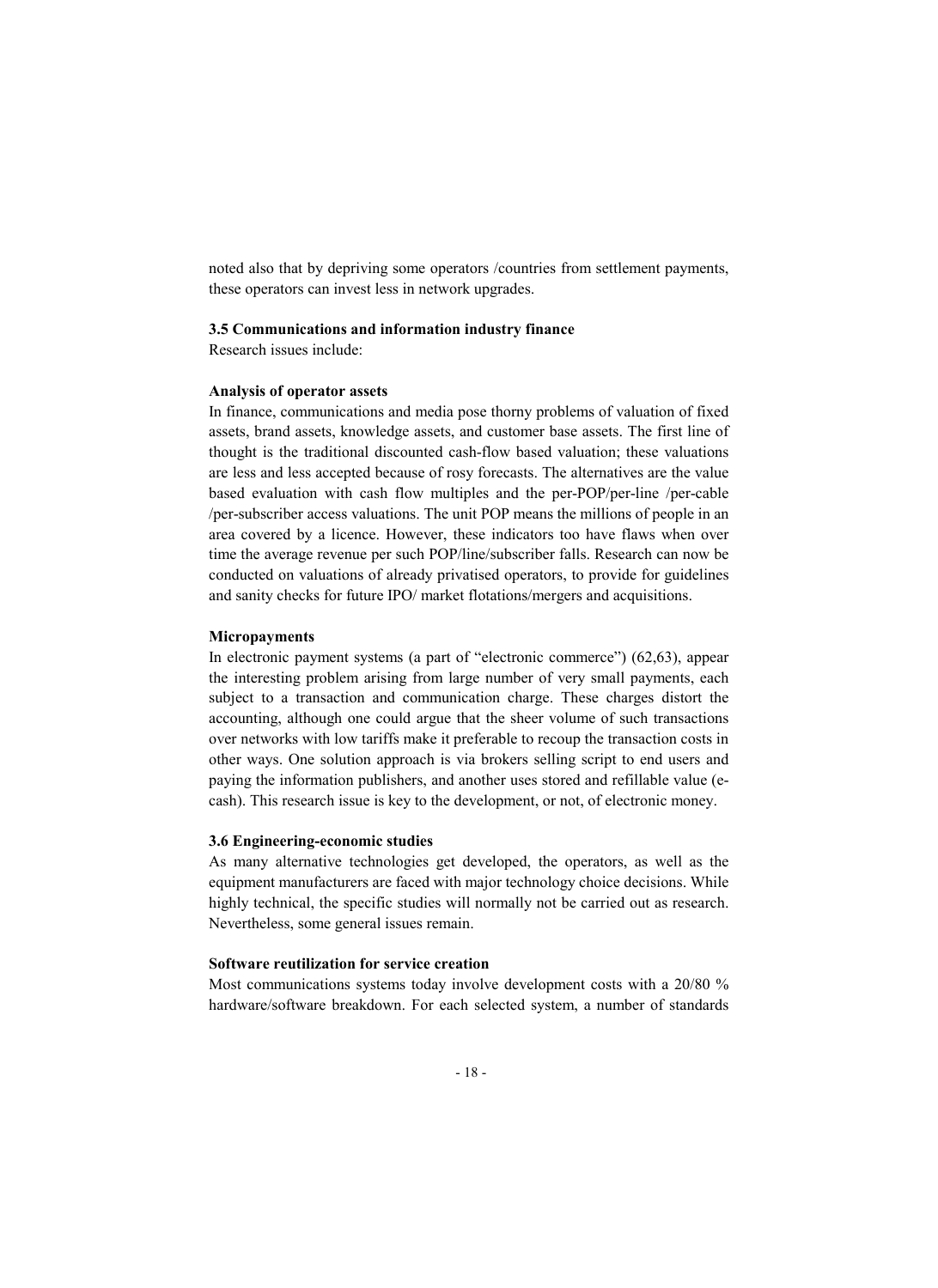must be complied with, which are usually quite specific besides the related applications software. The choice is between the added costs of using costlier software engineering technologies allowing for some degree of portability for the generic system parts, and fully custom fast prototyping developments. Research would be useful as to the life-cycle perspective of this choice, not the least in view of the long lifetime of the systems versus the shorter lifetime of some underlying technologies (software development platforms, processors, semiconductor processes).

#### System life-time issues

The dominant communication switch systems are today designed for 30-40 years lifetime, and full backward compatibility is maintained. The lifetime of most TV networks is also quite long. On the other hand, some router based networks assume equipment life-times of less than 7 years, with no backward compatibility. Research is needed, assuming deregulation and competitive prices (revenues and investments) to see if, over the long run, economic development is best achieved by the first type of design as opposed to shorter-life time designs.The work on similar cases for consumer products is not applicable, as these are supposed without substitution, whereas traffic types can be substituted.

## Competing standards

In many specific communication technologies, standards compete, and eventually get implemented with choice amongst them by users, operators and service providers. However, from the user perspective, these standards, for a given access type (e.g. wireless telephony, or cable telephony, or router protocols), may be incompatible, thus forcing duplicate investments by all these actors. Actors may be forced to such duplicate investments because of the non-overlapping service choices of the alternate access standards. And even when a common standard is defined in broad terms (like for mobile 3G networks, and its two key variants), no service definition standards exist. Research should try to analyse from a microeconomic viewpoint, by user communities, and a macroeconomic point of view, the advantages and disadvantages of competing standards.

## Emerging industries using communications and media sector economics

This is a self-reflection onto which industries might emerge from research as the one outlined above and below.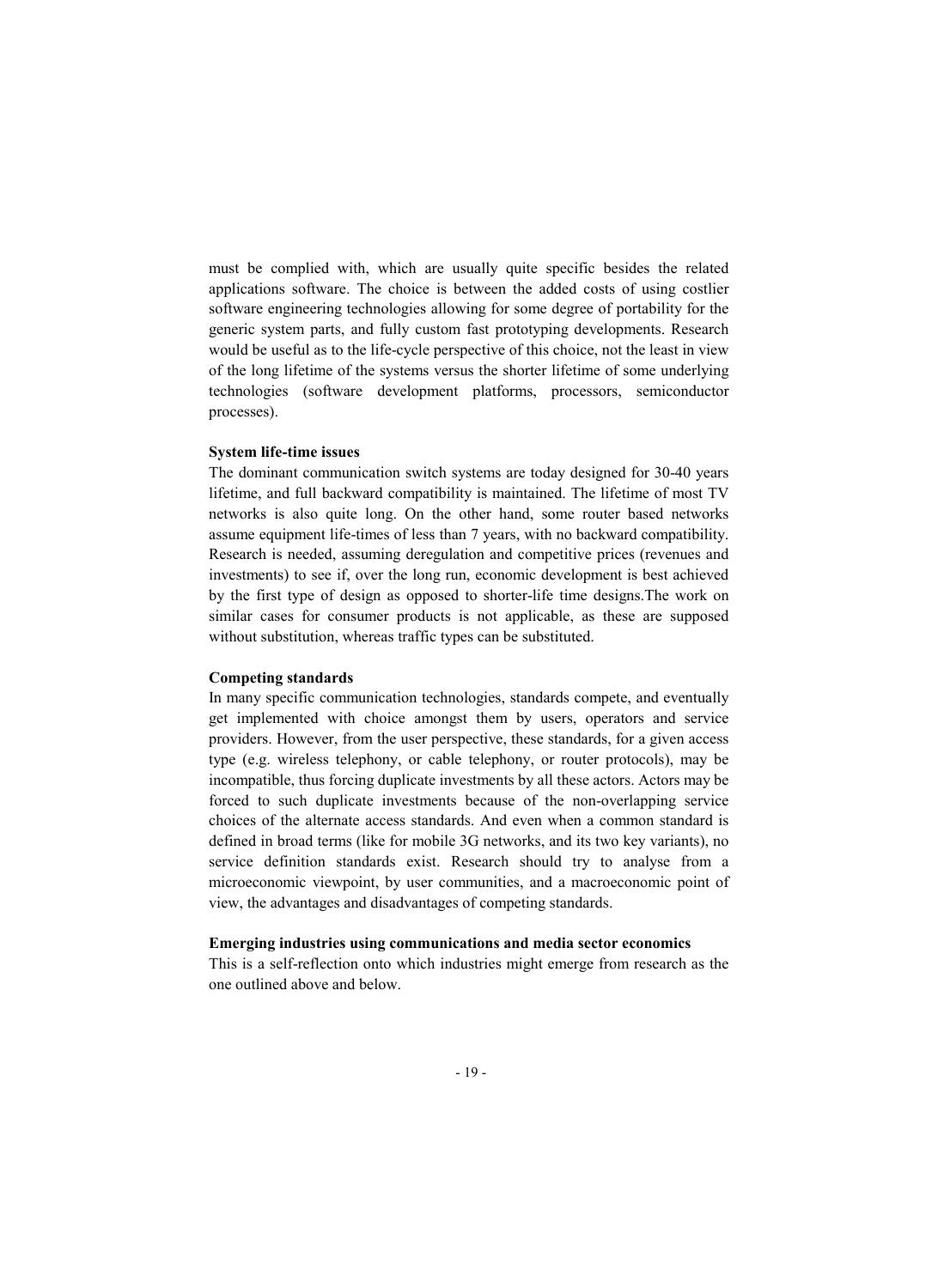One example is new revenue collection (formerly: billing) software allowing for an operator to bundle services and compute the corresponding charges. So called billing mediation platforms exist, covering in one implementation wireline, wireless and Internet traffic from the same provider and producing one bill. For over 30 years, the french Minitel systems, now copied by Japanese i-Mode, allow the operator to mediate content access or services owned by partners, and to bundle it with preferential traffic routing. Many other personalised features should be introduced (68, 87, 88).

The same concept holds true when one bill can be produced when accessing contents from hundreds of on-line newspapers, or based on ATM based pay-percontents cell solutions, or on mobile IPv6 packet by packet tariffing (83, 85,91). In the later, a flat rate (bandwidth dependent) applies to the permanent virtual circuits (PVC's), while each cell of contents is charged (61,91).

Another by-product of these research issues is the need for transaction processing and accounting procedures able to cope with the explosion in inter-operator cross charges (as discussed in Section 3.4.D) (91). The explosion is proportional to the product: (number of traffic types) x (number of operators interactions -with combinatorial growth) x (times of the day).

Another related research issue is to determine how intelligent billing can build brand loyalty. With a choice of carriers, if billing is inaccurate or complex, subscribers will take their business elsewhere. New billing systems also offer personalised messages to create awareness and build brand loyalty. This is especially true for usage-based tariffing. Do you want simplicity and high prices, or complicated prices and shopping around?

Section 4 below will address knowledge assets and their measurement (quantity and value). This leads immediately, out of value-added trading principles, to the concepts of information or knowledge tailors/brokers/navigators, which for a price help access or disseminate custom knowledge using adequate communications. E.g. an insurance broker becomes an information and knowledge tailor who will mix, blend and adjust insurance for small segments of the market in a way which is not possible today without communications technologies.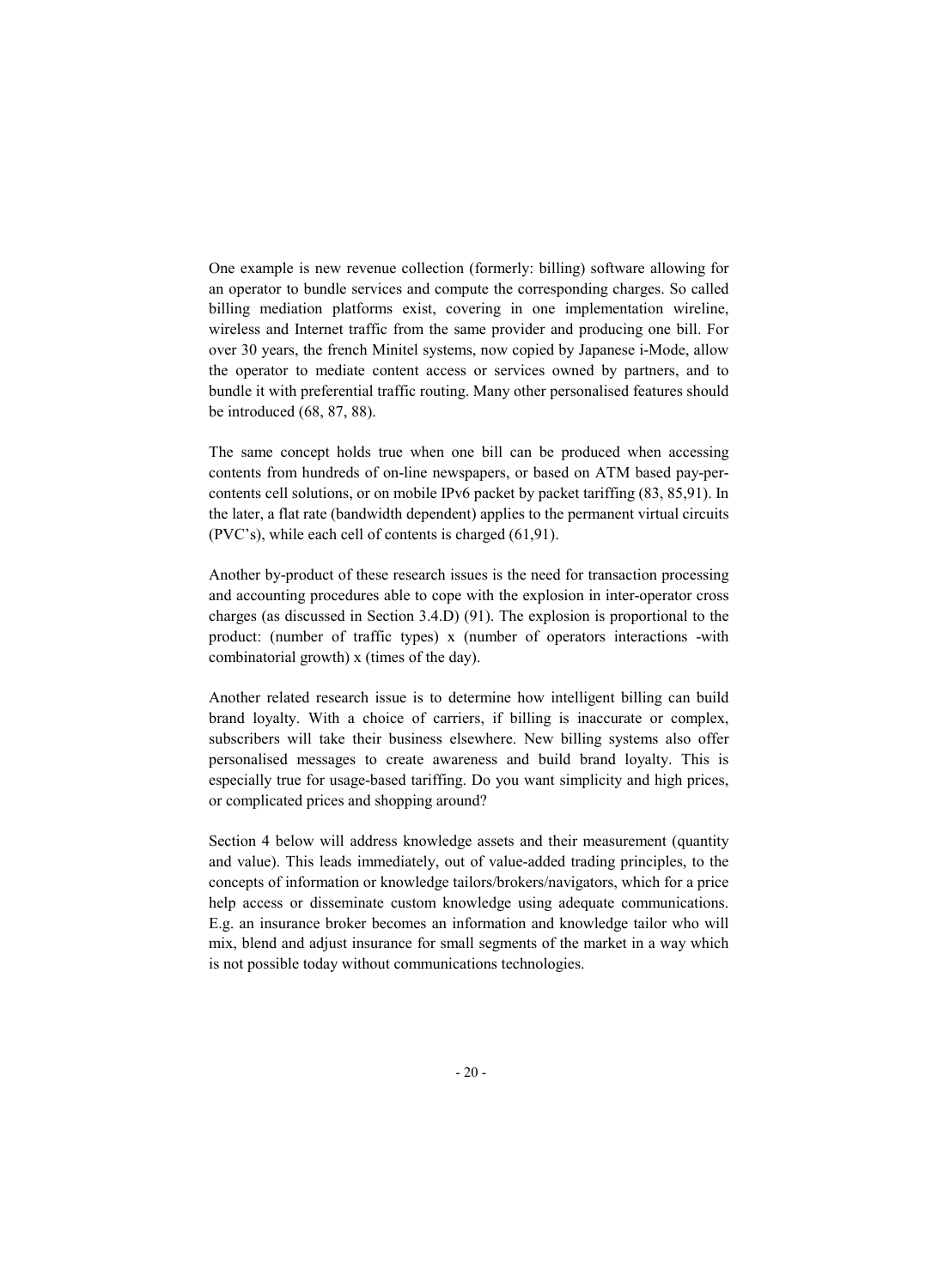## The bandwidth growth law

Many economists have analysed the impact of "Moore's law" which claims that computer processor power (measured by the number of gates on a single processor chip) doubles every 18 months, this leading to drastic evolution in the price of processing power (measured in MIPS).

What economics, as many in industry, have missed, is the bandwidth growth "law":

"The total bandwidth of communication systems will triple every year for the next 25 years"

This "law" is a consensus opinion not necessarily first established by thorough analysis.

This is tied to scientific and technological achievements in the field of erbium doped photonic amplifiers minimising loss over long distances in optical fibers, coupled with WDM Wavelength division multiplexing technology. WDM takes more bandwidth per bit than older techniques (TDM), but it reduces power to combat non-linearities and divides the bit-stream into multiple frequencies in order to reduce dispersion. For years communication carriers and other consortia have laid fiber, but what is not said openly, is that 60% of the fiber remains unused for communications, and even that leading edge lit fiber is used at less than 0.1 % of its intrinsic capacity. With WDM, one fiber can today carry 3 Terabits/s The "bandwidth growth law" implies that broadband networks are more efficient regardless of how numerous and smart the fixed terminals are. Also, placing the emphasis on pricing of bandwidth and of the bottlenecks represented by the processors and memory/servers is insufficient.

By the way, it is estimated that software only increases in cleverness by 5 % a year (43,71). And the price erosion on access terminals (telephones, mobile handsets, TV's) is about 25%/year at same capabilities level.

### 3.7 Information contents

Diverse communication facilities make it easier to provide better information services to more targeted user communities. User information can be made more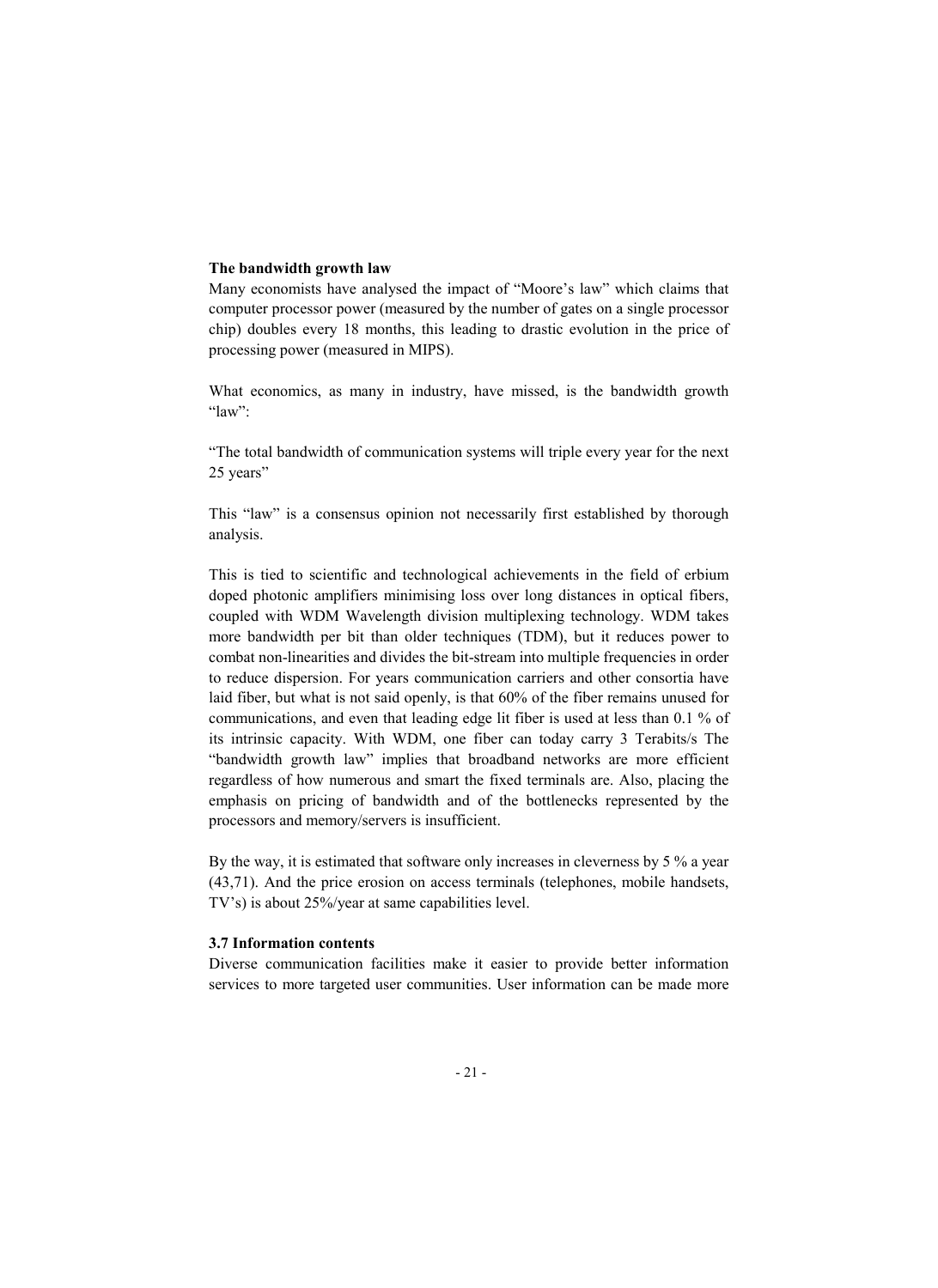complete and more readily available. Diverse equipment and networks will lead to a robust "hosting" market, with reduced investments in equipment's and skills.

#### Electronic communities of interest (also called virtual communities)

Contents and service differentiation pose a challenge to commodity contents providers such as free radio or broadcast. The differentiated networks will be far more hospitable to electronic communities, since customer segments will naturally gravitate to the networks targeted for their use. As their loyalty grows, users will look to these communities for communication, information and transactions. The contents providers that organise these electronic communities will capture more than a fair share of a rapidly expanding added-value. Research is needed on media and contents access pricing within these communities, based on scenarios where their own contributions should be valued as well. The uniqueness in this research is the self-developing volume, price and promotion.

#### Economic rationality and media contents selection

If economic rationality is built upon self-interest and consistency, how does it work as to economic decisions in the communications and media sector? In other words, what can rational expectations and choice theories imply for media selection and consumption? This requires probably a careful look at the psychological and cognitive factors driving decisions. Does bounded rationality and lack of information about information impact media selection? What would change in the results if the rationality would be expressed in terms of a measure of knowledge and not just in nominal terms (see Section 4? Strangely enough no one has considered the parallel between the "borrow young, save in mid-life, and run down the savings in retirement " cycle for monetary assets and its equivalent for knowledge assets. The Nobel prize work by Gary Becker and Kevin Murphy is highly relevant to choices in the media area, e.g. in the special case of addiction (to TV or Internet).

## Household economics of communications and media

From the point of view of household economics, and to a lesser extent business economics, the total budget going to communications and media is competing with other family budget items. This is probably the overriding constraint in tariffing access and usage of communications media and contents. Furthermore, competition then will exist between access media types: wireline access, wireless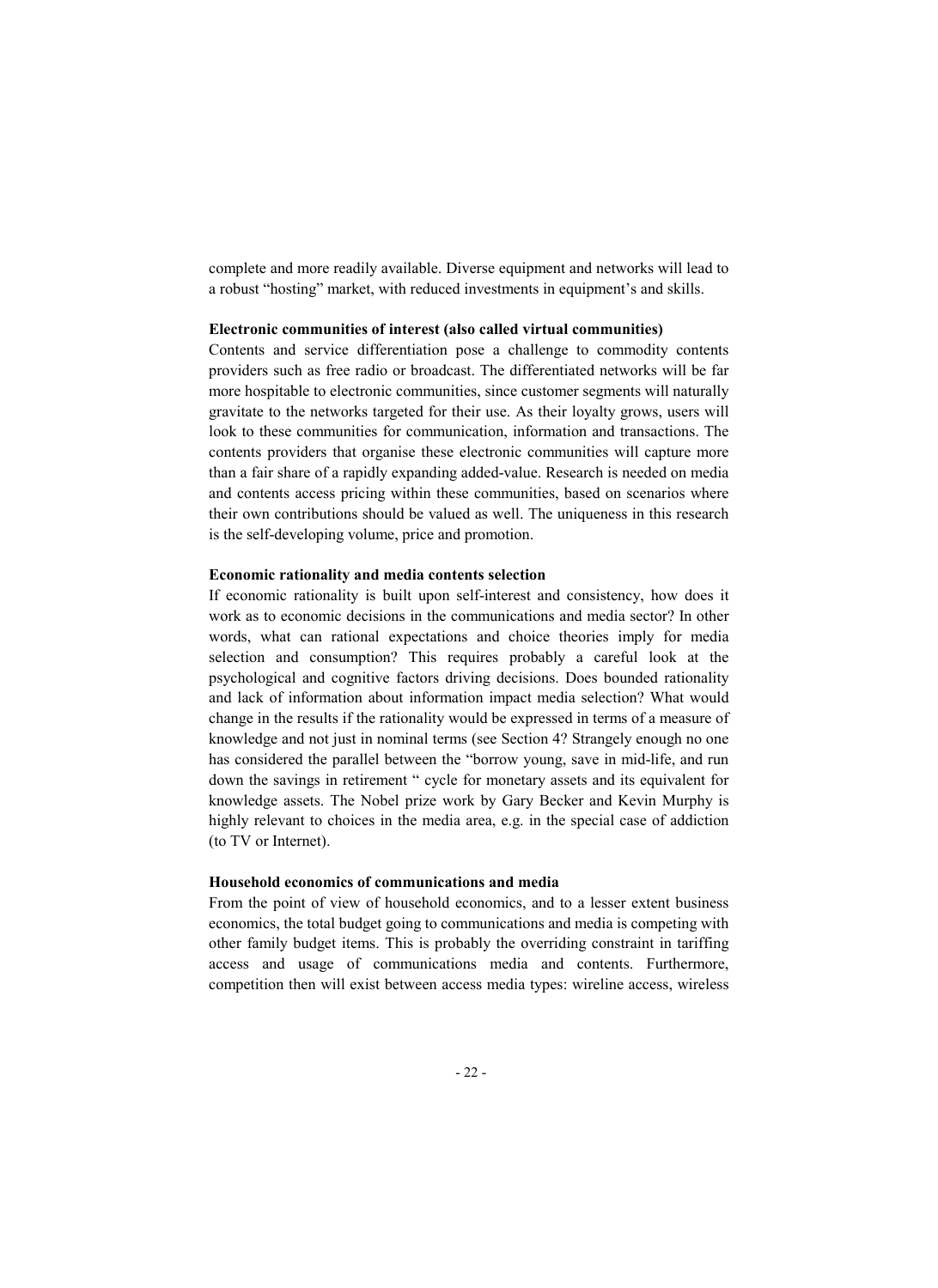access, TV access, cable access or Internet access. However, the value/cost of contents accessed must be plugged in.

This issue is an important one, i.e. the elasticity and displacement between budget categories in favour of communications and media. Estimated elasticities are given in (20):

- elasticity of telephone line growth vs. demand : 4 %
- elasticity of long distance telephone line growth vs. demand : 5.5 %
- elasticity of traffic vs. GDP : 10 %
- elasticity of traffic vs. tariffs (Europe) : -15 %

Here is assumed that a 1% increase in demand results in increase the percentages stated above.

The tariffs applicable to Web access must be traded off against household budget constraints, and operator investments; e.g. the wireline networks today are designed to serve at any time only 10 % of all subscriber lines and for short durations, which conflicts with Web usage patterns.

## 3.8 Macroeconomic issues

If we take as assumption that the communications and service branch is a sector, then key macroeconomic issues appear

In the subsequent discussion here, some equations are proposed, and should serve, as basis for empirical testing not yet completed. Subsequent analysis should refine these models at the sectoral level to highlight different demand structures and transactional terms (90).

# A) The production and investment factors of the communications and media sector

The aggregate production value P would be the combined value of traffic, tariffs, QoS service levels, and accessed contents value; we conjecture here the formula: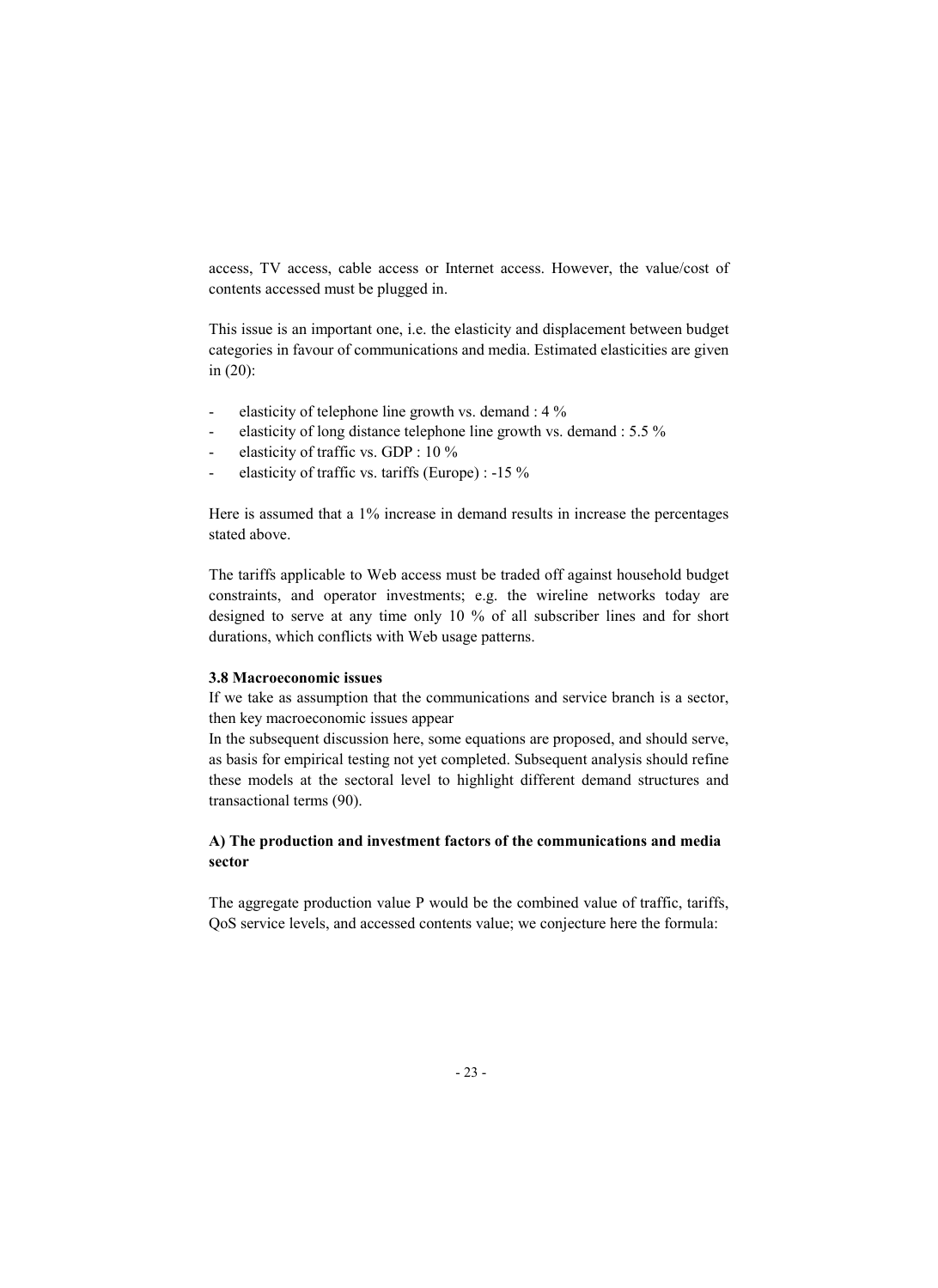# P=  $\Sigma$  (Traffic(n) xTariff (n) x exp ( $\alpha$ (n). Value (Knowledge quantity (n) accessed))) *(Eq 1)*

where:  $n$  =service quality and accessed media:  $\alpha$  is the weighting function dependent on service / quality

which includes an additive sum over traffic types and distributed accessed contents, with an elasticity vs. the value of this accessed knowledge as modelled in Section 4 4

The investment value I is the sum of the infrastructure and service provisioning investments, plus the investments in knowledge assets, both eventually with amortisation:

# I = Infrastruct. invest + Service provision. invest + Knowledge assets invest. - Amortisation *(Eq 2)*

Imports and exports should be modelled as the traded traffic value, and knowledge assets traded value:

# Trade balance = Exports (P) - Imports (P) + Value (Exported(Knowledge)) -Value(Imported(Knowledge)) (*Eq 3)*

Research is needed to verify these models, and to generate the input-output matrices showing cross-impacts on other sectors and branches.

# B) Impacts of the communications and media sector on sustained development

It is of high interest to evaluate such impacts in order to determine at a macroeconomics level the communications and media infrastructure investment levels concurrently with other investments, such as transportation, energy, etc., and the effect of R&D (54). Attempts have also been made at using business cycle theory as a further refinement (45).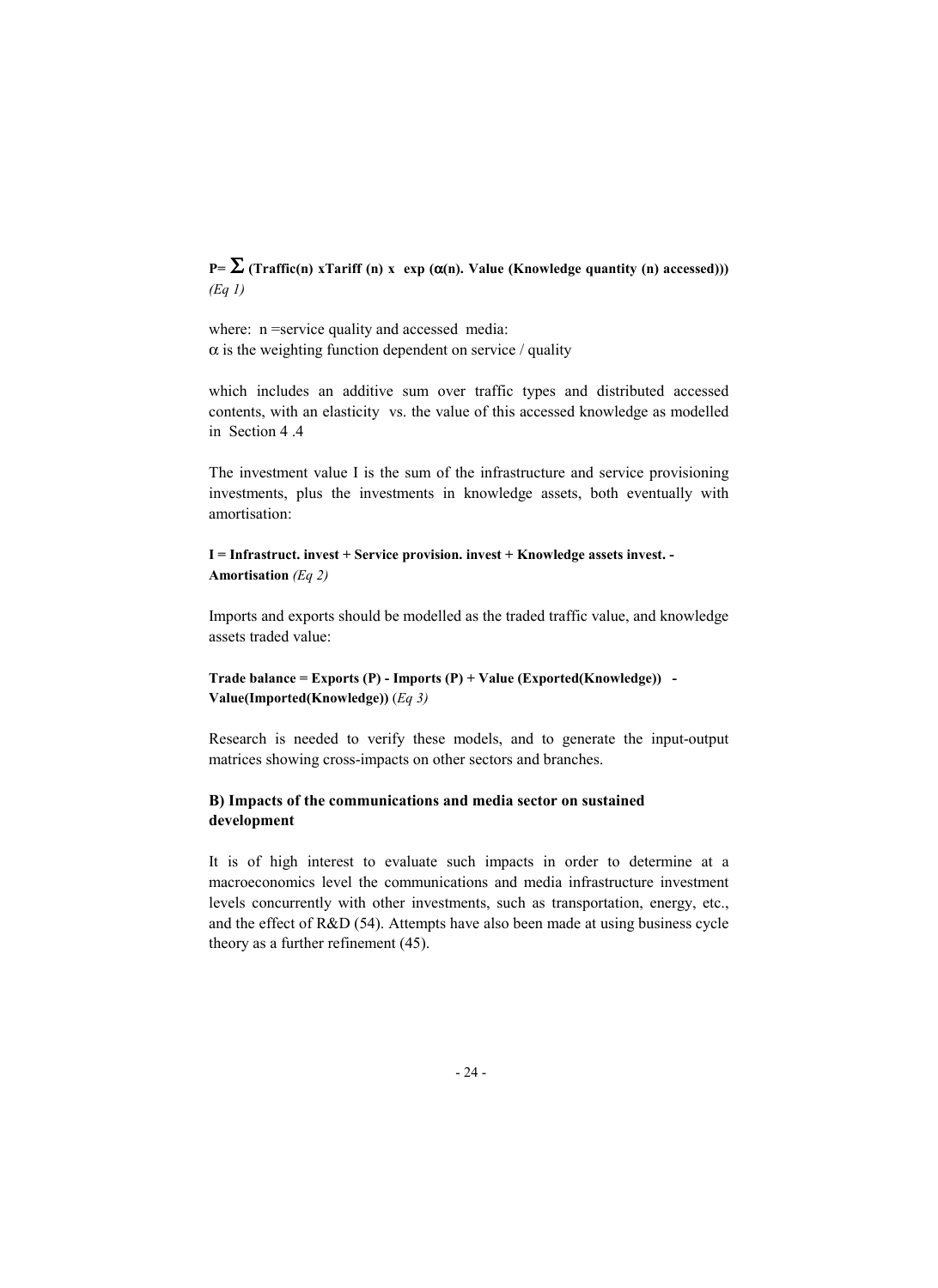## C) Reciprocal market access

Under the telecommunications agreements of the WTO, reciprocity is considered for communications and media services. As some countries consider safeguards, research is needed, e.g. using the above models A) to track the impact over time.

# D) Impacts of standardisation choices on employment in manufacturing industries and service industries

Once the above production and trade models have been estimated, and once inputoutput analysis has been performed (not easy for lack of data...) one of the first key questions to be investigated is the impact of the technical standards choices on employment in the manufacturing industries and service industries (see Section 3.6.C). This applies not only to the communications and media industries, but also to consumer electronics, and creative services. It is especially noteworthy to analyze why manufacturing outsourcing by equipment suppliers to contract manufacturers has been claimed to be for cost reduction reasons, while in fact it is mostly because of the effect of standardization and better technical insulation of the proprietary elements.

## 3.9. New players for mobile business and services

Few are today seeing that, as for any economic sector (say the yet un-named 4 th sector discussed in this lecture), its activities can occur within highly diversified companies and public bodies! Communications services supply does not have to be confined to operators when deregulation is in force (WTO agreements). Again, because of less legacies of all sorts, mobile services and value-added mobile services are to spearhead a revolution. Here are some examples:

- home appliance suppliers, and possibly real estate management companies, may very well end up managing Bluetooth and/or Wireless LAN networks
- oil companies and their dealers may choose not to let public operators "refuel" private and professional vehicles with communication services and content via WLAN when they stop at petrol stations; after all, they already refuel the drivers with food also, so ..
- realizing the enormous cash amounts held in connection with mobile prepaid services, banks may very well decide to merge their funds handling systems with the billing and authorization systems of value added providers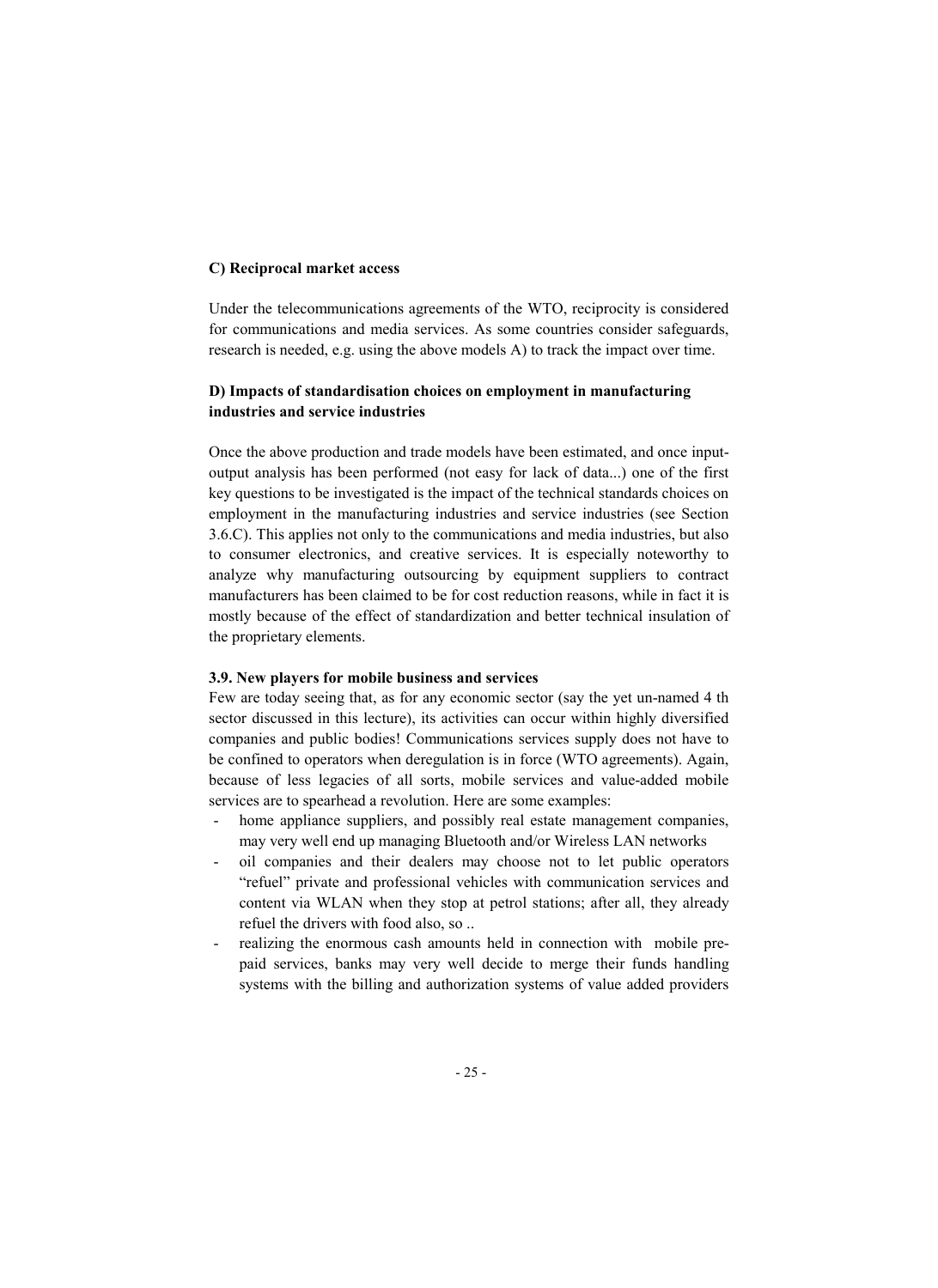to the operators; this makes sense in emerging countries where the mobile infrastructure is often ahead of the banking IT infrastructure.

harbours and airports may very well want to streamline their logistics flows by adding VPN (Virtual private network) features to GPRS or 3G systems. Rotterdam and Schiphol are cases in point.

# 4. Specific economic concepts for modelling communication and media sector

As mentioned in Section 2, this lecture also aims at defining some key distinctive concepts from the communication and media sector, which economic research about it should rely upon, and have sofar neglected.

That sector is a network industry of heterogeneous loosely coupled agents, like energy (11,40). Linkage analysis must be used in network industries to map out inter-relations. Linkage analysis is used to link various data points or events together, using a combination of cluster analysis/correspondence analysis (18)/time series. Production models also must also be used, especially in relation to other sectors and for econometric modeling. However, the big problem here has been the lack of quantified variables and measurement methods covering altogether the communication services and the contents being distributed, which we are addressing below.

| The information economy and      | Share of employment in | Growth of employment |
|----------------------------------|------------------------|----------------------|
| employment                       | 1993                   | 1989-1993            |
| Goods                            | $14.7\%$               | $-6.5\%$             |
|                                  |                        |                      |
| <b>Services</b>                  | $70\%$                 | $5.2\%$              |
|                                  |                        |                      |
| Information (publicity,          | $15.3\%$               | $32\%$               |
| entertainment, communication,    |                        |                      |
| publishing, software, computers, |                        |                      |
| higher education, medical        |                        |                      |
| diagnostics, financial markets)  |                        |                      |

Table 2: Business Week's estimate (November 1994) on the role of the three major sectors in employment figures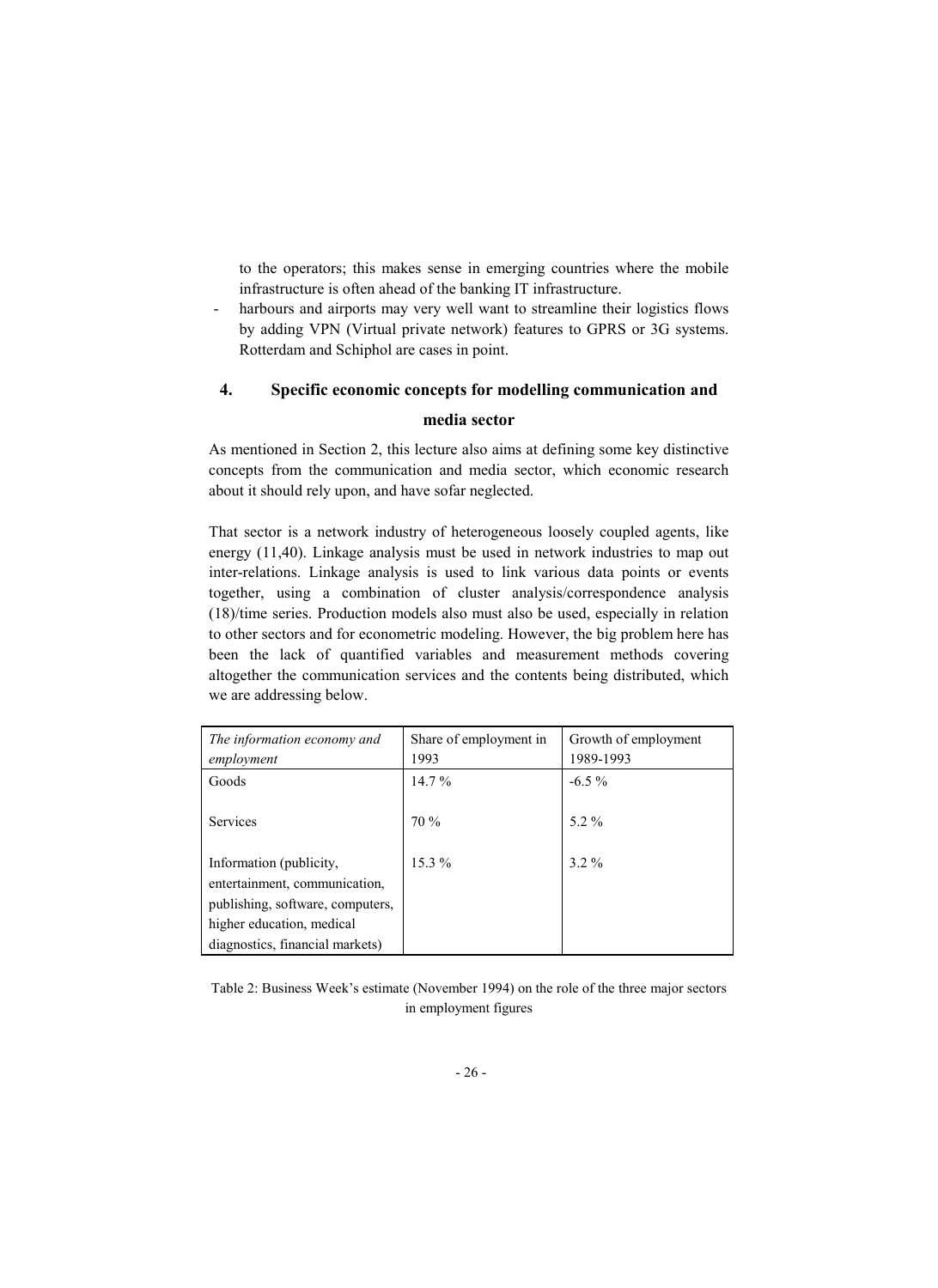

Figure 1: The Web based contents economic cycle

## 4.1 Variables applicable to communications

The key notions are:

A traffic variable measuring a service flow from an user to one or several others, for each selected service, with a prescribed QoS service level, through:

A communication graph with sub graphs, coalesced nodes, and overlapping nodes labelled with different media/bandwidth features; all edges in this graph have a bandwidth, distance and access type label

A contents provisioning graph eventually partly overlapping with b), at each node of which a content of a given type can be supplied, stored or created

More mechanistic, older priority queue models (3) offer a far too simplistic framework.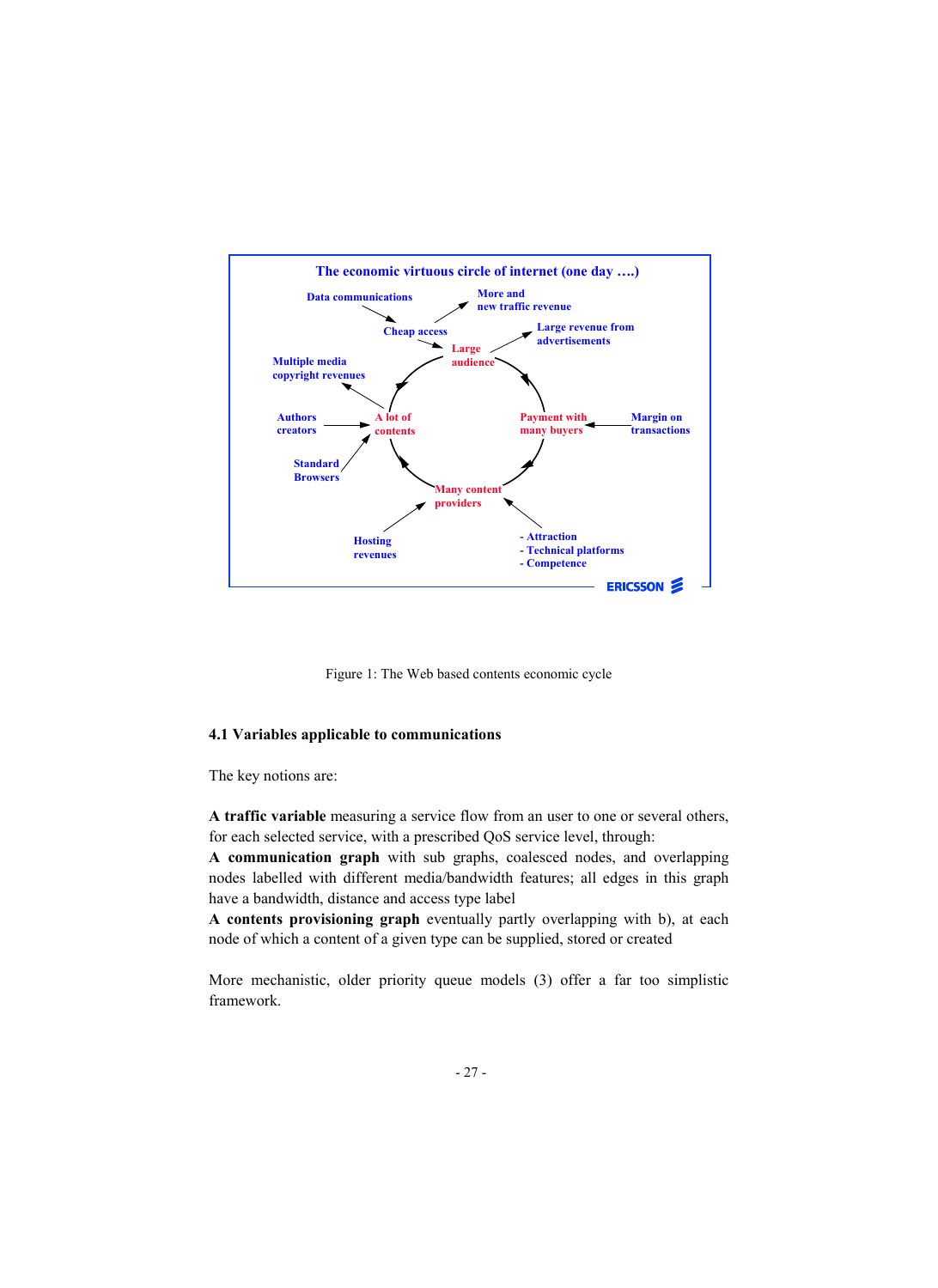## 4.2 Pricing of communication variables

The key pricing functions for communication services are:

Node-to-node pricing based on QoS service level, and the paths between these nodes, using:

A service level function mapping linking delays, bandwidth, information loss, service type, to a QoS service level (see Section 3.1.A)

## 4.3 Variables applicable to media and knowledge: measuring knowledge

Concerning contents, and of course subject to further research, it is indispensable to move to a measure for knowledge quantity and assets, where after they can be valued. The difficulty is in finding measures, which are subjected independent. Much research is needed in this area, but it is already possible to outline an approach (20), detailed out below. The other known theoretical approaches to finding a measure of the value of information have been:

- Marginal analysis of the value of the service provided by this information (57,58)
- Equilibrium theory based determination, by using the fact that the information flow may destroy risk sharing possibility (59)
- Games of information (22)
- Single / multi-period stochastic pricing of information flows in a dynamic framework, with profit maximising by the seller consisting in selling this information "as is" but only to a fraction of traders (74,75)
- Knowledge and media assets pricing from a knowledge indexing perspective (20 and below)

Already, in the accounting area, the International Accounting Standards Committee (IASC) has published a draft standard E 50, June 1995, which defines immaterial knowledge assets, if and when linked to intellectual property rights; no measurement principle is done however, but their amortisation is accepted in Standard E80 over the shortest of the utilisation duration, and a maximum period of 20 years.

In artificial intelligence has been designed (21), and ever since, has been largely used, the notion of frames, which is a hierarchical description of a piece of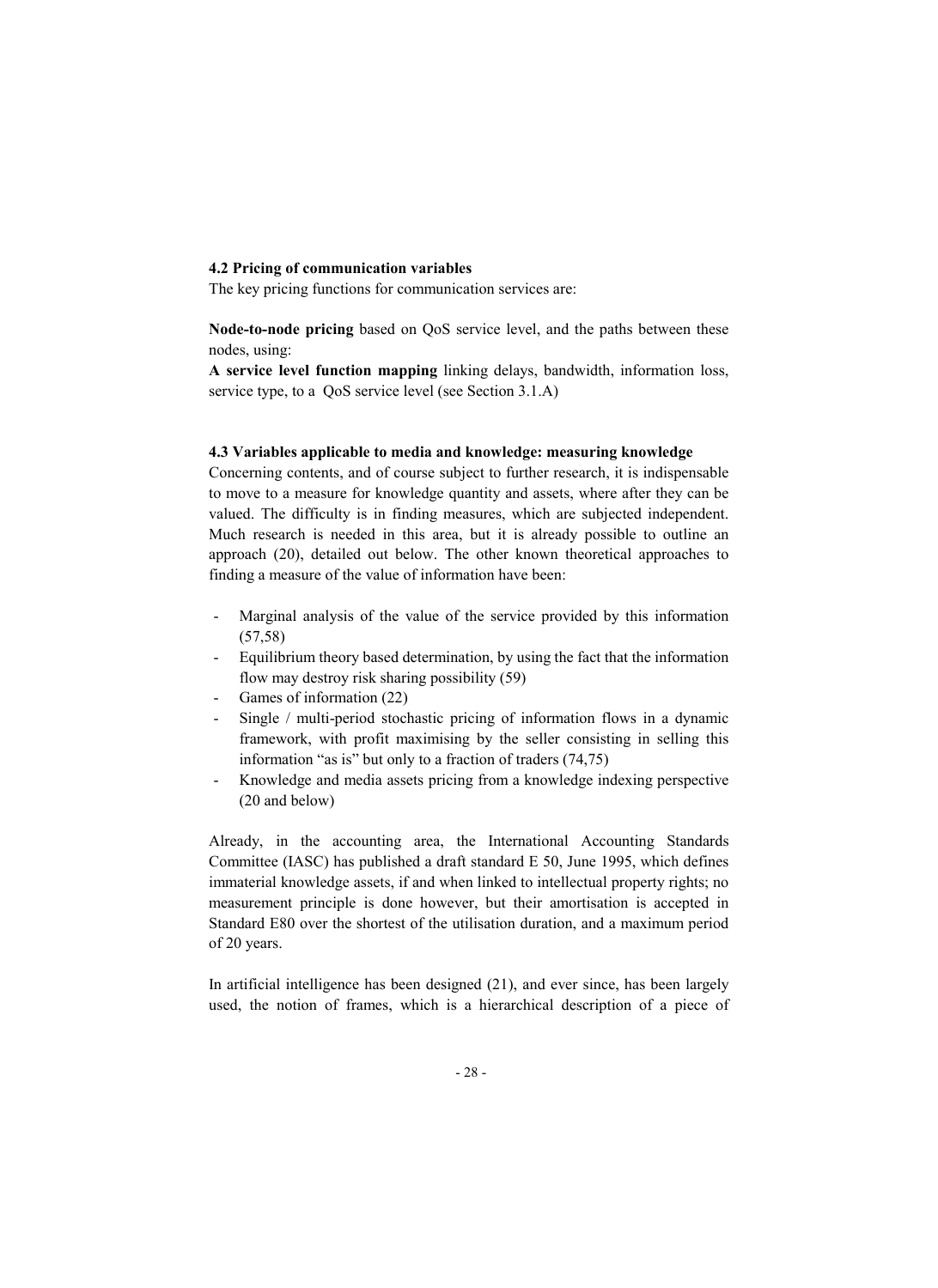knowledge, in terms of semantic interrelations between its components and attributes they each have (22,30). In other words, a frame is a knowledge representation which includes declarative and procedural information in predefined internal relations belonging to generic types, called slots; each frame has a number of knowledge slots, or a tree-based hierarchy hereof, for facts about the concepts represented in the frame. The larger the number of levels/slots in a frame, the more complex the knowledge; the more attributes each slot has, the wider the diversity of the realisations or categories .A frame may apply at a low level (such as one image in a video) or to a higher level (the whole video), with different semantic attributes and descriptions at each. Thus one must define a knowledge acquisition flow constraint, i.e. the rate by which a human can acquire and index (for later retrieval) a piece of knowledge, analyse it, and retain the structured knowledge; this acquisition rate may be low, medium, or high. The acquisition process can take place with fine granularity (e.g. each individual piece of knowledge is being indexed) or with coarse granularity (e.g. between aggregate semantic notions which alone get indexed)

A possible knowledge quantification estimate K is thus for a body of knowledge:

# Knowledge quantity  $K =$  Knowledge acquisition rate (granularity dependent) x Number of different frames acquired (weighted by the Number of semantic nodes in each frame , and by the number of attributes by frame)  $(Eq 4)$

Standardisation work has taken place to achieve standardised and normalised definitions of these notions (23). Domain ontologies serve as filters allowing estimating the knowledge quantities from different domains. The measurement tools for Knowledge quantities K according to Eq. 4 operate essentially as frame indexing engines.

## 4.4 Pricing of knowledge: the "difference"

Valuation of knowledge, as detailed below, will have to recognise the types of information, and their relation in relation to the business processes (52). The valuation of information allows for example to:

- Improved decision making
- Justify communication and information technology investments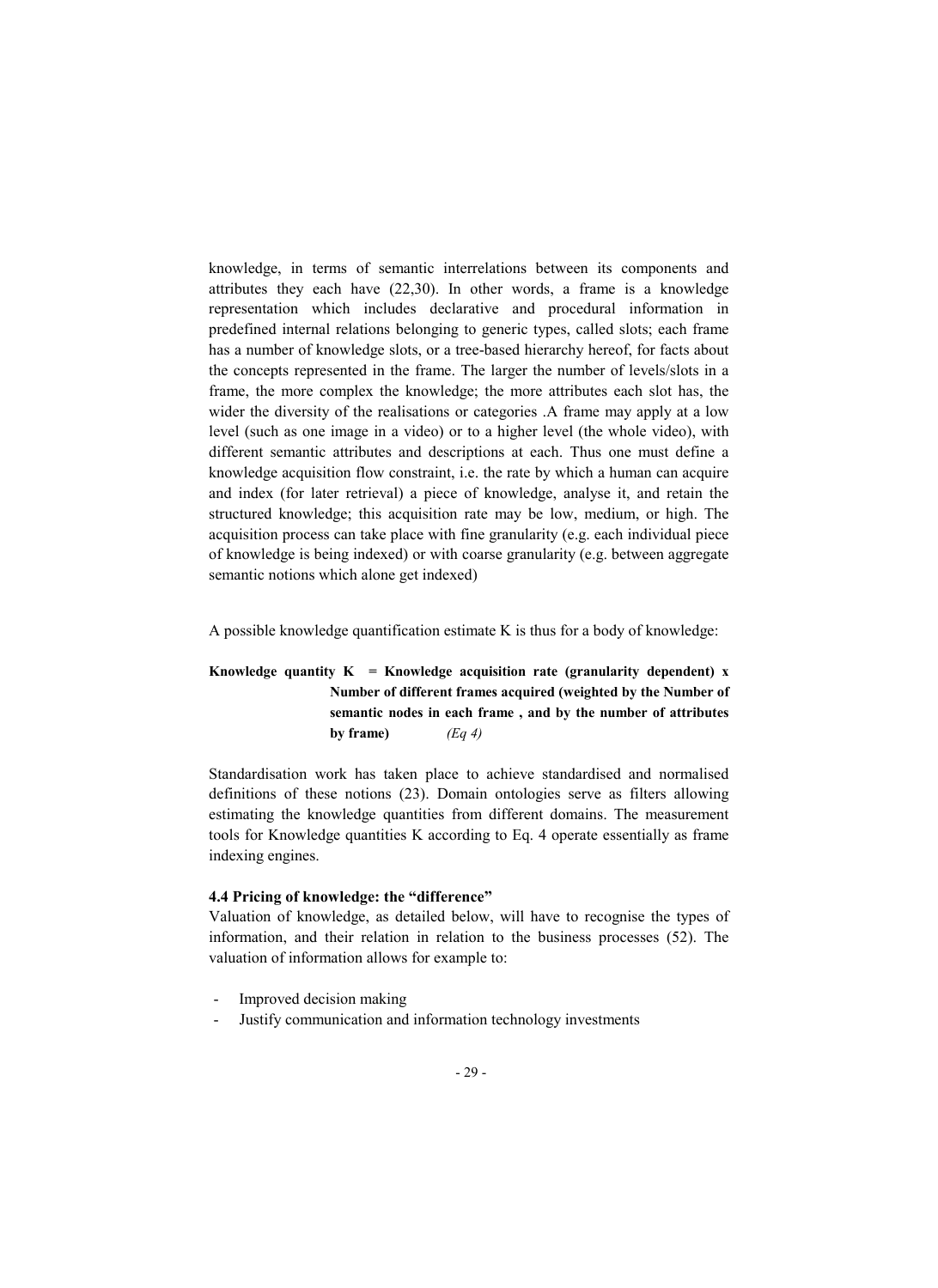- Pricing financial bids for knowledge assets, companies
- Improve product design and resource allocation to such designs
- Outsourcing decisions

Knowledge assets become them the valuation of accumulated and depreciated knowledge.

What is special with the cost structure inherent in the production of knowledge is that it has very high fixed costs of production and almost negligible incremental costs: this applies to human creativity, as to duplication of media. This is why the market of knowledge is characterised by the existence of very large numbers of actual or potential creators of knowledge, but of a few large sellers able to capture, and resell this knowledge and creation. Both the cost and the market structure indicate differential pricing is the most likely outcome. Sellers enjoying market power will try to identify and extract as much as possible of their customer's willingness to pay for the knowledge. This is not the only the outcome of profit maximising behavior, but also in many cases the only possible way to make a knowledge available openly and widely.

Price differentiation can be implemented in some of the following ways:

- Assuming high/low willingness to pay according to characteristics of the consumers, e.g. for business/educational, large/small quantity, on-peak/offpeak use
- Characteristics of the knowledge such as timeliness, by different QoS service levels (e.g. delay, visual, security, quality,...)
- Personalization (87,88)

Along with differential pricing, other ways of pricing knowledge and information goods are:

- Bundling, e.g. for software
- Site licensing
- Subscription and metering (for films, Web pages, but also software)

However, in all cases, the value of a quantity of knowledge K (fine or coarse) will be: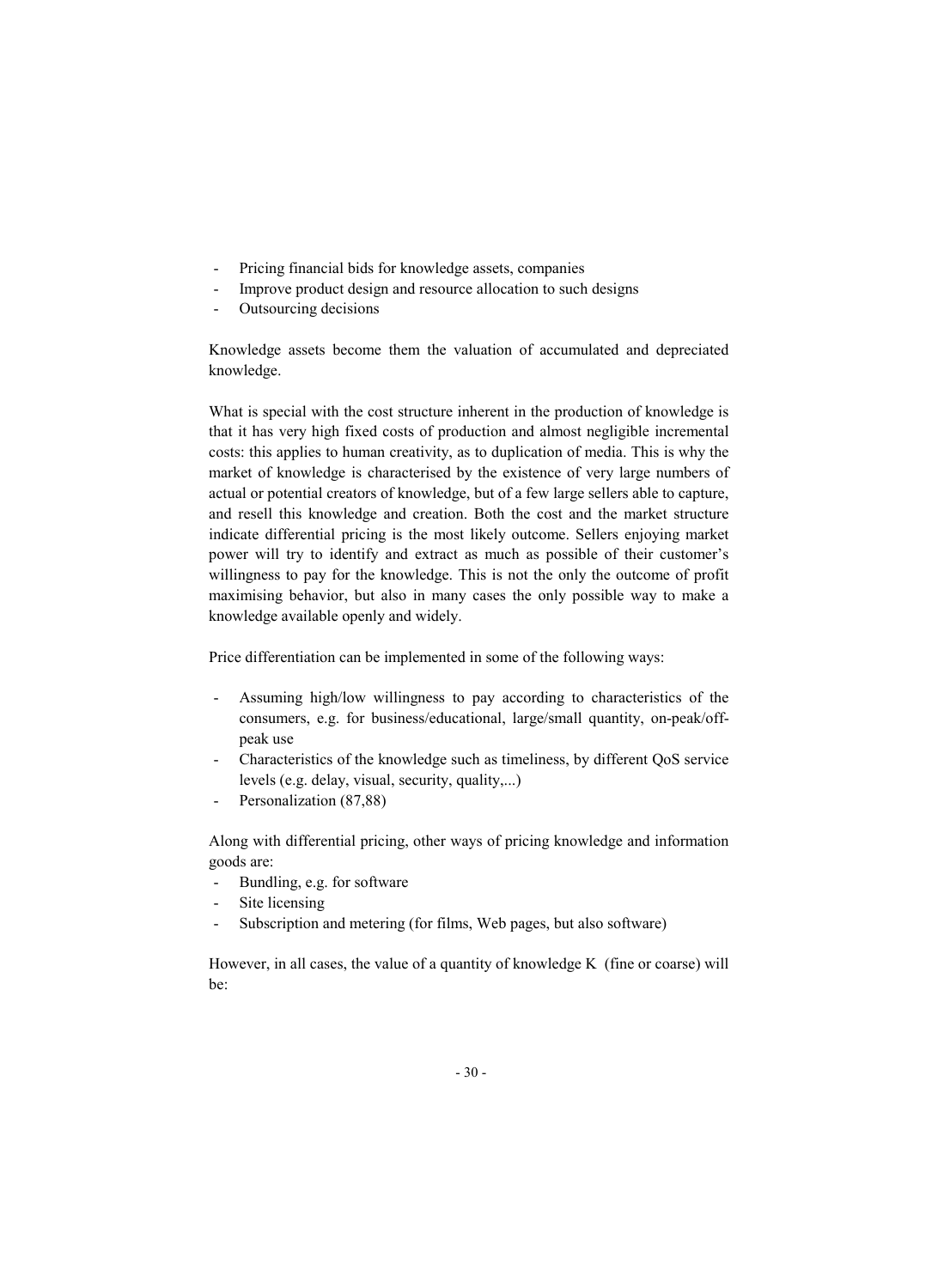Value (K)= Access price to this knowledge (K) + Price (K) x K (Knowledge quantity consumed) *(Eq.5)*

# 4.5 Generic production function for the communication and media sector output value

The generic production function is then simply (see Eq 1 for an example):

# P = f ({Traffic, Tariff (traffic)), (Knowledge, Value of knowledge), Labour, Investment in traffic, Investment in knowledge) *(Eq. 6)*

This production function also covers output from telework (now called e-Work), work centres, electronic commerce, and economic/business activities as those in Section 3.6.D.

# 5. Conclusion

The communications and media sector is a major element of modern economies, and deserves much more research than has been carried out so far. Furthermore, very challenging new issues linked to immaterial networks, social / behavioral rules, and distributed contents have to be analysed by novel approaches. Mobile services and networks, and their diffusion amongst users, enterprises and industries, constitutes the most lively area in which this research can be carried out.

## 6. Thanks expressed

At the end of this lecture, should be thanked the individuals, groups, and institutions to whom I want to express gratitude.

First .I want to thank the colleagues and responsibles at the Rotterdam School of Management, who took on my offer to contribute to their vision to propel the School into e-Business and M-business, which I learned about through an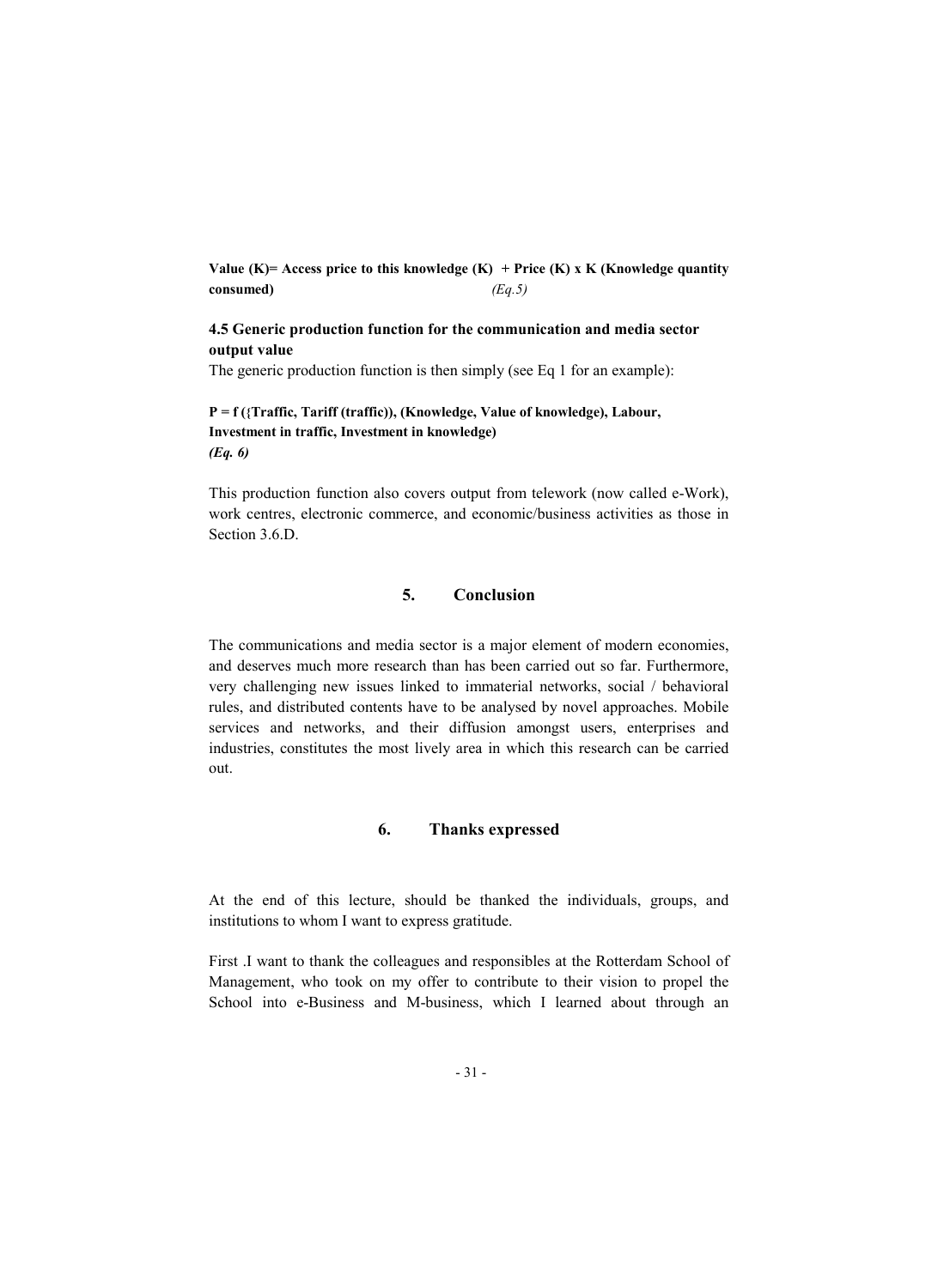advertisement in the Economist. Special thanks here to Prof. Jo van Nunen, Peter Vervest, Eric van Heck, Hennie Daniels and other colleagues and staff at the Vakgroep Beslissings- en Informatiewetenschappen, for giving me the chance and for interacting with them in an "esprit de corps " mindset. Thanks also to the Dean Professor Paul Verhaegen for supporting this vision.

Next, I want to thank my first employer and academic mentor, Professor Arne Jensen, Head of the Institute for mathematical statistics and operations research, Danish Technical University, who also "took me" on a challenge to him in the planning area, and who, as founder of the International Teletraffic Symposia, and as right hand to Mr Erlang (a dane..), was the first to expose me to the richness of the communications sector, this back in 1969 !!!

Next, I want to thank all my very many colleagues in government, industry, and academics worldwide, whom I ever since have been challenged by. The main lesson here has been that you sometimes learn more about the real issues in a sector when not locked up inside it, and this explains why I felt it beneficiary to migrate between academics (technical or management science), government (national and foreign), industry (IT, communications operators, communications equipment, consulting, in both technical and business roles). A special note here to E.N.S Telecommunications, Paris for early stimulation there in 1974 to see the values of data communications and radio, later enhanced and combined at Ericsson in the 1990's with wide operational responsabilities. A special note also to colleagues at now defunct Digital Equipment Corporation, for the importance of IT innovation and the intricacies in business models in IT and communications partnerships, products and solutions.

Also, I want to thank all my many academic, industry and other students over the years, and the few sofar at Erasmus, i.e. those of the Major Informatiemanagement, Global Masters in e-Commerce, for working with them for education or research in the "learning by doing" mode.

Last but almost first, I have to thank my wife Maria and my family for their enthusiasm in letting me do inspiring research and significant things, despite absolute work and travel overload.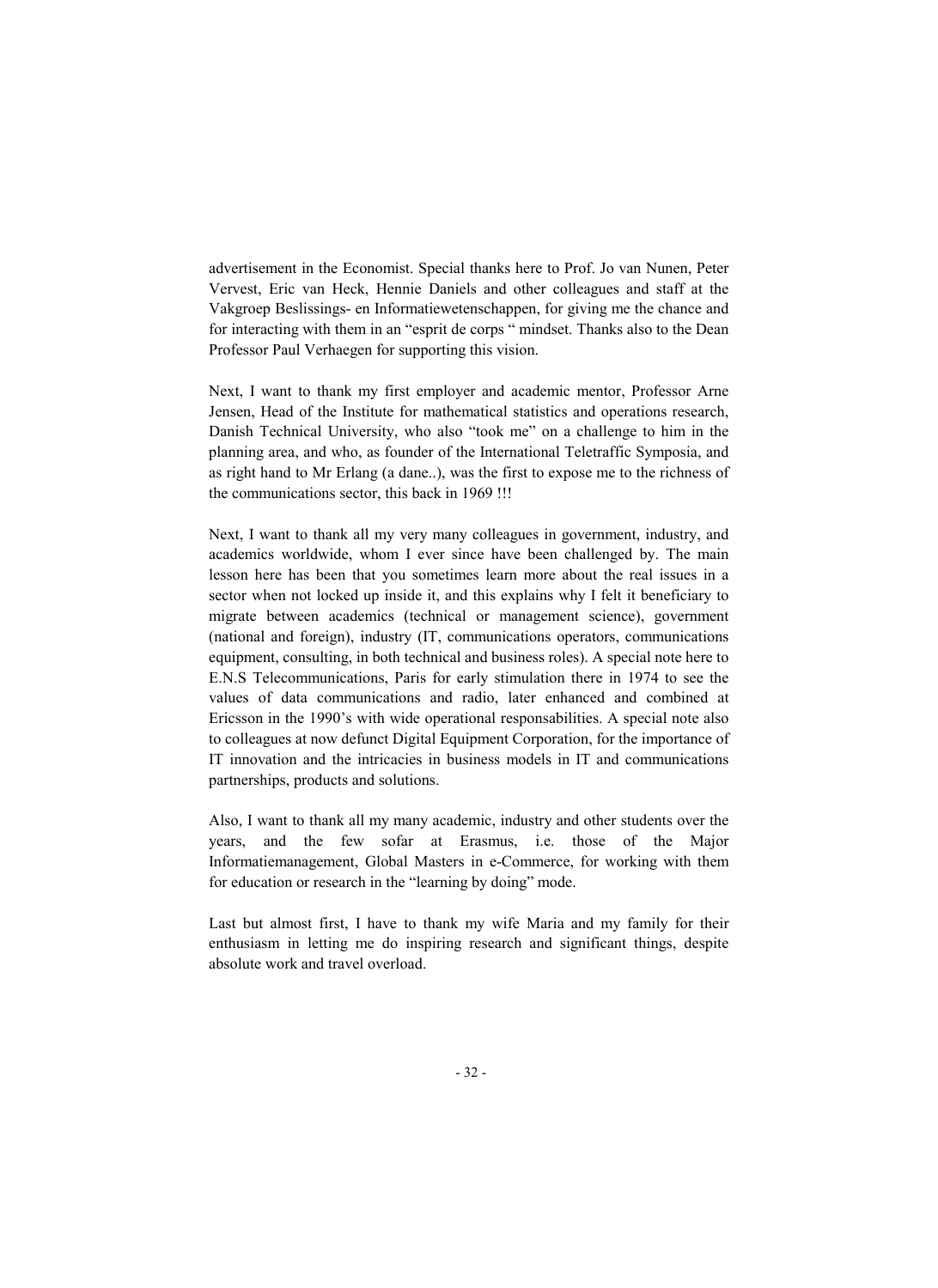# 7. References

1) P.I. Sagawa, The balkanisation of the Internet, McKinsey Quarterly, no 1,1997,126-139

2) J. Hagel III, A.G. Armstrong, Net gain, McKinsey Quarterly, no 1, 1997,140-155

3) A. Gupta, D.O. Stahl, A.B. Whinston, A stochastic equilibrium model of Internet pricing, J. economic dynamics and control, Vol. 21, nos. 4-5, May 1997, 697-722

4) Lee W. McKnight, J.P. Bailey (Eds.), Internet economics, MIT Press, 1997

5) B. Metcalfe, What's wrong with the Internet; it's the economy, stupid, J.IEEE Internet computing, Vol. 1, no 2, march-April 1997,6-17

6) R.K. Lock, Transients, Telephony, March 3,1997,76-78

7) K. Werbach, Digital tornado: the Internet and telecommunications policy, Office of Plans and Policy (OPP) Working paper no 29, FCC, March 1997 (and http://www.fcc.gov/)

8) Proc. IIR Conference on competitive telecoms pricing, London, 28.4-01.5.1997

9) Proc. Workshop on networking games and pricing (Resource allocation in multimedia networks), Centre for telecommunications research, Columbia University, NY, 27.3.1997

10) F. Schwandt, Internationale Telekommunikation: der Übergang vom Monopol zum Wettbewerb, Springer Verlag, Berlin, 1996

11) P.J.J. Welfens, G. Yarrow, Telecommunications and energy in systemic transformation: international dynamics, deregulation and adjustment in network industries, Springer Verlag, Berlin,1996

12) E. van Damme, Stability and perfection of Nash equilibria, Springer Verlag, Berlin, 1996

13) Tariff publications by: Phillips tarifica, 40 Furnival Street, London EC4A 1JQ, UK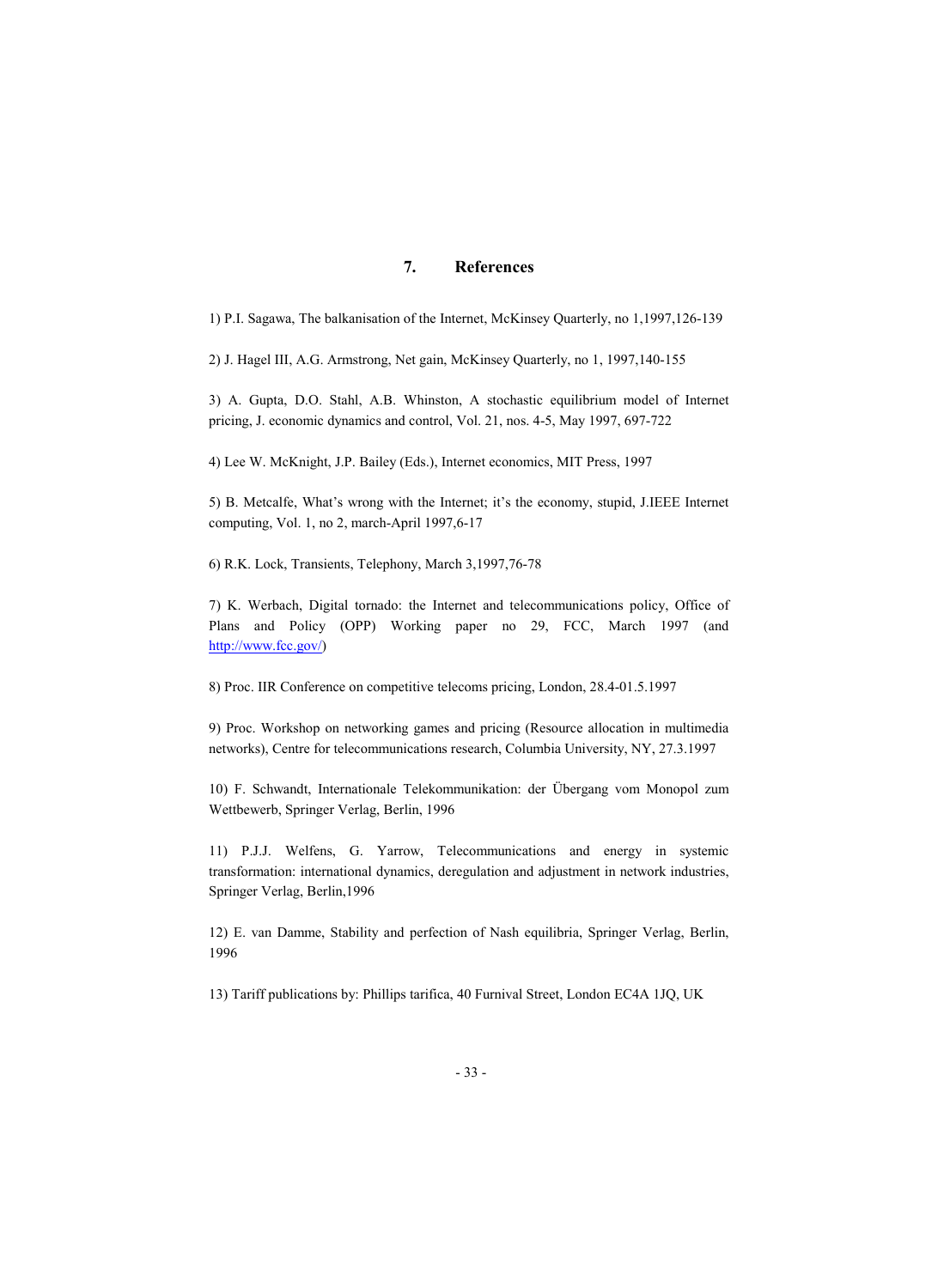14) Hal Varian, Pricing information goods (ftp://alfred.sims.berkely.edu/pub/Papers/price-info-goods.pdf)

15) OECD, Information infrastructure convergence and pricing: the Internet, GD Report no 73,1996

16) Hal Varian, Pricing the Internet: (http://www.spp.umich.edu/spp/papers/jmm/Pricing\_the\_Internet.pdf)

17) Bandwidth pricing gets serious, PNE Networks, June 1996, 35-38

18) L-F Pau, Failure diagnosis and performance monitoring, Marcel Decker, NY, 1981

19) Getting tough: why these talks matter, Financial Times, Feb 14,1997,p.5

20) L-F Pau, Information and communication as macroeconomic production factors: impact on telecommunication tariffs, Proc.2 nd Int. Conf on computing in economics and finance, University of Geneva, 26-28 June 1996

21) Handbook of artificial intelligence, Morgan Kaufman, Palo Alto, 1985

22) L-F Pau, C.Gianotti, Economic and financial knowledge-based processing, Springer Verlag, Heidelberg, 1990

23) Euroknowledge project no 9806, ESPRIT, 1994-1996

24) Bill Mayon-White, Information's real value, Information strategy, March 1997,34-37

25) Pricing broadband: a model for competitive advantage, OVUM Ltd, London, May 1997

26) Telecoms tariff innovation, Newsletter, Financial Times Media and telecoms, London

27) Financing telecoms, Financial Times Media and telecoms, London

28) C. Antonelli (Ed), The economics of information networks, North Holland, Amsterdam, 1992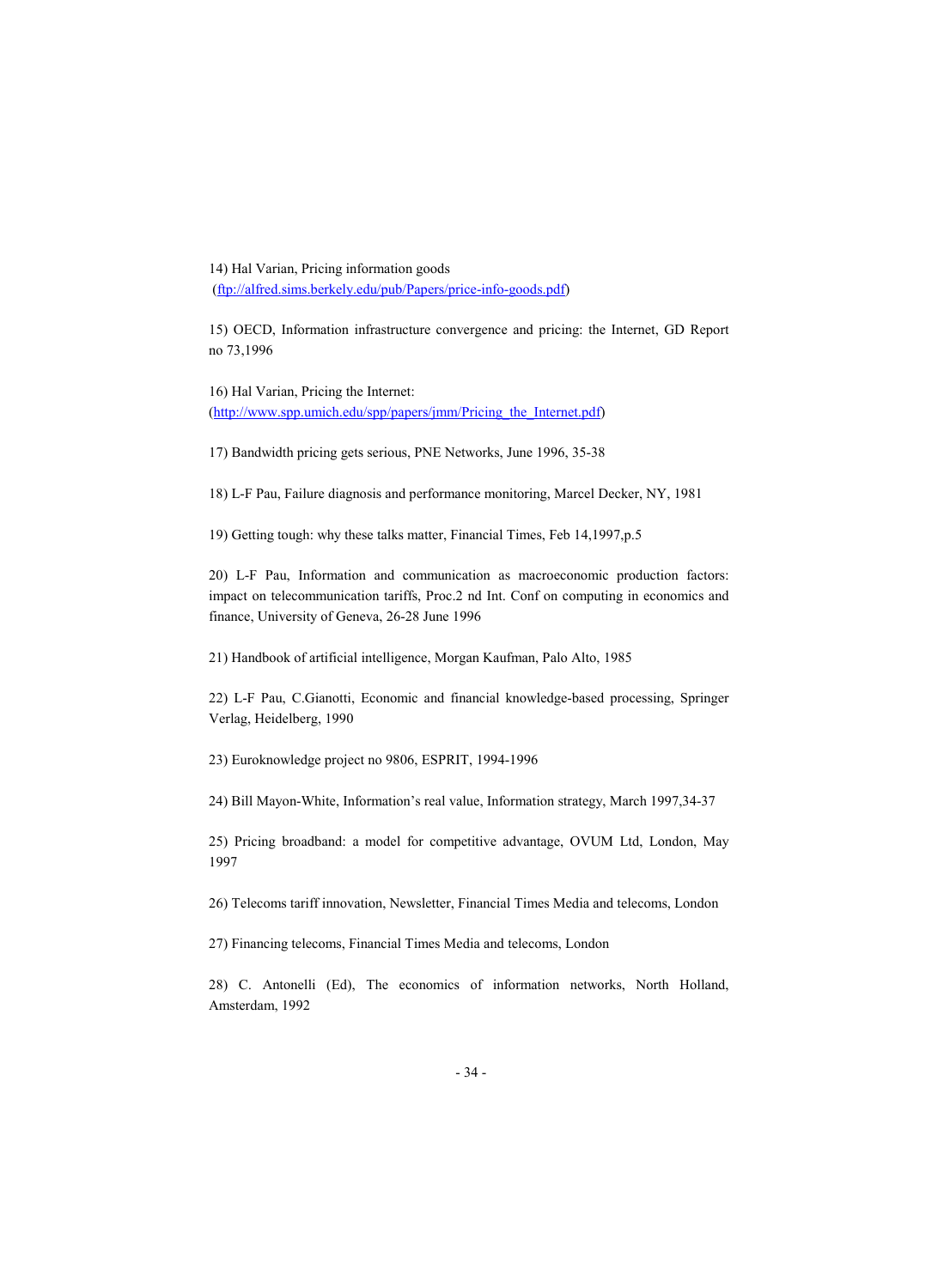29) Eli M. Noam, A theory for the instability of public telecommunications systems, in (28), pp107-127

30) L-F Pau, P.Y. Tan, Artificial intelligence in economics and finance: a state of the art-1994, in: H.M. Amman, D.A. Kendrick, J. Rust (Eds.), Handbook of computational economics, North Holland, Amsterdam, Chapter 8, 405-440

31) Pricing of telecommunications services from 1997, OFTEL, Office of telecommunications, London EC4M 7JJ, 1997

32) What price spectrum? , Communications International, sept.1996, 8-12

33) D. Ghosh, A heuristic procedure for leasing channels in telecommunications networks, J. operational research society (UK),Vol. 44,no 7,659-672

34) R.D. Doverspike, Algorithms for multiplex bundling in a telecommunications network, Operations Research (USA),Vol. 39, no 6,925-944

35) D.J. Kridel, Modelling telecommunications demand analysis, J. Interfaces (USA), Vol. 23,no 2,3-13

36) Hitoshi Mitomo, Heterogeneous subscribers and the optimal two-part tariff of telecommunications, J. of the operations research of Japan, Vol. 35, no 2, 194-214

37) L.A. Cox, Optimal expansion of fiber-optic telecommunications networks in metropolitan areas, Interfaces (USA), Vol. 23, no 2,35-48

38) J. Piggott, What services do people really want? , Voice + , Nov./dec. 1996, 46-49

39) P.K. Dutta, A.A. Lazar (Eds.), Proc. Workshop on networking games and economic organisation, Centre of telecommunications research, Columbia University, NY, 21-22 March 1996

40) R. Board, P. Tinsley, Smart systems and simple agents: industry pricing by parallel and genetic strategies, Div. Research, Federal Reserve Board, Washington DC, June 1994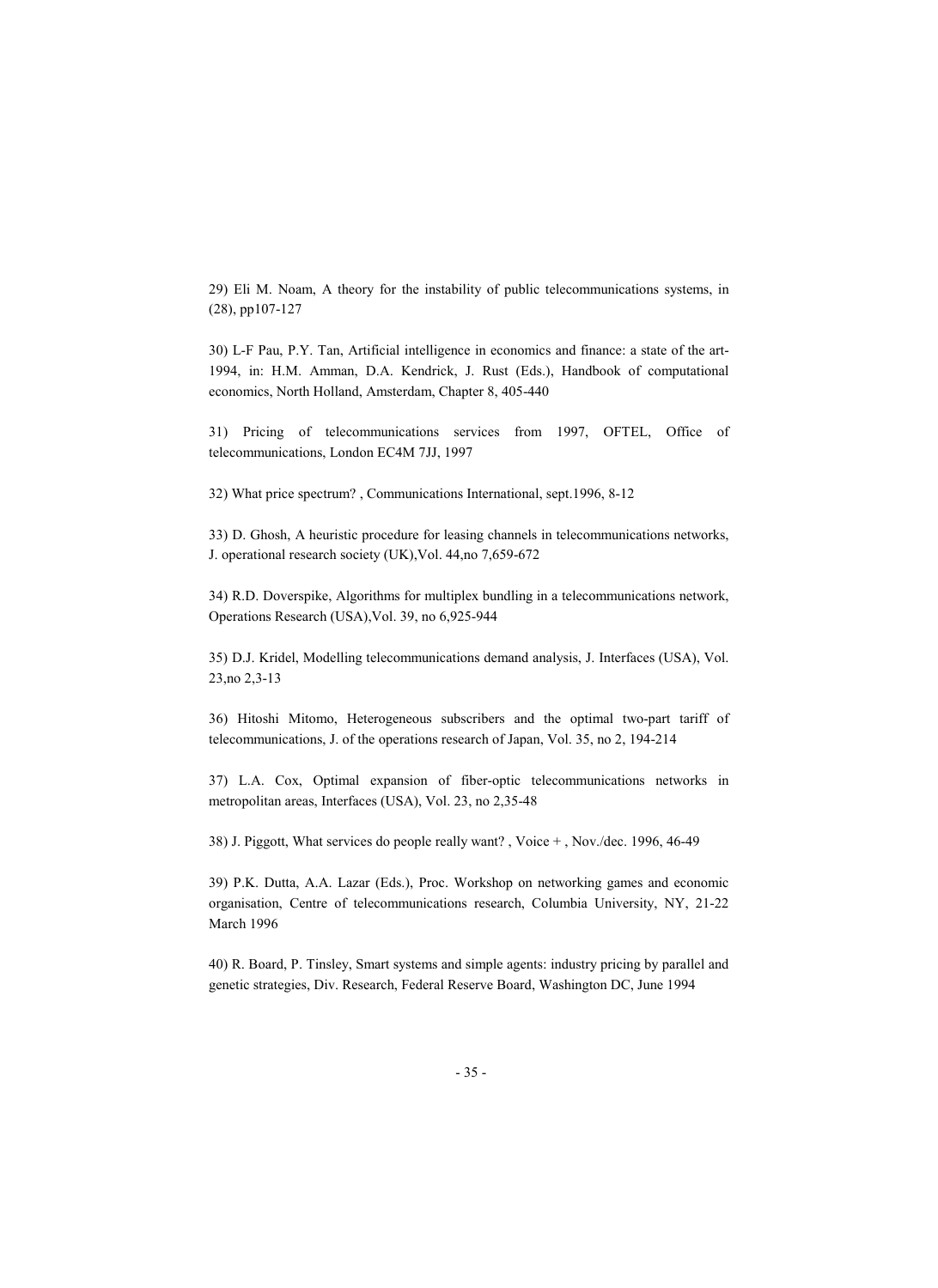41) J. Information economics and policy, North Holland, Amsterdam

42) Efficiency, size and competition, Public Networks, July/Aug.1995, 27-30

43) P.T. Geriner, T.R. Gulledge, W.P. Huzler, Software engineering economics and declining budgets, Springer Verlag, Berlin, 1994

44) Proc. Conf. Market forecasting in the telecoms industry, IIR Ltd, London, 20-21 June 1995 and 9-10 July 1996

45) R. Browne, I. Burnett, M. Lyons, The application of business cycle theory to telecommunications: experience in the UK, Proc. International telecommunications society, European regional conf., Juan Les Pins, France, 1-3 Sept. 1995

46) Proc. Conf. Customer profiling and segmentation in the telecoms industry, IIR Ltd, London, 6-8 Nov. 1995 and 11-12 June 1996

47) T. Perez Amaral, Business telephone traffic demand in Spain 1980-1991: an econometric approach, J. Information economics and policy, Vol. 7, no 2,8-30

48) Telegeography 1996, Int. Institute of communications, London, 1996

49) Proc. Conf. on customer loyalty and retention in telecommunications, RED Partnership and Mobile Europe, London, 22-23 April 1996

50) Key figures and indicators for the World telecommunications market: equipments and services, Observatoire mondial des systèmes de communication (OMSYC), Paris, 1995

51) Proc. Conf. on improving customer information management, IBC Technical services, London, 18 Sept. 1996

52) T.A. Stewart, Brainpower, Fortune, June 3, 1991

53) R.S. Billingsley, Risk effects of the deregulation of the US telecommunications industry: is growing competition increasing investment risk? , same ref. as (20)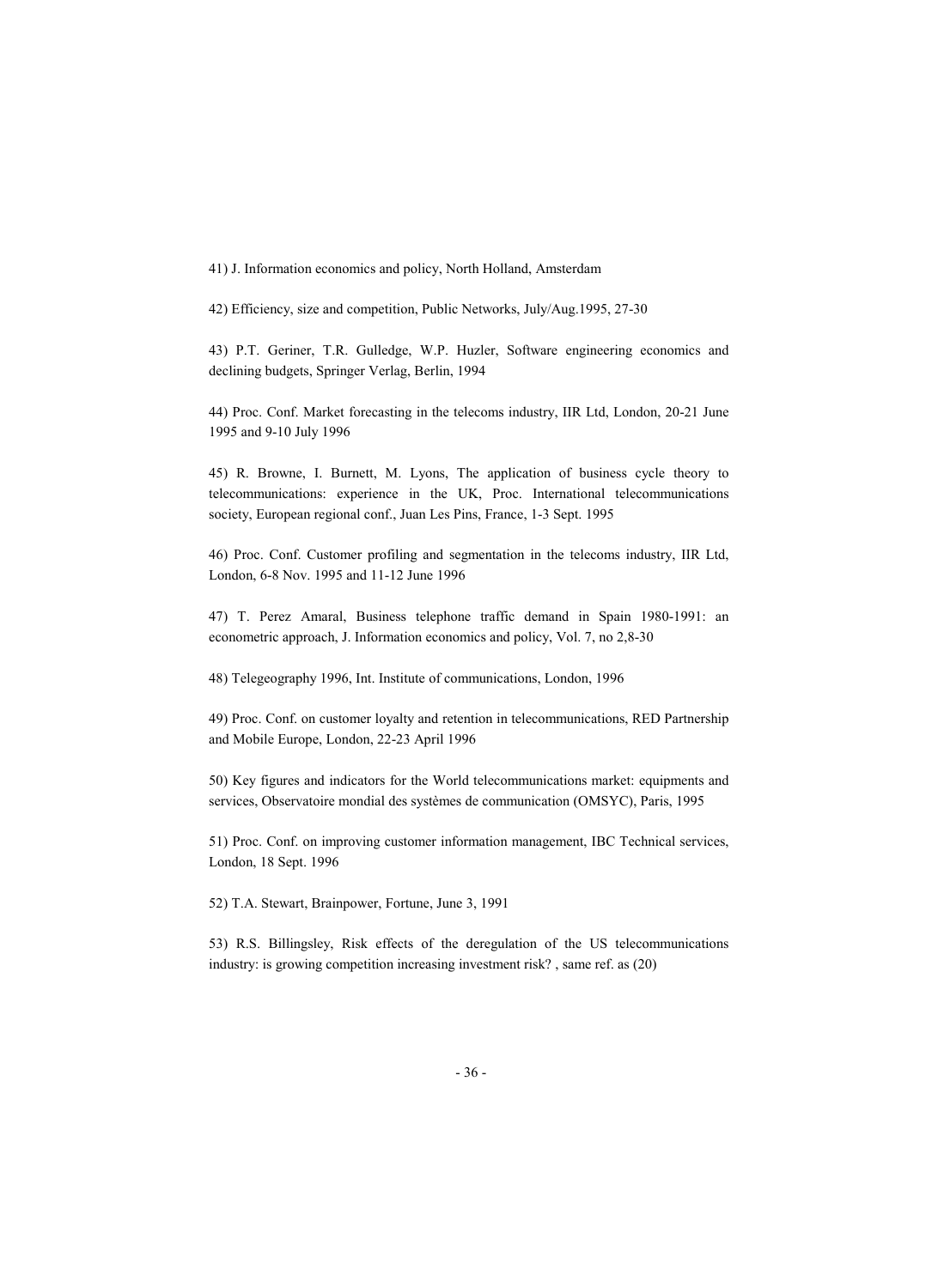54) Jinho Yoo, The structural relationship between R&D in electrical and electronic industries and economic growth: the Korea experience, same ref. as (20)

55) A.de Fontenay (Ed), Telecommunications demand modelling, North Holland, Amsterdam, 1990

56) B. Bental, Consumption externalities in telecommunication services, in (55), 415-432

57) E. Fama, L. Laffer, Information and capital markets, J. of business, 1971, vol. 44, no 3, 289-298

58) A.J. Repo, The value of information: approaches in economics, accounting and management science, Journal of the ASIS, 1989, Vol. 40, no 2, 68-85

59) R. Hirshleifer, The private and social value of information, American economic review, 1971,561-574

60) R. Board, P. Tinsley, Parallel Jacobi model for price adjustment, Proc. 1 st Conf. Computational economics, Amsterdam, 1994

61) C. Mendler, Billing for advanced services, Communications Week, 7 April 1997, p.4

62) EWOS Technical guide on electronic commerce, Brussels, sept 1996 (secretariat @ ewos.be)

63) Special issue on electronic money, IEEE Spectrum, Feb. 1997,Vol 34,no 2

64) F.McInerney, The Internet's sustainable advantage, IEEE Computer, June 1997, 118- 119

65) Proc. TeleReform Asia, Hong Kong, 16-17 October 1997, publ. by Institute for International Research, Hong Kong

66) Proc. Pricing, bundling and handset subsidy, London, 16-19 sept. 1997, publ. by IBC UK Conferences, London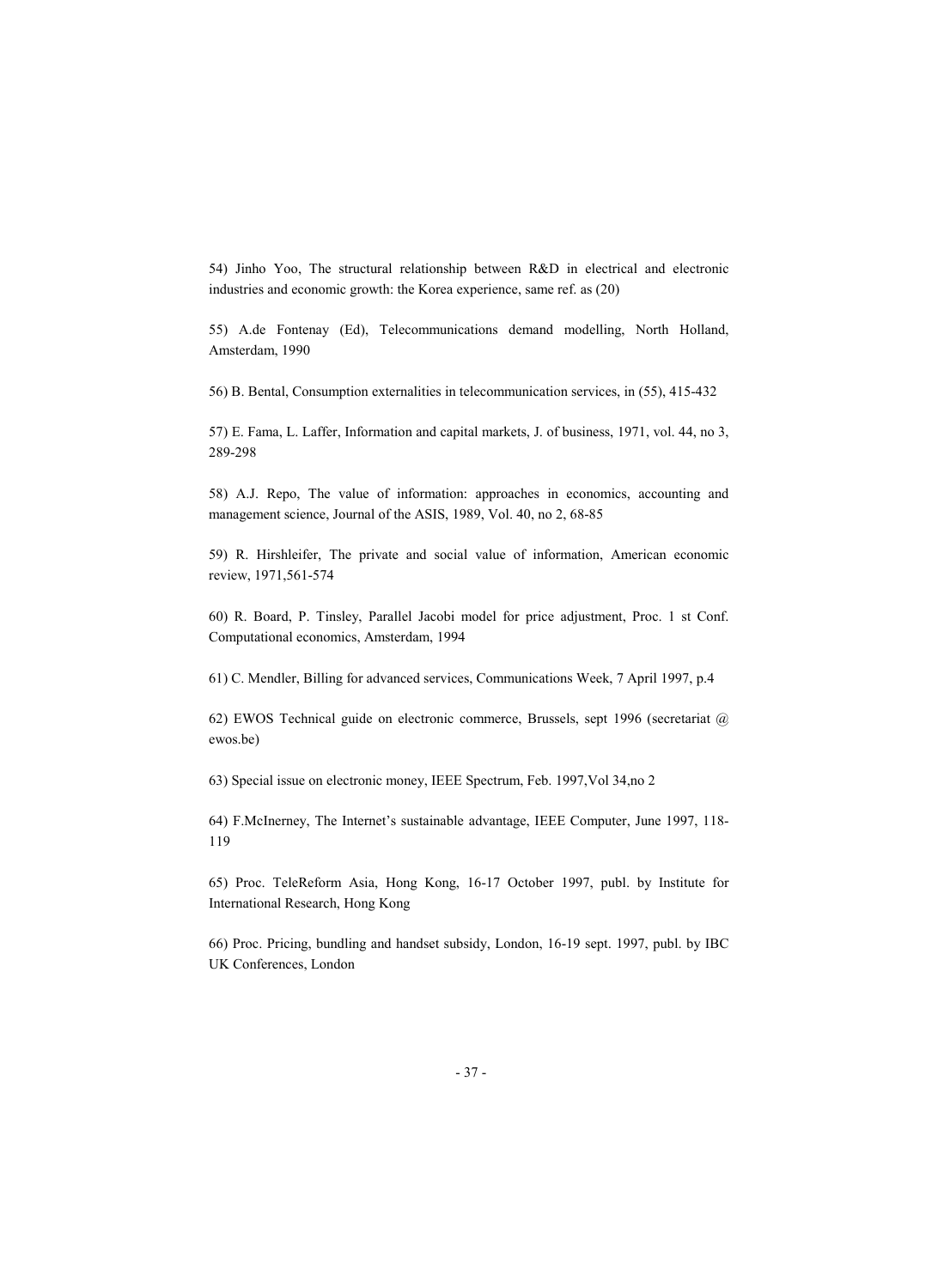67) Tarifica Mobile, Tariff comparison manual for mobile telecommunications, Phillips Tarifica Ltd, London

68) D. Baker, Bill of sales, America's network J., April 1, 1997,17-18

69) Pricing wireless, Newaves, April 1997, 14-18

70) World telecommunications annual development report (WTDR), Telecommunications development bureau Planning Unit, ITU , Geneva (http://www.itu.int.indicators/)

71) P.T. Geriner, T.R. Gulledge, W.P. Hutzler (Eds), Software engineering economics and declining budgets, Springer Verlag, Berlin, 1993

72) "The death of distance", A survey of telecommunications, the Economist, 30 Sept 1995

73) Telecoms minutes traded on the Internet, Communications Week International, 14 July 1997, p.28 (www.bandx.co.uk)

74)N.Y. Naik , Multi-period information markets , J. Economic dynamics and control , Vol 21 (1997), 1229-1258 , 15 June 1997

75) A.Admati , P. Pfeiderer, A monopolistic market for information, J. economic theory, Vol 39 (1986) , 400-438

76) A. Teece, "Telecommunications in transition: unbundling, reintegration and competition" (htt^://www.law.umich.edu/mttlr/VolOne/teece.html)

77) S-Y Choi, D.O. Stahl, A.B. Whinston, The economics of electronic commerce, MacMillan Technical publishing, 1997

78) R.B. Wilson, Non linear pricing, Oxford University Press, Oxford,1993,p.211

79) J-J Laffont, J. Tirole, A theory of incentives in procurement and regulation, MIT Press, Cambridge, 199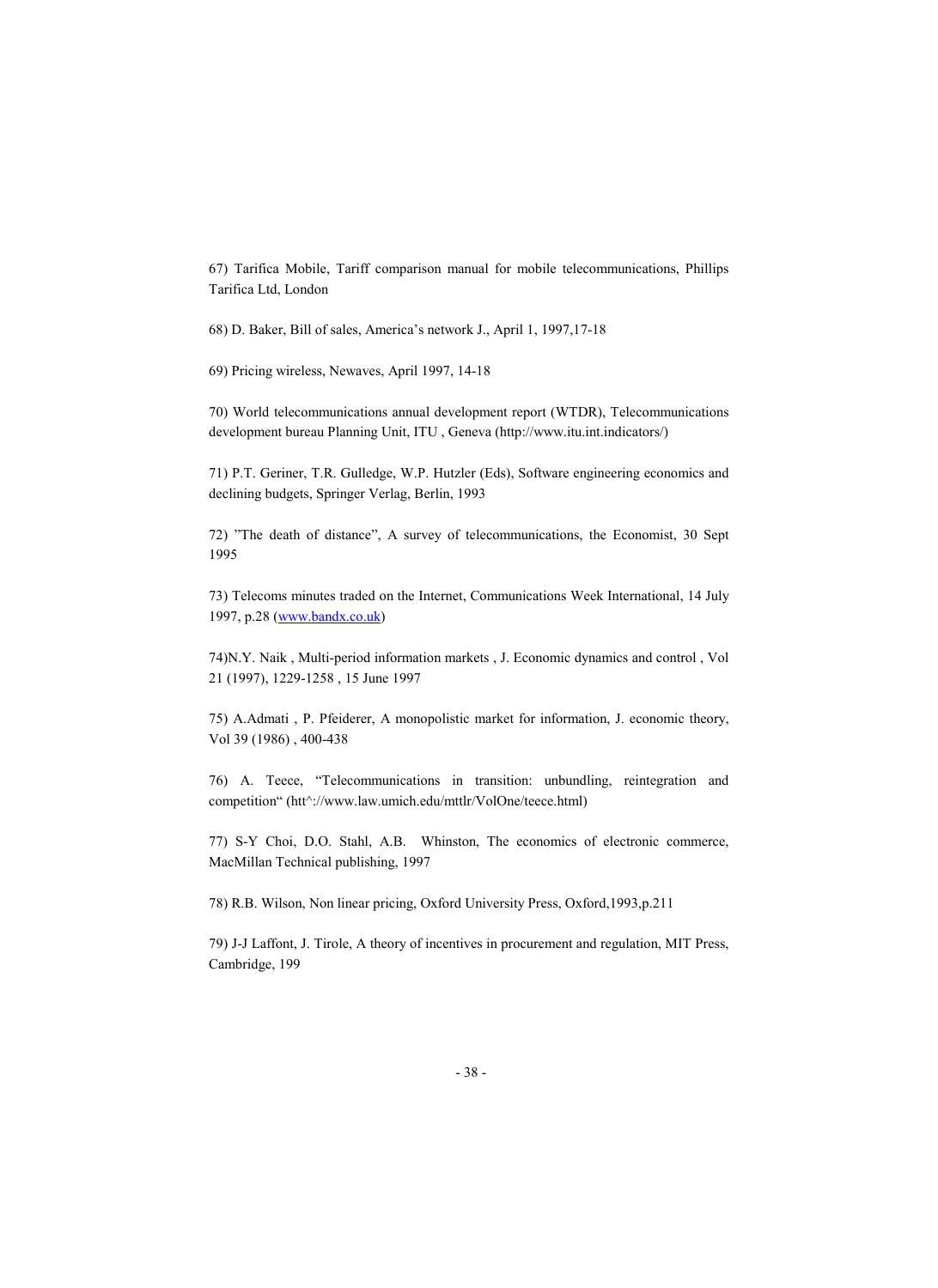80) W.J. Adams, J.L. Yellen, Commodity bundling and the burden of monopoly, Quarterly Journal of economics, 1976, 475-498

81) P.R. McAfee, J. McMillan, M.D. Whinston, Multiproduct monopoly, Commodity bundling and correlation of values, Quarterly Journal of economics, 1989, 371-383

82) L-F Pau, IPv6 in mobile network infrastructure and terminals, European Union IST 2000 Conference, November 2000, Nic; similar evolving presentations given at IPv6 Forum meetings in Osaka, Madrid, Paris, Stockholm, Taipeh, Beijing, London

83) L-F Pau, A wireless 3 G tariffing and network planning tool, 3 rd Internet economics workshop, Berlin, May 2000

84) L-F Pau, A bandwidth optimization system, 2 nd Internet economics workshop, Berlin, May 1999

85) L-F Pau, A business evaluation of the next generation IPv6 protocol in fixed and mobile communication services: an analytical study and calculation, Report series Research in management, Erasmus Research Institute of management, Erasmus University, Rotterdam, August 2002, www.erim.eur.nl

86) L-F Pau, Individual telecommunications tariffs and service personalization, Report ERS-2002-57-LIS, Report series Research in management, Erasmus Research Institute of management, Erasmus University, Rotterdam, July 2002, www.erim.eur.nl

87) L-F Pau, J. Dits, Business modelling framework for personalisation in Mobile business services: a Case and sociological analysis, Report series Research in management, Erasmus Research Institute of management, Erasmus University, Rotterdam, July 2002, www.erim.eur.nl

88) L-F Pau, J. Dits, Business modelling framework for personalisation in Mobile business services, Report ERS-2002-56-LIS, Report series Research in management, Erasmus Research Institute of management, Erasmus University, Rotterdam, July 2002, www.erim.eur.nl, and 1st International Conference Mobile Business, Athens, 8-9 July 2002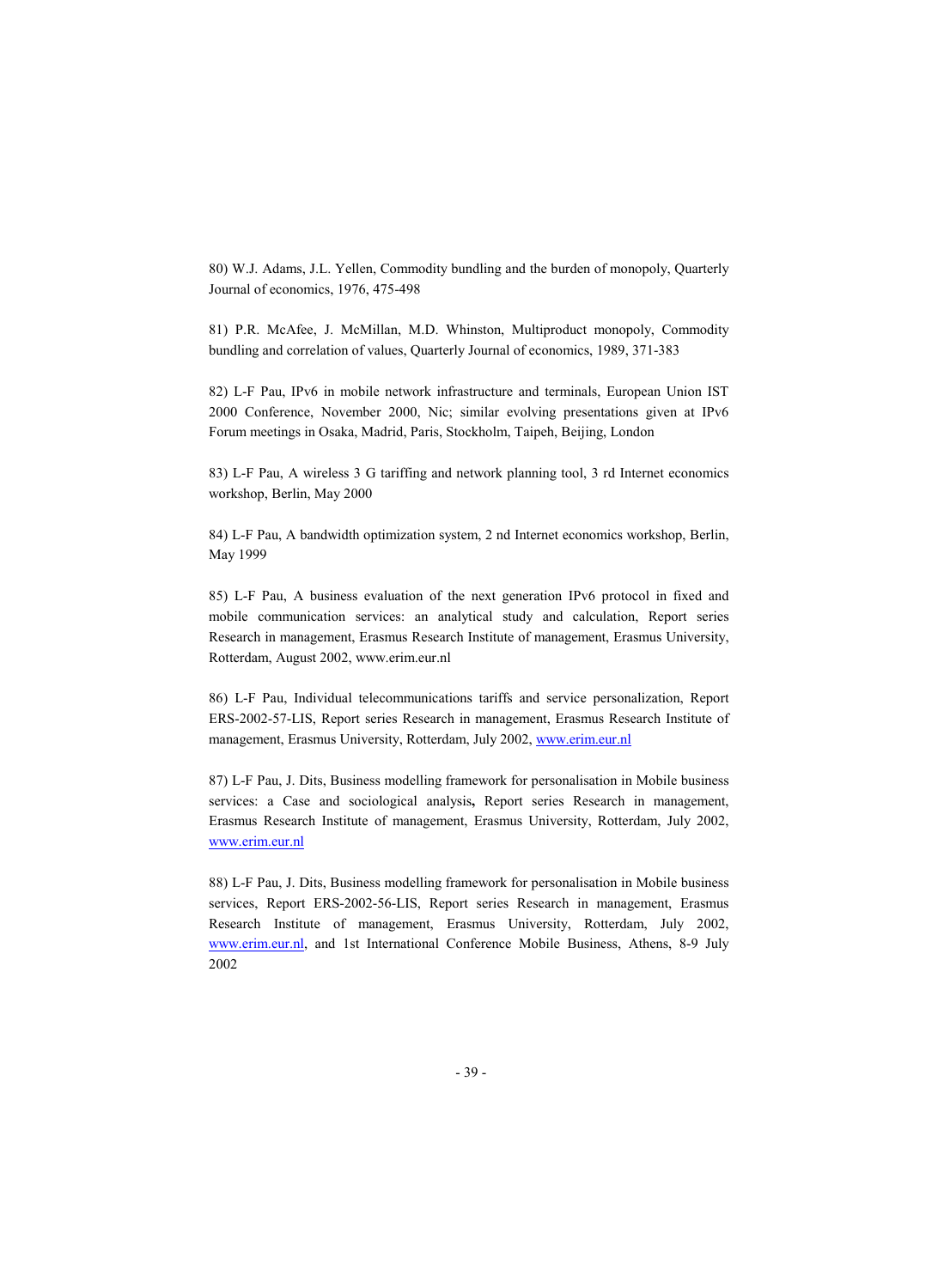89) L-F Pau, The communications and information economy: issues, tariffs and economics research areas, J. Economic dynamics and control, Aug 2002, Vol 26, nos 9-10, 1651-1676

90) L-F Pau, Economic and sectoral modelling as enablers in e-Commerce, Keynote speech, IFAC Conf. SME 2001 on Modelling and control of economic systems, Univ. Klagenfurt, 6-8 Sept 2001

91) L-F Pau, Internet services charging in the fixed and wireless networks, Panel presentation, Workshop on Advanced Internet charging technologies and QoS, 31. Jahrestagung der Gesellschaft fur Informatik "Informatik 2001", Wien, Austria, 27 september 2001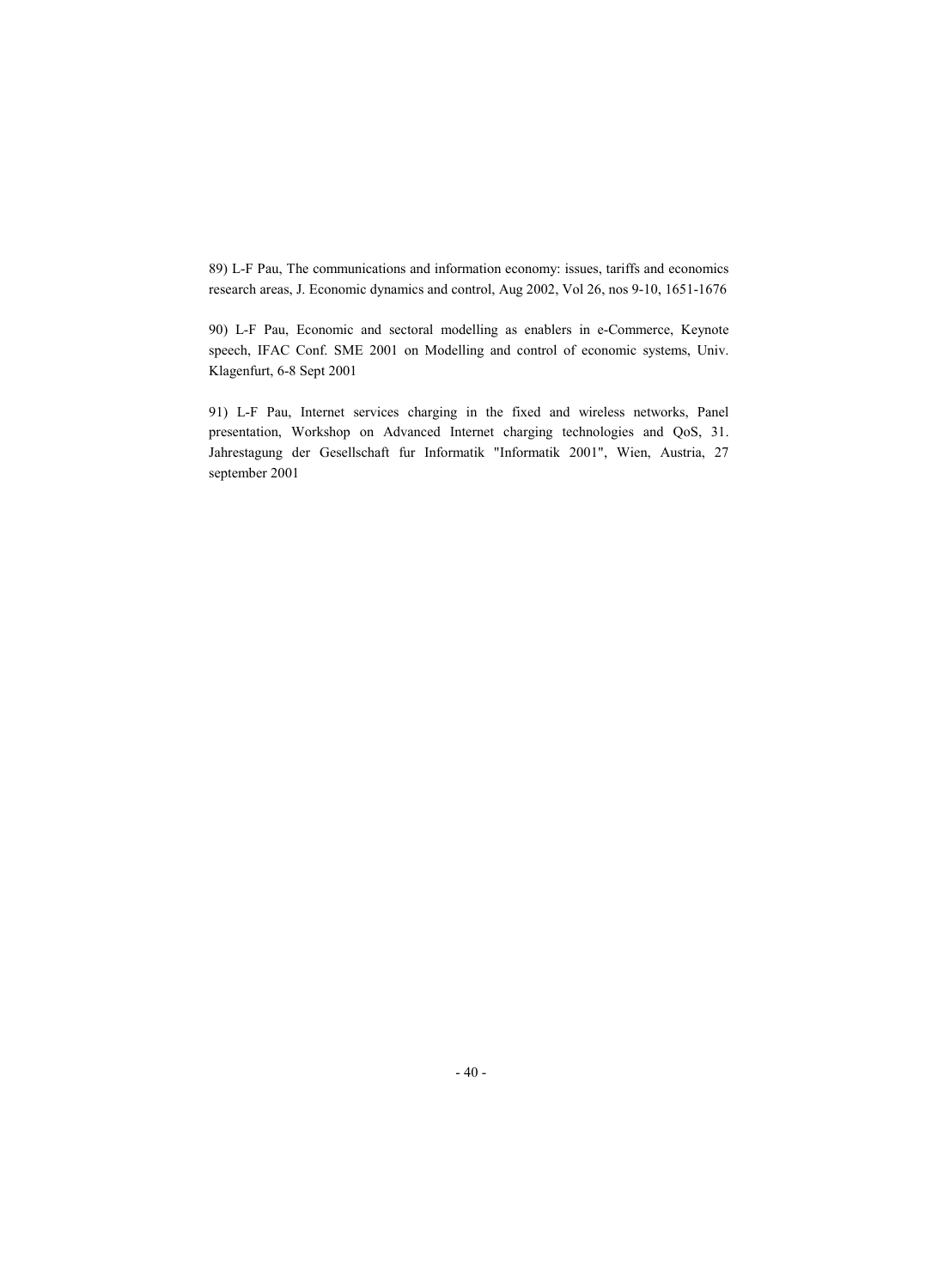### Erasmus Research Institute of Management Inaugural Addresses Research in Management Series

www.erim.eur.nl

### Triple inaugural address for the Rotating Chair for Research in Organisation and Management

Quality Management Research: Standing the Test of Time, Prof. Dr. B.G. Dale Performance Related Pay - Another Management Fad?, Prof. Dr. R. Richardson From Downsize to Enterprise: Management Buyouts and Restructuring Industry Prof. Dr. D. M. Wright Reference number ERIM: EIA-01-ORG ISBN 90-5892-006-2 http://www.eur.nl/WebDOC/doc/iarm/erimia20010405124454.pdf

#### Financial Regulation; Emerging from the Shadows

Prof. Dr. Harald. A. Benink Reference number ERIM: EIA-02-ORG ISBN 90-5892-007-0 http://www.eur.nl/WebDOC/doc/iarm/erimia20010628134057.pdf

#### Opsporen van sneller en beter. Modelling through…

Prof. Dr. Leo G. Kroon Reference number ERIM: EIA-03-LIS ISBN 90-5892-010-0

#### East, West, Best: Cross cultural encounters and measures

Prof. Dr. Slawomir Jan Magala Reference number ERIM: EIA-04-ORG ISBN 90-5892-013-5 http://www.eur.nl/WebDOC/doc/erim/erimrs20020723105602.pdf

## Leadership as a source of inspiration

Prof. Dr. Deanne N. Den Hartog Reference number ERIM: EIA-05-ORG ISBN 90-5892-015-1 http://www.eur.nl/WebDOC/doc/iarm/erimia20020903123201.pdf

Marketing Informatie en besluitvorming: een inter-organisationeel perspectief